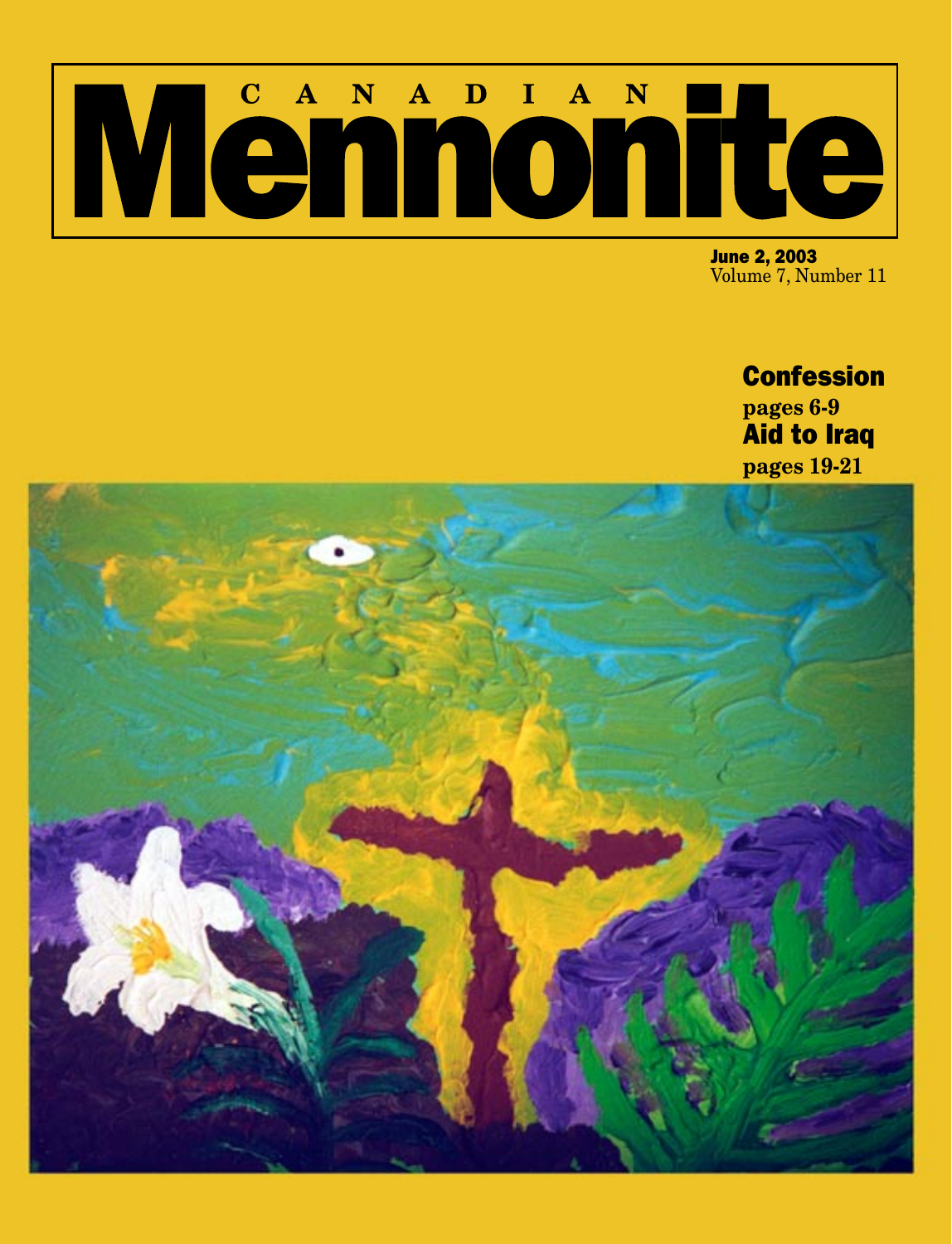# **DeskTop**

The fall 2002 issue of Vision: A Journal for Church and<br>Theology caught my attention because of its theme of<br>"confession." I was looking for insight on the role of a<br>"septection of faith" in the life of the church That I g Theology caught my attention because of its theme of "confession." I was looking for insight on the role of a "confession of faith" in the life of the church. That I got...and additional insights I hadn't expected.

Our confession of faith, it seems, is not viewed in the same way by all in our church. Some see it as a summary description of our faith, a general guide for Anabaptist Mennonite thought and life—with the assumption that the statement will keep changing. Others see it in more prescriptive terms, as the basis for defining who's in and who's not. This tension is addressed in the opening essays. For example, Karl Koop suggests that too little care for doctrine could lead to a loss of identity, hence the unifying value of confessions of faith. But they can also be an "instruments of disunity," he notes, when they are given authority that leaves "little room for dialogue or theological diversity." Another essay by Mario Higueros presents a draft of a Guatemalan Mennonite confession of faith, as shaped by that particular context marked by violence and injustice. In that setting, a confession of faith helps to define the church family, which has an intensity born of necessity. At the same time, Higueros states that the confessions of faith "are not formulated to encourage a legalistic spirit or doctrinal boxing-in, but rather are starting points for ongoing reflection on the meaning of the Word of God..."

Another essay by Malinda E. Berry suggests that our church's numerous well-crafted statements on the evils of racism are not enough when there's still a way to go in embodying the intent of those statements. A confession or profession of faith needs to be accompanied by confession of shortcoming, suggests the writer.

Other writers elaborate on this connection between the two aspects of confession—confessing our faith and our sin. Be-

**Confession insights**<br> **Confession** became the bonus insight from my reading of this journal. The<br> **Confession** became in the sesay by Alan the bonus insight from my reading of this journal. The clearest articulation, in my view, came in the essay by Alan Kreider, which is reprinted by permission in our Faith&Life section (pages 6-9).

Vision: A Journal for Church and Theology is published twice a year by Canadian Mennonite University and Associated Mennonite Biblical Seminary. See the journal website (www.mennovision.org) for more information.

—Ron Rempel, editor

# Ascension Day covers

o mark Ascension Day—40 days after Easter—we were<br>drawn to a painting by Chad Friesen for our front<br>cover. And on the back cover we have published an old<br>line drawing of the ascension, along with related scripture o mark Ascension Day—40 days after Easter—we were drawn to a painting by Chad Friesen for our front cover. And on the back cover we have published an older texts.

Chad, who now lives in Elkhart, Indiana, began painting as a child while growing up in Jerusalem and Beirut, Lebanon. Here he first encountered the "God's eye" painted above the doorways of Muslims, symbolizing the presence and protection of God. Now the symbol of the God's eye appears frequently in his paintings.

"I like to paint because it's my way of keeping a diary because I cannot write," comments Chad on his web site. With ataxia and a seizure disorder affecting his motor skills, Chad paints to express his views about life and issues. He lies on the floor to paint, steadying his left hand with his right. To see more of Chad's work, check out the web site: www.godseyeart.com.

For now, turn again to the front cover, focus on the bright light surrounding the cross, and follow the bright swirl upward. And then reflect on the Ephesians passage on the back cover.

Mission statement: Published by Mennonite Publishing Service, Canadian Mennonite serves primarily the people and churches of Mennonite Church Canada and its five area conferences. Canadian Mennonite is a biweekly Anabaptist/ Mennonite periodical which seeks

to promote covenantal relationships within the church (Hebrews 10:23-25). It provides channels for sharing accurate and fair information, faith profiles, inspirational/educational materials, news and analysis of issues facing the church.

Head office: 490 Dutton Drive, Unit C5, Waterloo, Ont. N2L 6H7 Phone: (519) 884-3810. Fax: (519) 884-3331. Toll-free: 800-378-2524 E-mail: editor@canadianmennonite.org Website: http://canadianmennonite.org

Staff: Ron Rempel, editor/publisher; Margaret Loewen Reimer, managing editor; Tammy Sawatzky, art director; Barb Draper, editorial assistant; Natasha Krahn, administrative assistant. Advertising: Barbara Burkholder. Phone: 800-316-4052,



National correspondent: Leona Dueck Penner, 600 Shaftesbury Blvd., Winnipeg, Man. R3P 0M4. Phone: (204) 888-6781. Fax: (204) 831-5675. E-mail: dueck-penner@mennonitechurch.ca Regional correspondents: Eastern Canada:

Maurice Martin, 97 Riverside Dr., New Hamburg, Ont. N3A 2H6. Phone: (519) 662-1031. E-mail: mauricem@sympatico.ca Manitoba: Evelyn Rempel Petkau, Box 1191, Carman, Man. R0G 0J0. Phone/Fax: (204) 745-2208. E-mail: erpetkau@cici.mb.ca Saskatchewan: Karin Fehderau, 99 MacLean Cres., Saskatoon, Sask. S7J 2R6. Phone: (306) 933-4209. E-mail: k.fehderau@sasktel.net Alberta: Donita Wiebe-Neufeld, 8707 44 Ave., Edmonton, Alta. T6K 0Z9. Phone: (780) 436-3431. E-mail: timanddonita@attglobal.net British Columbia: Angelika Dawson, 2443 Lilac Crescent, Abbotsford, B.C. V2T 1P5. Phone: (604) 870-0494. Fax: (604) 870-0366. E-mail: ajdawson@telus.net Board of directors: British Columbia: Henry Neufeld, Aiden S. Enns. Alberta: Brenda Tiessen-Wiens, Jan Wilhelm. Saskatchewan: Bernie Thiessen. Manitoba: Ron Loeppky, Bernie Wiebe, Paul Krahn. Ontario: Lloyd Koch, Mary Lymburner, Betty Dyck, Brice Balmer.

PAP Registration No. 09613. Contact head office for subscriptions and address changes. See order form on inside back cover. ISSN 1480-042X We acknowledge the financial assistance of the Government of Canada, through the Publications Assistance Program (PAP), toward our mailing cost.

Fax: (519) 884-3331, E-mail: advert@canadianmennonite.org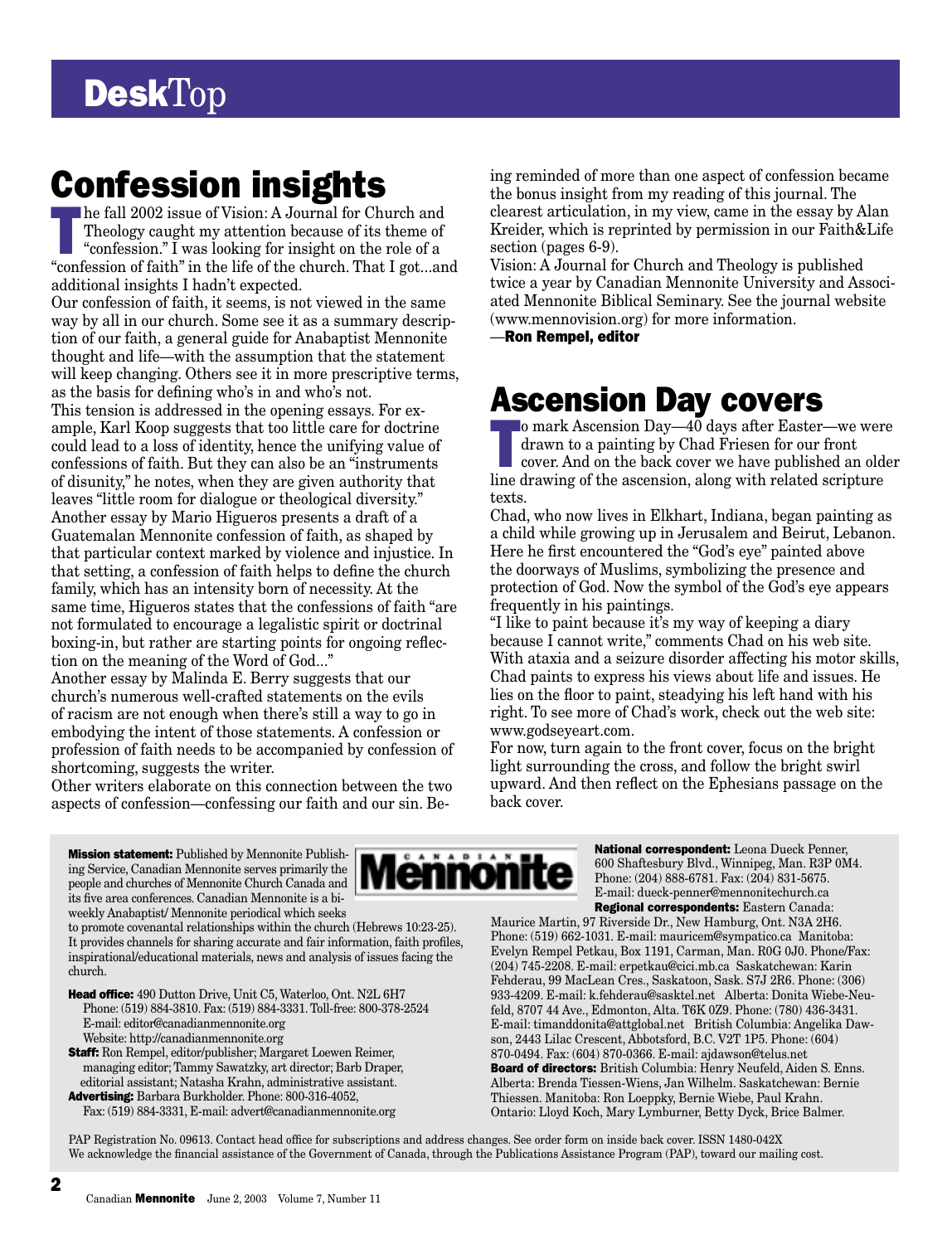# **ThisIssue**

|                                                          | 4  | <b>Up</b> Close        |           |
|----------------------------------------------------------|----|------------------------|-----------|
| <b>June 2, 2003</b>                                      |    | Refugee reunion 4      |           |
| Volume 7, Number 11                                      |    | Housewarming 5         |           |
|                                                          |    |                        |           |
|                                                          | 6  | <b>Faith&amp;Life</b>  |           |
|                                                          |    | Confession 6           |           |
|                                                          |    |                        |           |
|                                                          | 10 | <b>Arts</b> &Culture   |           |
|                                                          |    | Peace concert 9        | '' Christ |
|                                                          |    | Musical memoir 11      |           |
|                                                          |    |                        |           |
|                                                          | 12 | <b>In</b> Conversation | Page 19   |
|                                                          |    | War taxes 12           |           |
|                                                          |    | Letters 12             |           |
| Page 15                                                  |    | Family Ties 12         |           |
|                                                          |    |                        |           |
|                                                          | 14 | WiderChurch            |           |
|                                                          |    | CMU graduation 14      |           |
|                                                          |    | Youth assembly 16      |           |
|                                                          |    | Post-war Iraq 19       |           |
|                                                          |    | Focus on seniors 23    |           |
|                                                          |    |                        |           |
|                                                          | 26 | <b>Local</b> Church    |           |
|                                                          |    | New MVS unit 26        |           |
|                                                          |    | Housing compromise 29  |           |
| <b>Website preview</b>                                   |    | Transitions 31         |           |
| Get a preview of the next                                |    |                        |           |
| Canadian Mennonite                                       | 34 | <b>TheChurches</b>     |           |
| before it comes in the mail.<br>Selections are posted on |    |                        |           |
| our web site (www.canadi-                                | 38 | <b>To</b> Morrow       |           |
| anmennonite.org) on the<br>Thursday before the date      |    |                        |           |
| of the issue. This means                                 |    |                        |           |
| you can check out the June                               |    |                        |           |
| 16 issue by                                              |    |                        |           |

Cover: Christ Is Risen, acrylic painting by Chad Friesen.

June 12.



Canadian Mennonite June 2, 2003 Volume 7, Number 11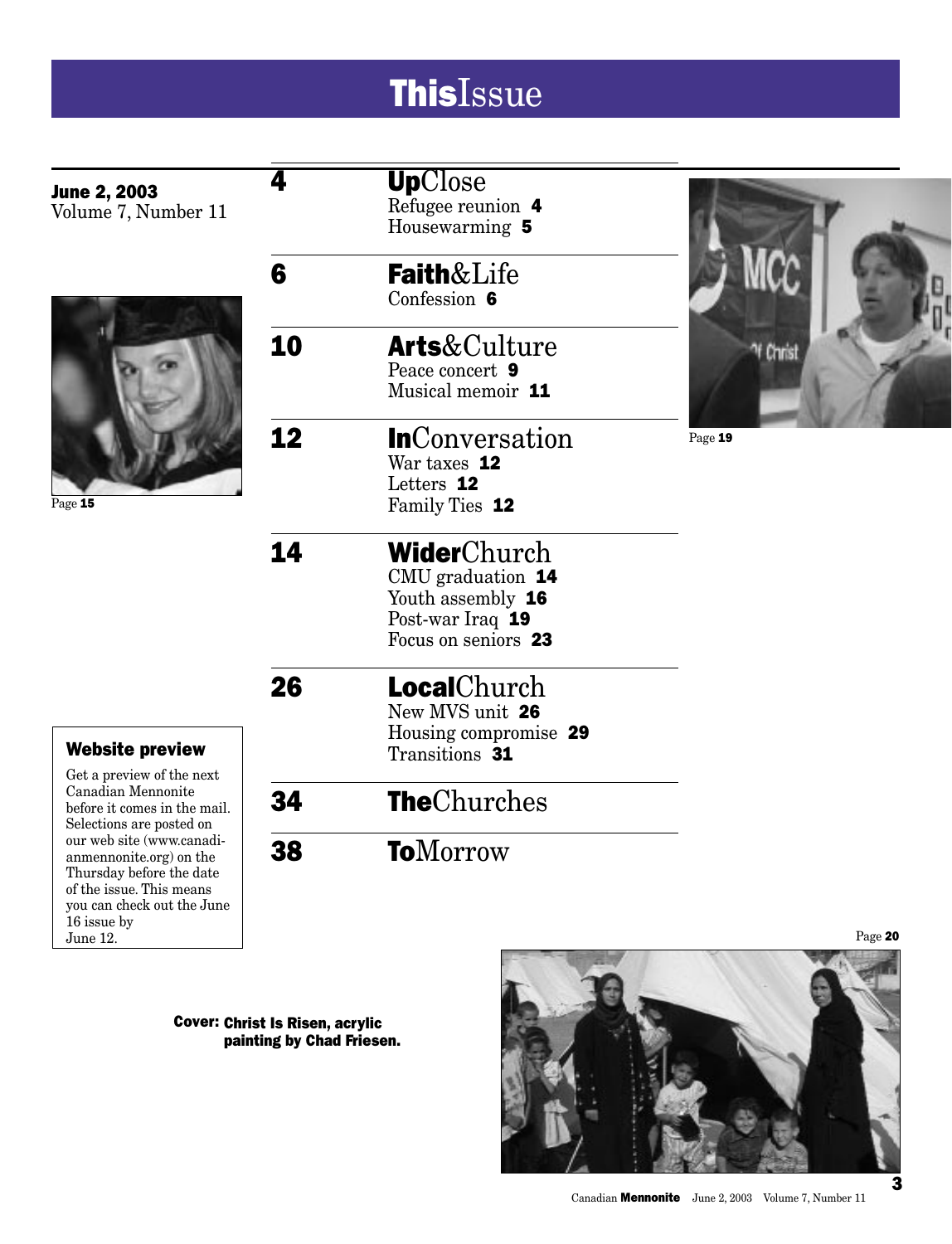Cambridge, Ont.

# **Church hosts former refugees**

**On April 5, Preston Mennonite**<br>Church hosted all the families<br>it has sponsored or helped to Church hosted all the families it has sponsored or helped to settle in Canada. It was an evening to renew acquaintances and celebrate friendship.

It was a gathering of old friends, no longer the needy and the helping. Both the hosts and the newer Canadians were greying at the temples as they smiled and talked about children, marriages and accomplishments.

The feature of the evening was the potluck dinner and the music that reflected cultural tastes. The congregation was honoured to have 31 of a possible 44 guests come. One young women who came at five years of age is married and living in Colorado, others could not come due to scheduling difficulties.

Guests to the church have come from Laos (1979-93), El Salvador (1987-89), Ethiopia (1989), Sudan (1989), Peru (1995) and the Philippines (1990)—35 people in total. We have always admired the diligence with which our



Tieng Lin and Vicki Robinson enjoy **Tieng Lin and Vicki Robinson enjoy** embrace and sat together, talking **Ku Wang and Mearle Steckley renewing old acquaintances.** About work, homes, daughters.

4

Within two months of coming to Canada, they were all working. Many people from the church have helped with housing, transportation and support over the years, but the most consistent relationship has been with Rufus and Ruth Jutzi. They have become surrogate parents and grandparents, attending weddings, funerals and even helping to name babies. It was Rufus and Ruth who knew people well enough to

sense tension and to take necessary steps to ensure positive relationships all round. Rufus recalls the experience of teaching the Bible with a Laotian and Mandarin copy as well as English. They sought a common word with the aid of a variety of dictionaries until they found a word that brought them together.

We have learned much from these friends who have contributed to our understanding and comprehension of life in their homeland. We continue to enjoy food from countries around the world. One year the Laotian community in Cambridge catered our church Christmas party and we always delight at Laotian refreshments during coffee time when it is Khim's turn to do coffee. The word "papoosos" has a delicious ring to it too as we reflect on Spanish treats.

At the church celebration, two women who had lost touch for at least 12 years each came to the evening hoping the other would be there. They shared a warm embrace and sat together, talking about work, homes, daughters.



Ruth Jutzi claps her hands as she enjoys the fellowship of those she has helped adjust to life in Canada.

But the culmination of the evening came when the Ethiopian crossed the room with his hand extended to the Laotians whom he had never met greeting them warmly in Chinese. A whoop went up from the crowd and everyone knew the evening had been a great success.—Nancy Kinzie

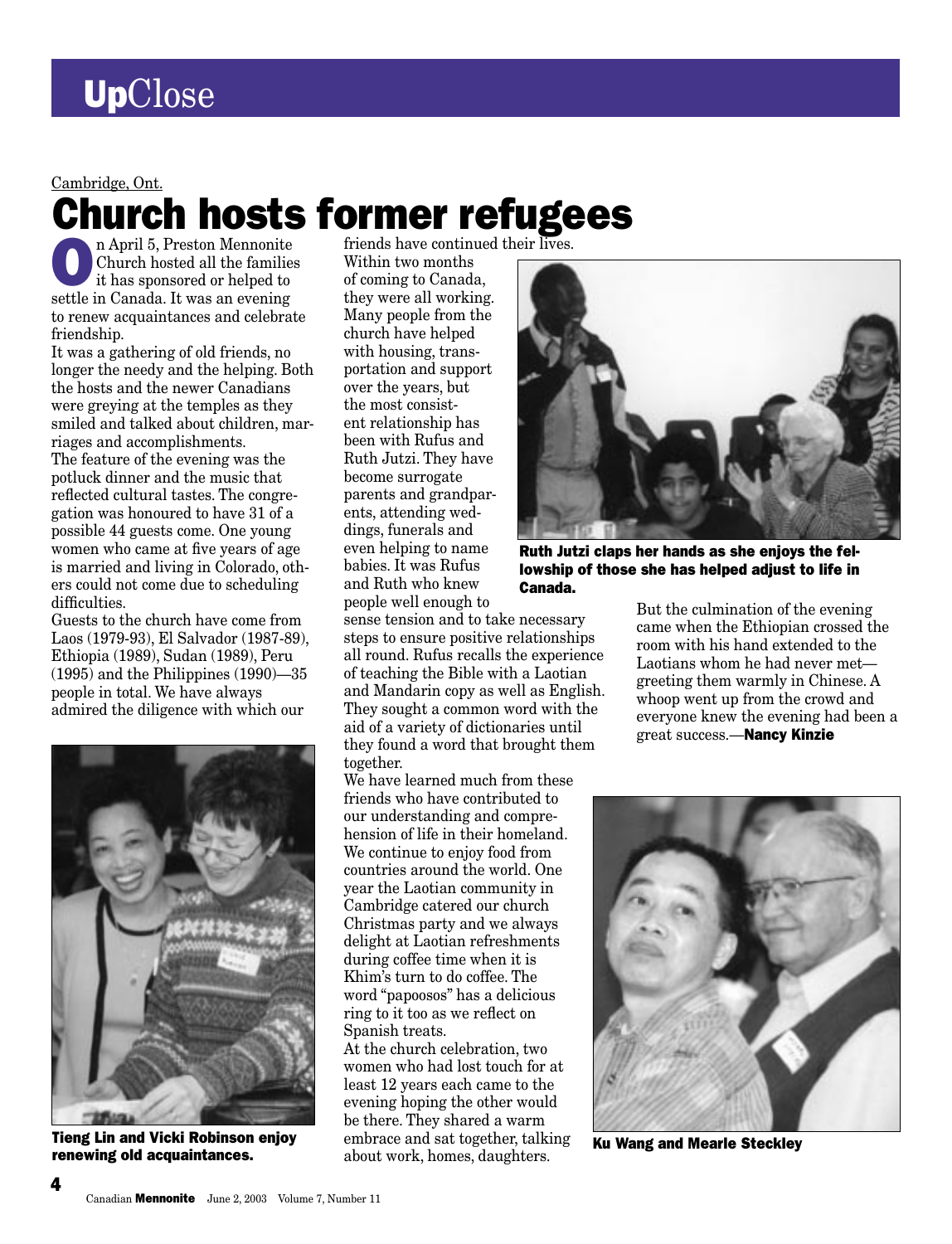### Abbotsford, B.C.

# **Refugee family celebrates new home** band with the valid **have** because they only stayed in the camp

o an outsider, it would have<br>appeared to be a typical hou<br>warming party, but there we<br>nothing typical shout the next set appeared to be a typical house warming party, but there was nothing typical about the party at the Raqi family's new home. It was a celebration of families coming together from two different worlds—the Raqi family of Muslim faith from Kosovo, and the families of the Church of God in Christ Mennonite in Abbotsford. Mr. and Mrs. Raqi, along with their daughters, Hava, Spresa and son Bekim, came to Canada four years ago when the war in Kosovo created a refugee crisis. As Albanians, they describe their life in Kosovo as living in "occupation" under the Serbs. They could not study in their native language or learn their own history. Although Mr. Raqi had a good job, he often had to work long hours, seven days a week. They lived in a home that Mr. Raqi built and a hobby farm of sorts. And then the war came. "We were told, 'you have two hours, go' and so we just took maybe some food, the clothes on our backs," says daughter Hava. "In that moment, we just ran."

The eldest Raqi daughter remained in Kosovo because the Serbs had jailed her husband. (He was eventually released and she is still there, with her four children, and misses her family very much.) The family fled on foot to Macedonia—about 100 kms—staying away from the road, travelling through muddy fields and forests. They saw dead bodies on the roads along the way. When they were stopped by Serbs who were looking for men, Bekim made himself look tired and poor and answered questions in a way that would make him seem foolish to the Serbs so that they would not take him away. Back home their house was looted and torched.

When they reached Macedonia, they were put in a refugee camp situated in what Bekim describes as a desert. It was stifling hot in their tents by day and cold at night. There were bugs and snakes—snakes so large that a young boy in the camp was choked to death by one. The camp was fenced off, creating a feeling of isolation. Still, they consider themselves lucky

for a month.

Through NATO, an opportunity came for refugees to travel to other countries in the world, including Canada. Mr. Raqi woke at 5:00 a.m. to be first

in line and put his name down. They arrived first in Nova Scotia where they lived on an army base for three months before coming to Abbotsford. When they first arrived in Canada they didn't know what to think.

"We had been on

the plane for such long hours," says Bekim. "It was dark and raining, there were no houses, we thought 'where are we?' It felt like we had travelled to the end of the world!"

When they arrived in Vancouver, they were met by Wilbert and Arlene Giesbrecht, members of Church of God in Christ Mennonite, part of the team sponsoring the Raqi family through the Mennonite Central Committee  $(MCC)$ 

Jake and Pam Barkman, Claude and Ruth Friesen and Brad and Donna Giesbrecht, and several others from the church had found and furnished an apartment. Different people helped fill out paper work, took the family grocery shopping, and helped them to adjust. But it was the Barkmans and the Friesens who took a personal interest in the whole thing. Jake called them every day and at first they spent a great deal of time together.

"We have been so enriched by this experience," he says. "They have become our family."

Pam remembers praying for the family before they even met. "While the war was on, we would sit together at breakfast and Jake couldn't even read about the war in the papers. It touched us so much; so we prayed, praying for [the Raqi family] even before we met." "We were very blessed that the church sponsored us," Hava says, the rest of the family heartily agreeing. "We don't

It's interesting that we have developed such a close relationship despite our faith differences."

know what we would have done if they hadn't been there."

But the good relationship has been a two-way street. Brad Giesbrecht, the contact person for MCC, says they were spoiled as sponsors, having re-

ceived a family that was so grateful and who worked so hard to make Canada their home. After a year in Canada, the family applied for landed immigrant status. They have taken hours of English classes and have found work at

Lilydale Farms, Vanderpools Eggs and Bradner Farms where employers praise them for their strong work ethic. Bekim is studying at the University College of the Fraser Valley. Shortly after they arrived, the family decided to move into a smaller apartment because their three-bedroom was "too big, too expensive." This attitude towards saving and the desire to stay together as a family, allowed them to purchase a new home in Abbotsford, just four years after arriving here. At the housewarming, Jake asked each person to say a few words. Over and over the words, "this feels like family" were spoken. Jake says it's interesting that they have developed such a close relationship despite their faith differences. "Part of that may be the fact that the Raqis have strong family values and a strong work ethic, something we as Mennonites appreciate and can relate to."

The Raqis are established and the formal sponsor/refugee relationship is technically over but the relationship has moved beyond formalities. On this evening, they celebrated a milestone together as families.—MCC B.C. release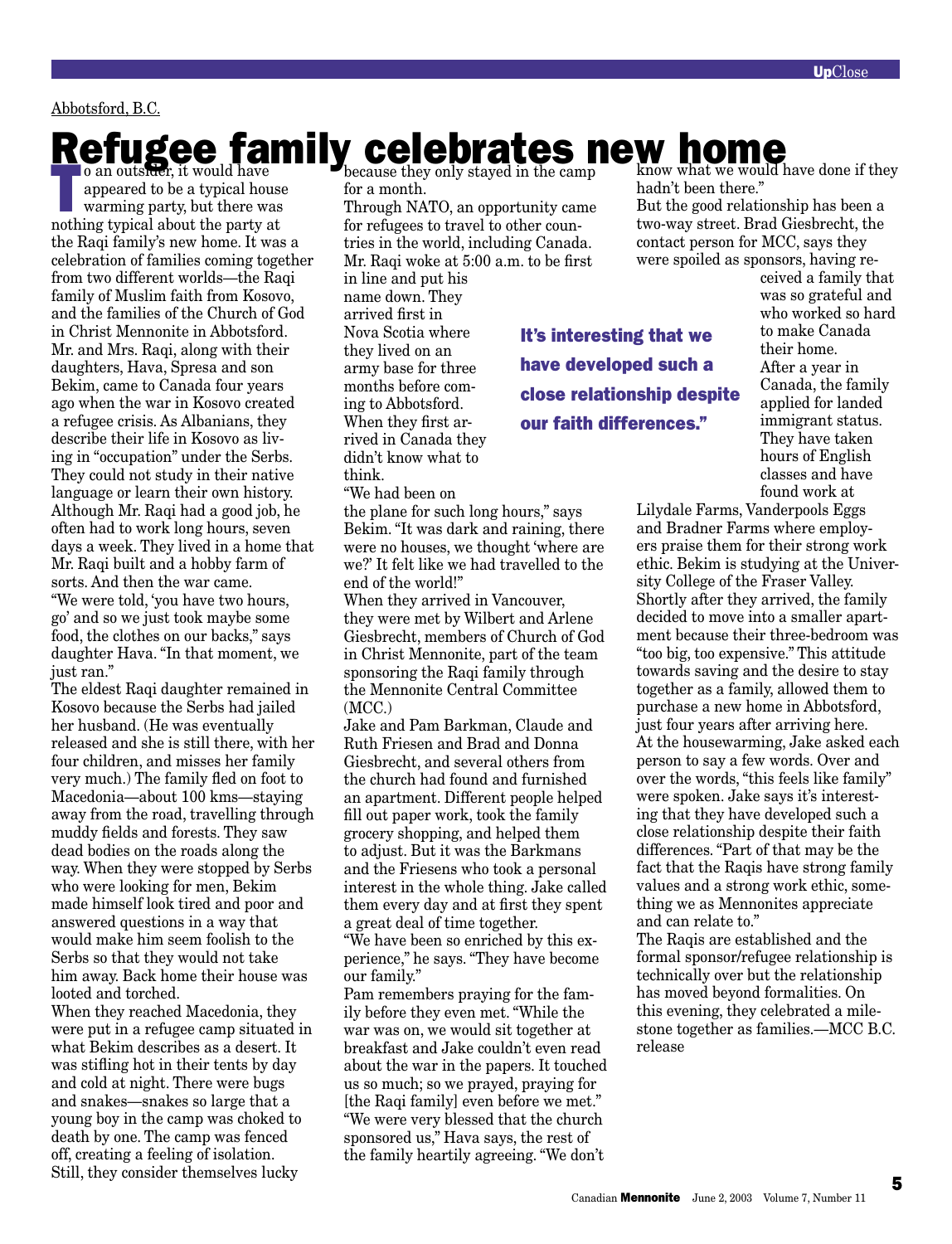# The two edges of confession

We will deepen our understanding and practice of confession, writes Alan Kreider, when we discover that confession has two edges—confessing the acts of God and confessing our sins.

> ast Sunday, after a call to worship and three<br>hymns celebrating the power and faithfulness and<br>love of God, our typical Mennonite congregation<br>had a prayer of confession. The worship leader<br>invited us to spend a minute thi ast Sunday, after a call to worship and three hymns celebrating the power and faithfulness and love of God, our typical Mennonite congregation had a prayer of confession. The worship leader invited us to spend a minute thinking about ways in confessing our sins by reading together 696 in Hymnal: A Worship Book. A reading of 1 John 1:8–9 proclaimed God's forgiveness.

> Then came the children's time, in which a parent told the children (and the rest of us) about global economic realities. He used 20 Lego people and 50 pieces of chocolate. Americans, represented by one Lego figure, got 17 pieces of chocolate; the poorest Lego people, 4 out of 20, got only one piece of chocolate to share among themselves. After reminding us that according to the Bible peace is a result of justice, the parent led us in prayer.

The sermon picked up the theme, and gave us a vision, based on Isaiah 2:1–5, of God's future of justice, reconciliation, and peace. If we are "one nation under God," we stand under God's judgment as well as blessing. In the sharing time, several people said they had found the sermon powerful. But no one suggested that we ought to confess our sins again. No, we had done that earlier. So we went home (to eat chocolate?), feeling happy—it had been a wonderful service—but also vaguely guilty.

I do not question the importance of the prayer of confession in our Sunday worship services, but I think we need to deepen our understanding and practice of confession. We

6 OUT Story meet. We confess God. We will tell our own stories, of alienation and God's forgiveness, of despair and Confession... *God's story* and

will do this as we discover that confession has two edges. With one, we confess the acts of God; with the other, we confess our sins and shortcomings. Confession, this two-edged action, is where God's story and our story meet. Confessing God When we gather, we confess God. We may use a

creed ("creator

of heaven and earth…, suffered under Pontius Pilate…, on the third day he rose again"). In our prayers at communion, we confess God by recounting the story of God's saving acts and giving thanks. We certainly confess God in our songs, which express our faith in the attributes of God ("Immortal, invisible, God only wise") and also in God's actions ("Blessed be the God of Israel, who comes to set us free"). Our Bible readings, dramas, and sermons confess God by setting forth the story of God's actions and pointing to the future of justice, peace, and joy which God is determined to bring into being.

It could be that someone—the preacher or another member—will be inspired to confess God by giving testimony to God's actions today. "I have not concealed your steadfast love and your faithfulness from the great congregation," says the psalmist (Psalm 40:10). Through testimonies of our own experience we receive eyes to perceive that in our own apparently insignificant lives and congregations God is doing today what God did in the Bible.

Confessing God thus heartens us to collaborate with God with new faith and passion as we anticipate God's future reign, a world of reconciliation, in which swords will be turned into plowshares, wolves will lie down with lambs, and no one will hurt or make afraid.

This was Jesus' task, to collaborate with God, being attentive to what God was doing and entering into the action (John 5:19). This also is our vocation: to bring our stories into harmony with God's story. As we confess God by telling the story of the Bible, we will learn to recognize the ways of God. We also will tell our own stories, of alienation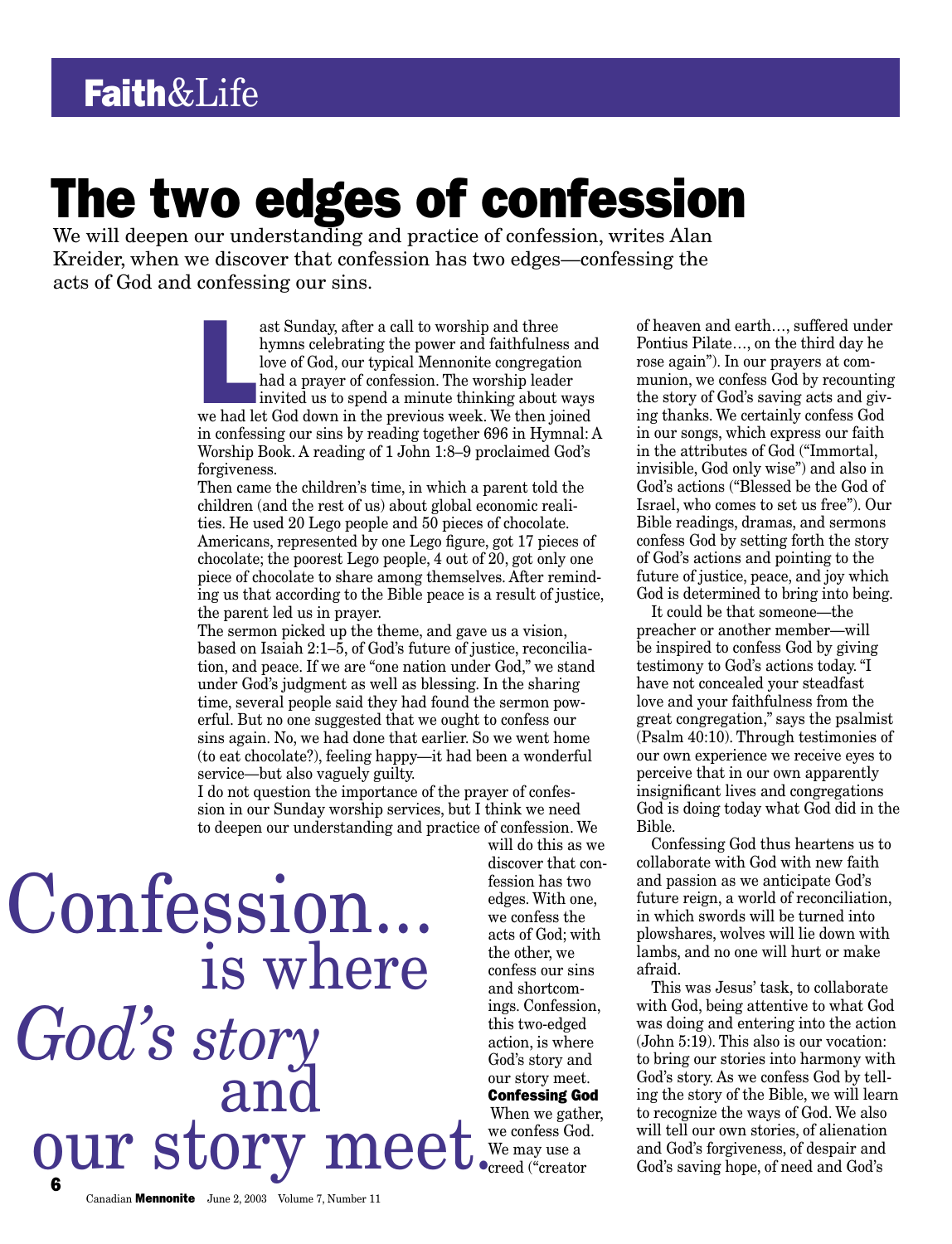# provision. And we commit ourselves to be God's co-workers. confess God<br>as we celebrate what God is doing and as we commit ourselves We

tian tradition provides us with two ways of doing this.

Corporate confession is all-encompassing, prayed together by all members of the worshiping community. These "general confessions" are public acknowledgements of sin. Incorporated in regular Sunday acts of worship, they provide strong words and potent images: "We have erred and strayed from thy ways like lost sheep"; "we have wounded your love and marred your image in us." The confession we used last Sunday is one of our hymnal's many valuable resources for congregational confession in this tradition.

I have come to respect the corporate general confession, and to be glad that our weekly services include it. The general confession states that we are sinners and that we have departed from God's

to work together with God as we treat others as God in Christ has treated us.

This "motive clause" is at the heart of the ethics of both testaments. God has forgiven us, so we will forgive others; when we were persecuted, exiled and hungry, God was generous to us, so we will be generous to people today who are persecuted, exiled and hungry.

So we confess God by telling the story of the Bible and by telling stories from our world today—from the global church, from our own experience—in which that story goes on. We praise God, the forgiver and giver; we rejoice in God who forgives us and who gives us everything we need; and we thank God for the forgiving and giving we find in the world today and in our own lives. God is good. We confess God as we celebrate what God is doing and as we commit ourselves to be God's coworkers.

### Confessing our sin—corporate confession

But how about when our stories are not in harmony with God's story? Then especially we will go on confessing God, for in God is our hope. But we also will resort to the second edge of confession. We will confess our sins, our deviations from God's way. Chrisways. How important it is for Christians to remember this. One is holy, and the rest of us are unholy; we have sinned and fallen short of God's glory (Romans 3:23). So it is sober realism to pray like this, the realism of those who know they rely on God's grace, the realism of truthful self-appraisal, week by week to remind ourselves, in God's presence, that we have sinned, hurt others and offended God.

Again and again, Jesus discovered that the hardest sinners to reach were the religious ones; the good were so much slower to hear his gracious words than the sinners. So too today, regular churchgoers who make their credit card payments on time and don't get drunk in public may especially need the words of the general confession. These words, said week by week, can sink into our consciousness. They can soften our spiritual hardness; they can remind us that we all, in God's sight, are infinitely-loved children in need of forgiveness.

But I confess that I have, at times, been impatient with these confessions. They have seemed so general as to cover everything, or nothing, and so routine as to permit one to say the same words week after week—and to receive the same absolution week after week—whether or not one has made attempts to repent and to amend one's life. At this, Anabaptists today, as in the 16th century, get restive. It appears that Christians assume that sinful actions are ordinary parts of life to be lived with, rather than extraordinary parts of life to be repented of and repudiated. To Anabaptists, the inner life must coincide with the outer life; inwardly appropriated grace must express itself in gracefilled, repentant living.

Continued on page 8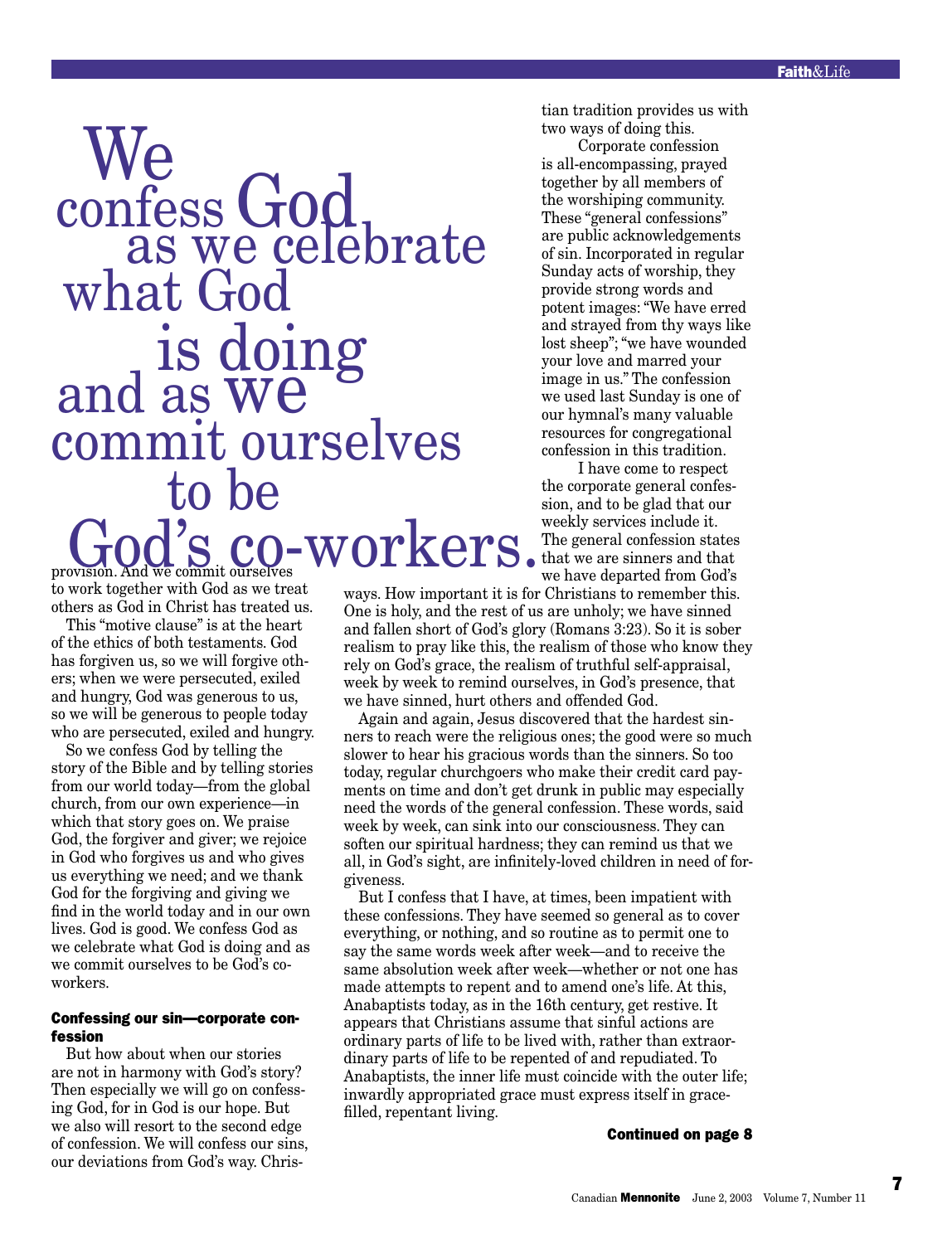# To we go on confessing God but we also confess When our stories<br>are not in harmony with God's story is our hope, our deviation from God's ways. our sins, for in God

address this limitation of general confessions, I propose that we insert in them specific confessions tailored to our own congregation's struggles. Our pastoral leaders might decide that, for a period, our congregation needs to ask God's forgiveness for particular sins in order to move forward in freedom. These inserted prayers would be "propers" in the midst of the "ordinaries." They would be provisional, prayed for a period of time, and then replaced by other specific confessions.

In light of last Sunday's worship, our congregation could pray this idea: "We confess that we're living in a world in which our kind of people eat too much chocolate, and we don't know how to change. Forgive us, Lord." On next Sunday and for the coming weeks we could continue to use the same prayer of confession—694 in Hymnal: A Worship Book (see italic type below), interpolating the words in regular type:

Forgiving God, you do not deal with us according to our sins, nor repay us according to our iniquities. We confess that we overload our lives with too many things. Our lives are too complex. We possess far more than our share of the world's resources. Forgive us, and teach us how to live as children of our generous God. For as the heavens are high above the earth, so great is your steadfast love toward those who fear you;

as far as the east is from the west,

so far you remove our transgressions from us. Amen.

Another time, the congregation's leaders might want to insert in a general confession a specific confession that grows out of the church's experience and worship. For example, the following concern may have emerged: "We're trying to be a church that shares the gospel with people unlike ourselves, but all our instincts are tribal. Have mercy on us, Lord." The church's leaders could then formulate this idea in more felicitous language and insert it as a provisional prayer within a general confession.

Leaders would review these provisional confessions regularly. They would be sure the congregation used them long enough to make them familiar; repetition would underscore their urgency. Then the church's corporate confessions will make articulate our vague guiltiness, and the God who listens to us and loves us will realign us with God's story in freedom and forgiveness.

### Individual confession

Where deeper penitence and more personal confession is required, the Catholic and Orthodox traditions have the resource of private individual confession to God in the presence of a priest. Mennonites have less experience of this, and may have prejudices against it. Do we also need private individual confession? If so, what sins does one confess?

Orthodox writer Jim Forest, in his recent book Confession: Doorway to Forgiveness, provides four useful tools for examining the conscience: the Beatitudes; the Ten Commandments; Jesus' parable of the last judgment (Matthew 25:31ff); prayer by the 5th century writer Ephraim the Syrian: "Grant to me to see my own faults and not to condemn my brother and sister."

To these four tools, I would add three I have found helpful as I attempt to come to terms with sins that require serious attention. One is monitoring my moods: Am I conscious of living in the abundance of freedom and joy that God gives to us in Christ, or is something alienating me from these? Another useful tool is listening to my brothers and sisters: When they take the risk of going to "another member of the church who sins" (Matthew 18:15), do their oblique or direct words indicate agenda that I must understand and con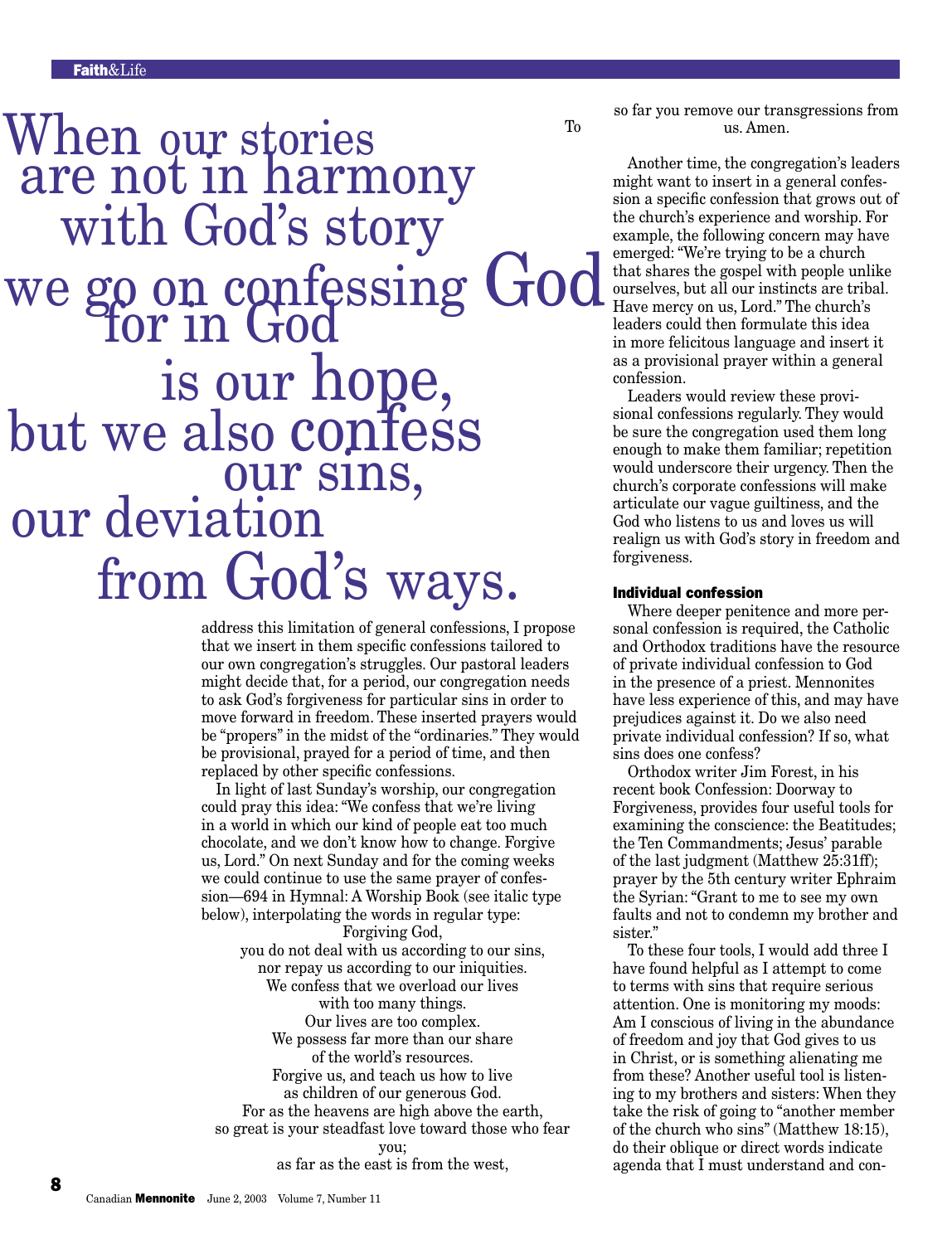fess?

But the most fundamental tool grows out of our corporate confession of God: Do I sense that I am playing my part in God's story as I am coming to understand it, or have I missed chances to collaborate with God by not living in light of the motive clause? These tools may reveal what I have to confess, and where I need help to see my life afresh from God's perspective.

Do I need to go to a priest for this kind of confession? James 5:16 admonishes us, "Confess your sins to one another, and pray for one another, that you may be healed." This confession has a reciprocal quality, a mutuality among brothers and sisters that priestly traditions do not emphasize as much. Of course, a Catholic priest may make an excellent confessor; he may enable one to track one's true sins amid a plethora of false leads and be a good midwife of confession. But while many ordained people are gifted as spiritual guides, others are relatively ungifted. Similarly, many helpful confessors are not ordained; in this category come many spiritual directors. Indeed, some of the most fruitful confession may take place in the context of committed spiritual friendship which is intrinsically reciprocal.

Some intractable spiritual problems—such as those having to do with money or life style—may best be discussed between couples, or in small groups. Repentance, enabling creative and risky living in a world in which, for example, we eat grotesquely more than our share of the world's chocolate, can probably only be undertaken in solidarity with others who confess the same sin.

Does it matter what kind of person or group we make our confession to? I don't think so. What matters is absolution and accountability. At various times in my life, I have needed someone who has listened to my confession and has said, in the name of Christ, "Alan, your sins are forgiven." This priestly figure does not need to be ordained, but he or she does need to represent Christ, my saviour, Lord, forgiver.

It is essential that I know that it is Christ who forgives me, when I am so poor at forgiving myself. Like other people of scrupulous conscience who pay too much attention to the voice of Satan the accuser, I need the word of Jesus the savior, "Neither do I condemn you. Go your way, and from now on do not sin again." My confessional priestly figure will also hold me accountable for what I have promised God and will help me express penitence in action.

What if we continue to sin? What if our sins are deepseated and intractable? It may take years to unlearn the habits of workaholism or miserliness. What if the structures in which we find ourselves make complicity with sin almost inevitable? However much we try to be alert to the violence and exploitation on which our society is based, we will nevertheless be complicit, closer to the sumptuously fed rich man than to the beggar Lazarus. When our sins have rooted themselves deeply in our personalities and our society, then especially we need help. Testimony and preaching, strong worship, healthy relationships, and committed friendship—all these are confessional resources to help us monitor our journeys and ascertain whether our lives are becoming more coordinated with the story of God.

### Conclusion

Many of us, and many of our congregations, have much to learn about both edges of confession. So there is goodness in store for us! We will know delight and growth as we learn in new ways to confess God, telling God's story across the centuries and giving testimony to the work of God in our own time. We will also know healing and hope as we learn to confess our sins.

Alan Kreider is a mission educator with Mennonite Mission Network and adjunct faculty in church history and evangelism at Associated Mennonite Biblical Seminary. He recently edited the book, The Origins of Christendom in the West (Edinburgh: T&T Clark, 2001).

This article is reprinted, by permission, from Vision: A Journal for Church and Theology vol. 3, no. 2 (Fall 2002): 36-43. Vision is published semiannually (spring and fall) by Canadian Mennonite University and Associated Mennonite Biblical Seminary. To subscribe, contact CMU, 500 Shaftesbury Blvd., Winnipeg MB R3P 2N2; depptiessen@cmu.ca.

9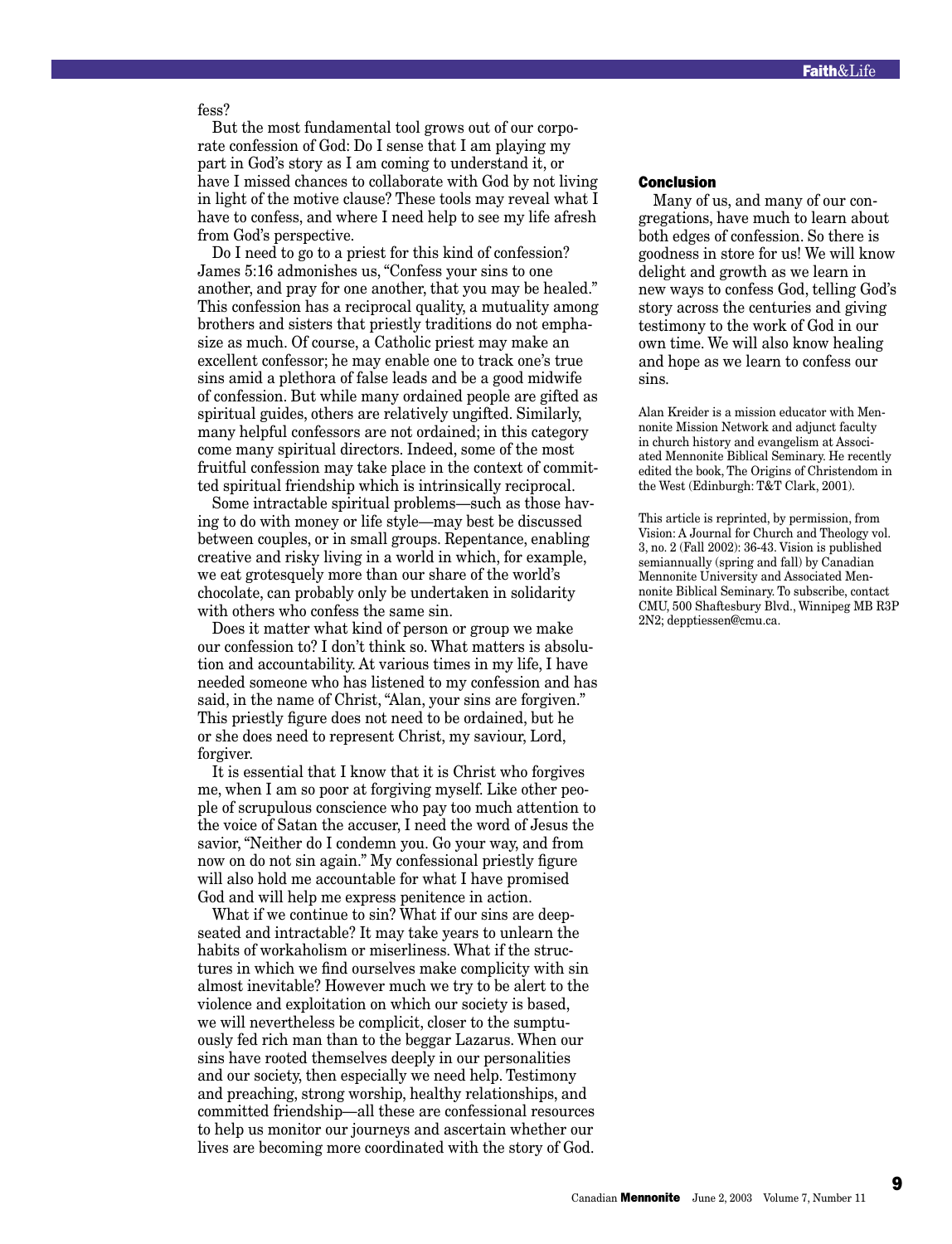Kitchener, Ont.

# **Music commemorates Iraqi civilians killed**

arol Ann Weaver, associate<br>professor of music at Conra<br>Grebel University College, professor of music at Conrad Grebel University College, premiered her most recent composition, "Piece of a rock—in memoriam," Saturday, May 10, 2003, on the island of Victoria Park, Kitchener, Ontario. Weaver was inspired to write and perform the composition as her way of working for peace.

The text is based on an African proverb, which says that if you have struck a woman you have struck a rock. The story of Moses who struck a rock where living water was found also influenced Weaver's text. Obtaining names from several international peace workers, including John Sloboda of www.iraqbodycount.com and Lowell Ewert, a Peace and Conflict Studies professor at Conrad Grebel University College, Weaver includes actual names and ages of Iraqi civilian victims mothers, fathers, children, young and old—who have lost their lives in the Iraq war.

The text calls leaders, saints, and queens to listen for wisdom and guidance in days of turmoil and war. The profound words vividly express a cry for peace through the various uses of instruments and sound.

The piece began with each drummer, spaced around the stage, beating a different rhythm entering the realm of sound randomly. As they walked toward the stage their rhythm united until each drummer was standing in a line beating the same rhythm. Weaver's distinctive use of drums, rhythm and space generated parallels to the African talking drum that allowed people to transmit messages from a distance without words. The message of these particular drums was a call for unity.

Vocalist Rebecca Campbell entered with a descending line that pleaded for leaders to listen to the words of the song. Joining her, Weaver provided vocal harmonization intensifying the plea to saints and queens of the

The music built to the cadence as the words cried out "show us

a way to peace today." An overlapping texture began as Weaver continued to sing "show us a way," while Campbell musically painted word images of striking living water identified as children's bodies that are being broken in the devastation of war. Bells and triangles invited audience members to participate with percussion instruments in proclaiming

Weaver

children's need for a voice to sing. An abrupt minor shift emphasized the question, "Did they die in vain?" as bells were again used to represent the war. In another sudden shift, the gong,

bells and keyboard in unison crashed. In a monotone voice Campbell slowly read the names and ages of the victims. Intermittently, the gong, bells and keyboard sounded. The song ended leaving the listeners to ponder the purpose of war amidst the brutal consequences it brings. Ironically, a plane flew over during the reading of the victims' names penetrating the intensity and emotional impact of

the piece.- Darlene Hemingway

### Abbotsford, B.C.

# Singing Along Life's Road

 $\sum_{\text{the assembly in signing songs}}$ <br>the assembly in singing songs<br>familiar to Mennonite churches the assembly in singing songs familiar to Mennonite churches and choirs of the 1930s to 196's. Over 900 people attended this musical event at Abbotsford's Central Heights Mennonite Brethren Church on May 18. The choir, led by Holda Fast Redekopp and Henry Wiebe, performed German and English songs of the seasons: spring (new birth), summer (spiritual development), fall (harvest and thanksgiving), and winter (the end of the road). For many songs the audience joined in the singing.

Narrator John Klassen noted that music was important to Mennonites who came to B.C. as a result of the economic depression in the Canadian prairies. "Music spoke to the key issues of our lives: rebirth, growth, and consolidation," he said.

"Spring" songs reflected the Spirit's work in our lives and people were moved

to accept Jesus as Saviour—the songs of a spiritual springtime, noted Klassen. Summer is a time of flowering, of growing up, and the songs called us to consider the seriousness of life's choices and challenged us to do the gospel and not only talk about it.

Autumn is a time to reevaluate, to take stock of our spiritual condition and reflects an urgency to redeem the time. Winter is the period of aging, weakening, and a desire to redeem what is left. Sponsored by the B.C. Mennonite Historical Society, the event was particularly appreciated by many older people who do not necessarily value contemporary church music and who mourn the loss of church choirs.

This event recalled the glory days of Mennonite congregational and choral singing and reminded those attending of the rich message of well-sung Christian songs.—Henry Neufeld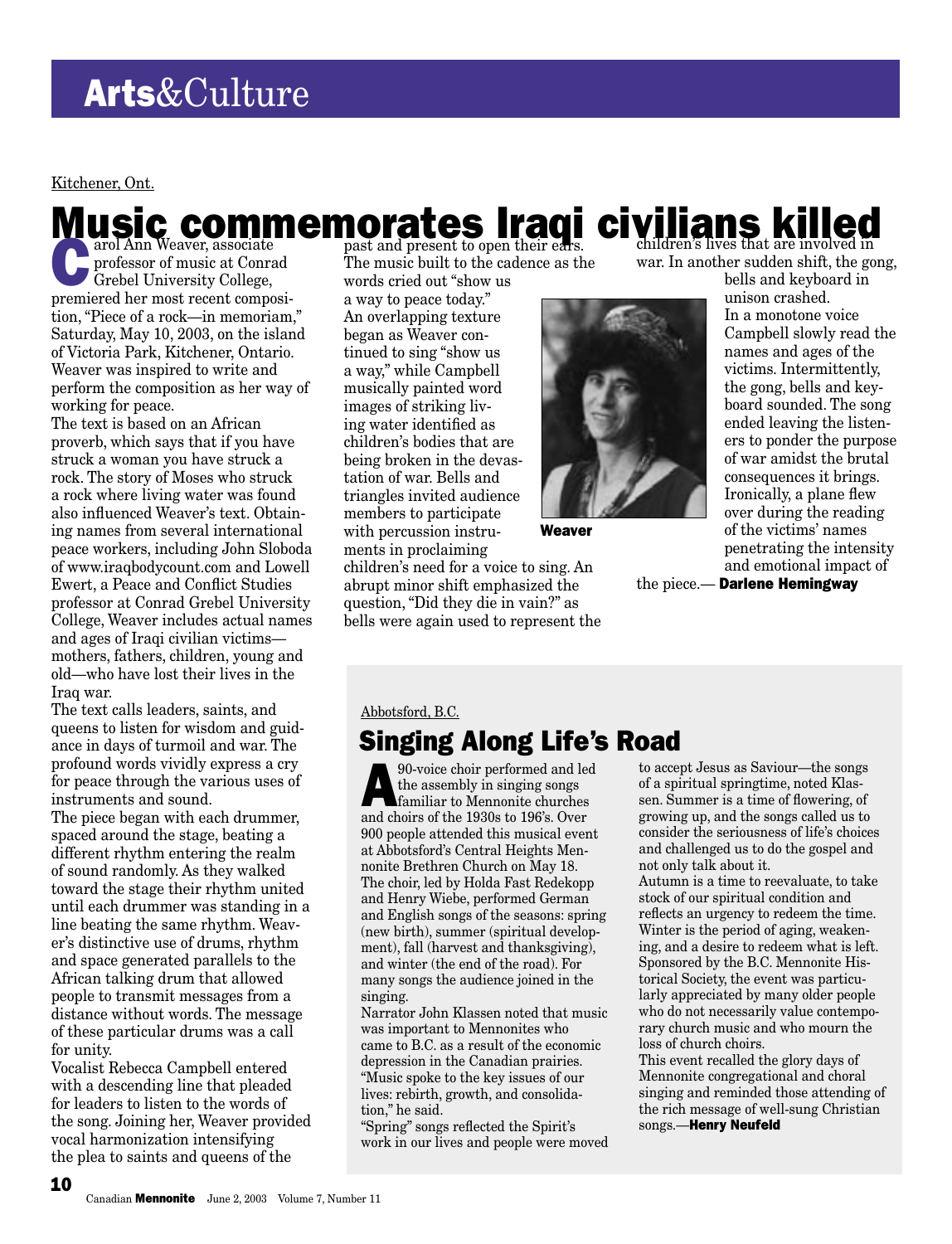# Wiebe family records musical memoir

 $\bullet$  ome families write history books to preserve stories of the past, but about 50 members of three generations of the Wiebe family spent the May long weekend creating a musical memoir instead.

These descendants of Philipp Wiebe, a Mennonite church choir conductor in Russia in the early 20th century, recorded the German hymns and chorales their grandfather, great-grandfather, and great-great grandfather would have conducted. The family choir, led by conductor

George Wiebe, spent May 16 and 17 rehearsing and recording up to three dozen songs at Canadian Mennonite University. Family members travelled from southern Manitoba, Saskatchewan, Alberta, B.C. and Ontario, in

# Arts notes

# MCC magazine wins award

Mennonite Central Committee received six industry awards from the Religion Communicators Council and the Associated Church Press. MCC's

magazine, a Common Place, won three awards of merit from the Religion Communicators Council. Awards were for the general magazine category, for writer Maria Linder-Hess' article "Tanzania: Life in the Shadows" and for designer Julie Kauffman's graphics for the same piece in the November 2002 issue. In the RCC category for other print material, MCC also won an award of merit for Family Stories: Vol. 1, a collection of photo essay booklets that illustrate

families' joys and struggles in Palestine, Colombia, Bangladesh and Indonesia. In Associated Church Press competition, a Common Place magazine tied for honorable mention in the special interest magazine category and received an award of merit for the design of the November 2002 issue.

Photo by Matthew Lester

order to produce this recording of their musical legacy. The choir also led the German and English worship services of Springfield Heights Mennonite Church on Sunday, May 18. The title for the recording is Stimmt An, commented Wiebe. He referred to the recording as "a disc commemorating the musical heritage left by Philipp and Anna Bestvater-Wiebe. In addition to Wiebe, a well-known Winnipeg choir conductor for many decades, this family includes baritone Phillip Ens Jr., who has an established operatic career in Europe, soprano soloist Karis Wiebe of Germany, B.C. soprano Ingrid Suderman, and cellist Thomas Wiebe of the Toronto Symphony.

Several family members were part of the former CBC Hymn Sing Chorus, including Ens, his brother Peter Ens, Tim Wiebe, and David Matthies. About a dozen or so family members now sing in the Faith and Life choirs of Mennonite Church Manitoba, which have toured extensively in Canada and Europe, and many more are members of community and church choirs. The album resulting from the weekend recording is intended primarily for the several hundred family members as a lasting tribute to their musical family heritage. Copies can be obtained for \$15.00 by writing Phil Ens, Box 1087, Winkler Man. R6W 4B2.

# Marpeck biography

A Pilgram Marpeck biography project is among the recent awards granted by the Humanities Research Council. The two principal researchers are Walter

> Klaassen of the University of Saskatchewan and William Klassen of the University of Waterloo. The largest share of the \$51,870 grant will be used to support the research of Jonathan Seiling of Stouffville, Ontario, an advanced degree candidate at the Toronto School of Theology. The biography is planned for publication by 2006. Marpeck, a 16th century Anabaptist who died in 1556,

was a prolific writer, energetic church organizer, mediator and engineer both in mining and in procurement of wood and water for the cities of Strasbourg and Augsburg. As a government official he strongly advocated that the state never use violence to enforce its will.—Klassen release

November 2002 issue of a Common Place magazine won several awards.

Life in the shadows

ön

# CD release draws full house

The King Street Theatre Centre in Kitchener was packed on May 14 when singer/songwriter Mike Erb and his band featured songs from their

first album which was released at the event. The songs, all written by Erb, included some in the rhythm and blues tradition and



others in the general category of "pop/ rock." The band included Ben Janzen and Jamie Alegre (percussion and vocals), Joel Stouffer (drums), Darius McKinley (bass), Chris Latta (guitar), Scott Galloway (keyboards). During the encore, Erb and Janzen, both with Silver Lake Mennonite Camp staff experience, sang a song they had presented frequently at camp. On the CD cover he also thanked his extended family and many friends from Erb Street Mennonite Church. For more information on the CD phone 519-746-6218 or e-mail: info@mikeerb. com

Canadian Mennonite June 2, 2003 Volume 7, Number 11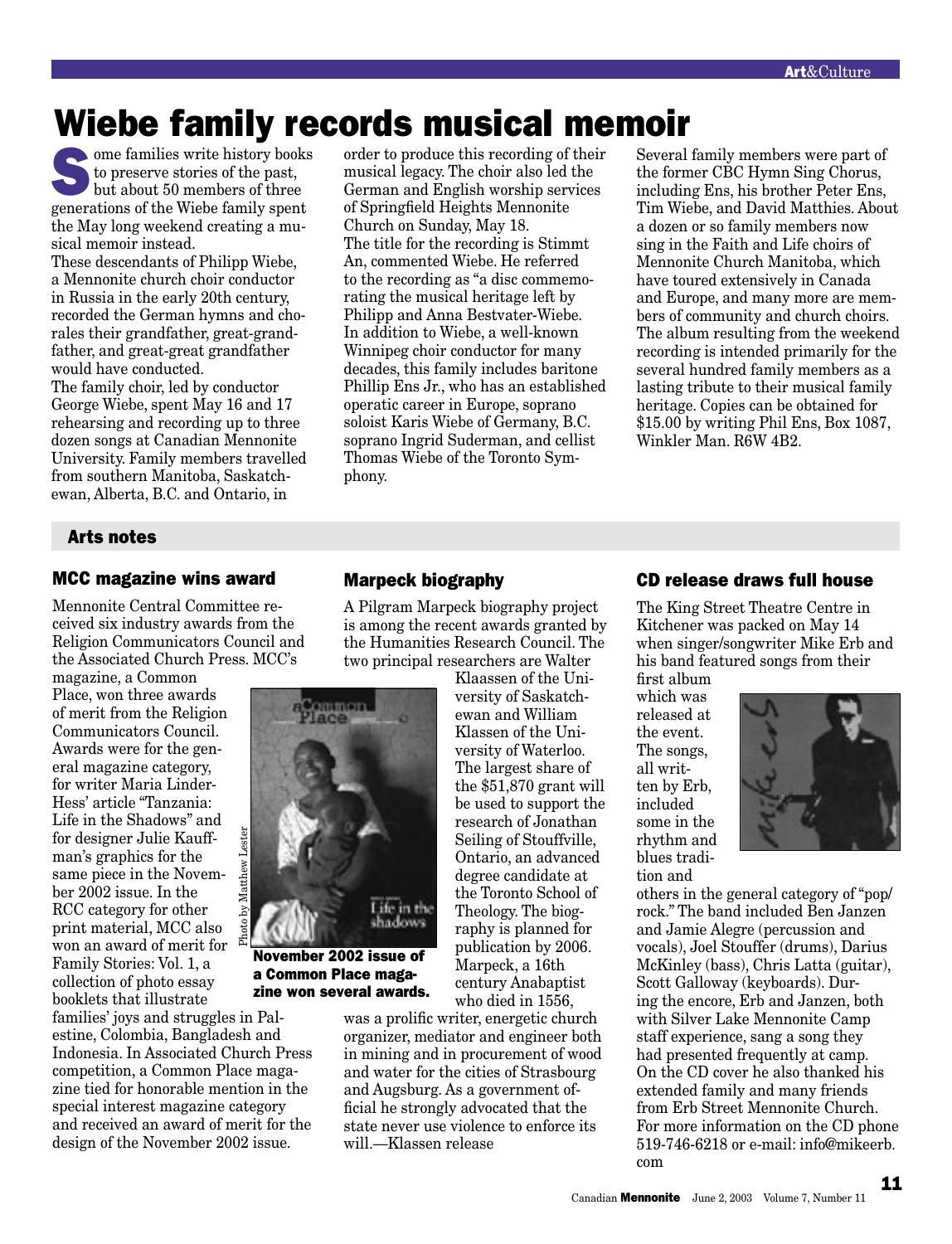# Why I cannot pay taxes for war

The following is from a letter by Murray Lumley of the Welcome Inn Church in Hamilton, Ontario, to John Manley, Minister of Finance. The letter was printed in the Hamilton Spectator on May 3.

am writing to inform you that I<br>intend to direct the military<br>portion of my federal taxes for 200<br>to the Conscience Canada Peace Tax am writing to inform you that I intend to direct the military portion of my federal taxes for 2002 Fund in Trust. The amount represents 7.8% of my net federal tax, calculated from the "Public Accounts of Canada Fiscal Year 2002" which shows that "total military and related expenditures" are 7.8% of "total government expenditures."

My reason for taking this action is... my fundamental belief that armed and violent intervention offered as a solution to human conflict has never produced peace and security but only new generations of hostility. I am a Christian, a follower of Jesus Christ and an adherent to the philosophies of nonviolence of Mahatma Ghandi and Martin Luther King as more appropriate means of intervention when there is conflict.

Being a member of Christian Peacemaker Teams, a violence reduction organization that is involved in peacemaking in several war theatres, including the West Bank and Iraq, helps me to follow through on what I believe. I also participate in public events with the Canadian organization "Homes Not Bombs."

I thank the Canadian government for its support of the United Nations, multilateralism and international law in the recent Iraq crisis. However, even though my government publicly opposed unilateral military intervention in Iraq, many Canadian businesses have profited from the sales of military hardware and software that they produce for the war industry. This production creates unspeakable misery for the victims of war and continues to allow for the "war option" that is so easily taken instead of the hard work of negotiation and the "loving of our enemies" as Jesus taught. I recently participated in a protest of

12

the CANSEC Arms Fair in Ottawa at which at least 80 Canadian companies displayed their "war products." I do not want my tax dollars to support this kind of industry.

Perhaps the most tragic consequence of the war industry is the diversion of huge resources from human needs. As President Eisenhower said in 1953: "Every gun that is made, every warship launched, every rocket fired, signifies, in the final sense, a theft from those who hunger and are not fed, those who are cold and are not clothed. This world in arms is not spending money alone. It is spending the sweat of of its labourers, the genius of its scientists, the hopes of its children... Under the cloud of threatening war, it is humanity hanging from a cross of iron."

I am not taking this action to escape paying my taxes, but to join with many other Canadians who call themselves "Conscientious Objectors to Military Taxation." Because of the high-tech nature of modern weaponry today, with de-emphasis on the use of soldiers, it is tax dollars that are being conscripted. I ask the Canadian government to make it legal for conscientious objectors to direct our taxes to peaceful purposes, as has been attempted several times by private members bills. There are precedents: Canada has recognized the rights of conscientious objectors (COs) to military service since 1793, and in 1841 COs to the military tax were allowed to redirect taxes to public works. In World War I, COs were allowed to buy "peace bonds" that were used only for the relief of suffering caused by war.

Please let me know what you will do to help ensure that my right to freedom of conscience will be recognized in federal law.—Murray D. Lumley

# Letters

Letters express the opinion of the writer, not necessarily those of Canadian Mennonite or the church. We publish as many as space permits, unless they attack individuals or become too repetitious. Letters are edited for length and style. This section is meant to provide opportunity for discussion and discernment.

# Are our hearts open?

Do we, as Christian Mennonites, have room in our hearts:

•For Christian peacemaking team members who go out to be a presence of peace, but also for our own brothers and sisters and even our own children who have joined the military and know that God the Father is with them? •For soldiers who quit the military because they feel it's wrong, but also for chaplains who feel that troops deserve to hear the gospel of Jesus Christ

and who see the Holy Spirit working mightily in their "congregation"? •For giving material aid to people in

need on both sides of a conflict even if some are members of a ruthless regime?

•For peace marchers who are oriented in the cause of Christ and also for those who are not?

•For victims of terrorism but also for the terrorists who can come to know the Lord Jesus too?

•For the scriptures that call us to work and pray for peace but also for the portions that speak of specific wars yet to come before the end of this age? •For Jesus of Nazareth who empowers us to bring peace to others but who also stated that He came to bring not peace but the sword?

•For God who absolutely delights in us, his children, but who also takes vengeance on whom He chooses and how He chooses?

•For ourselves who want to do good but evil is right there with us?

I hope so. Jesus has and does. Let us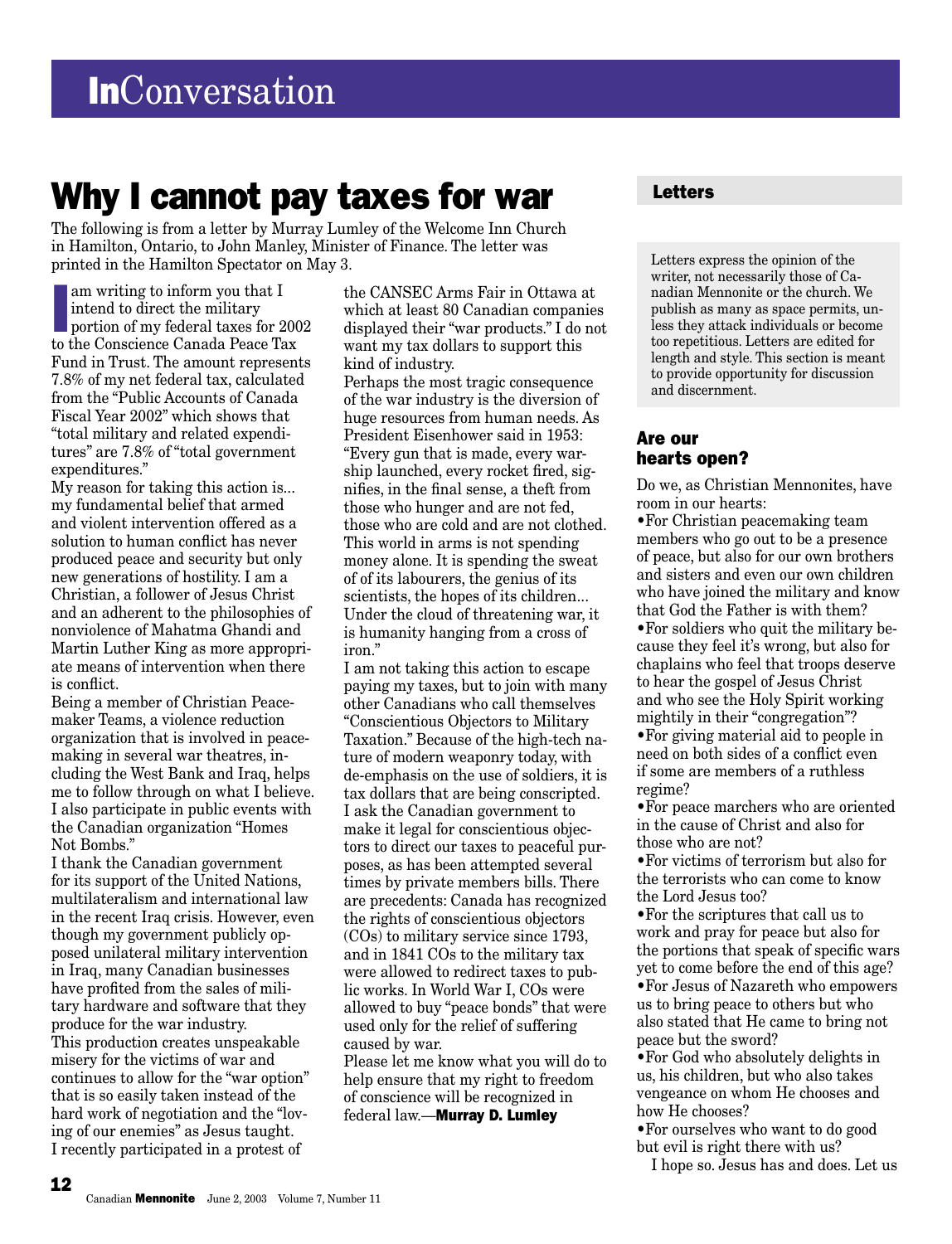likewise make room. This is how we will love in action and in truth and be able to rest our hearts in His presence, come what may.—Erwin H. Wiebe, Niverville, Man.

### 'Mennonite' not an ethnic label

In the April 21 issue (page 5), an article about the School of Discipleship at Canadian Mennonite University used an unfortunate turn of phrase: "imagine Africans and Mennonites singing, clapping and dancing together." The phrase "Africans and Mennonites" is unfortunate because it inappropriately mixes geography, ethnicity, and faith in describing two groups.

African Mennonites outnumber Canadian Mennonites—by a factor of greater than three to one (according to the Mennonite World Conference World Directory).

# What kind of God are you modelling?

The Bible instructs fathers, "Do not provoke your children to anger, but bring them up in the discipline and instruction of the Lord." (Ephesians 6: 4) Paul's words are startling, even revolutionary in their context, for in some cultures, including the Roman empire, fathers had the power of life and death over their children. The injunction not to provoke children to anger upended the power imbalance, calling fathers to a careful use of their power. Corresponding verses of this "household code" in Ephesians instruct Christians about how to follow Jesus' remarkable life to transform relationships at home.

Paul's teaching raises questions. How does a parent act when a child misbehaves? What's a Christian response to a child's anger? What is the discipline and instruction of the Lord? What kind of God do we convey to our children? What is it we want our children to know about God when they're grown? How can we be present to our children the way we trust God to be present to us?

My dad wrestled with this teaching, as I imagine many parents do. In particular, his swift and fiery temper could obliterate a positive impression of "the Lord's discipline," bruising the souls and bums of the children in his care. My

Being Mennonite is primarily about church affiliation, even if sometimes what we mean is that the person being described had ancestors with such affiliation.

Given these facts, we should be more careful with our choice of labels.—Stuart Williams, assistant professor of computer science, Canadian Mennonite University, Winnipeg, Man.

# Mennonite church needs strong leadership

Even a cursory examination of the Mennonite Church reveals that all is not well. There is financial mismanagement at the top, a lack of financial support at the grassroots and instead of growing, our numbers are in decline. Do we have informed and knowledgeable people who would tell us why this is happening?

However, it is also fair to say some things are going right. There is a long

dad's violence damaged his children, and affected our understanding of God.

On the other hand, in many ways Dad pointed us to an awesome, gracious God who delighted in his children. On Sunday afternoon hikes, he marvelled over intoxicating honeysuckle blossoms, tower-



ing oaks and a fawn's woodland bed. As a hunter, he demonstrated gratitude and respect for the animal he killed to provide food for his family. In sports, he showed us the importance of playing hard and playing fair. Enthusiastic partaking of ice cream taught the joy of sweet pleasures.

My dad was a big enough man to admit his mistakes. One of the most powerful lessons he taught occurred when he said, "I'm sorry," easing the burden of misplaced anger and confused wounds that had obstructed our love. When he died, I felt

overdue separation from the U.S.A. Mennonite Church. Reorganization of the Mennonite Church Canada is a good move. But the most important development is the formation of a Mennonite University.

I firmly believe that strong leadership creates strong churches. Leadership must lead, not follow. Mennonites are suspicious of strong leadership and that has created a continuing problem for our church.

Our sister conferences are dropping the word "Mennonite." That is a mistake as they will eventually discover.

The older generation is primarily concerned about a soft retirement. Our primary concern should be our youth, for they will be the future church.

The Mennonite Church has been preserved for a purpose. We have a message the world desperately needs to hear. But time is running out. What a pity.—Peter Derksen, Swift Current, Sask

all the residual damage lift from my spirit, like a tough old scab flaking away. I credit God's grace and Dad's genuine apology for the healing.

Your experience may or may not parallel mine. Some of us struggle with the impact of an absent father—gone to work for long hours, absorbed in church activities, or emotionally unavailable. The negative imprint can leave just as powerful a mark as harmful actions.

Meditate on Ephesians 6:4 as you mark Father's Day. Consider the impact of your father on your life. Offer prayers of gratitude for what you learned from the positive actions as well as the negative. Build on the gifts you've been given to offer strength and encouragement to others. Examine your own use of power, particularly towards those with less power who are in your care. What kind of God are you modelling?

Melissa Miller, counsellor and author, operates Family Ties. She is also a master of divinity student and a member of Charleswood Mennonite Church in Winnipeg.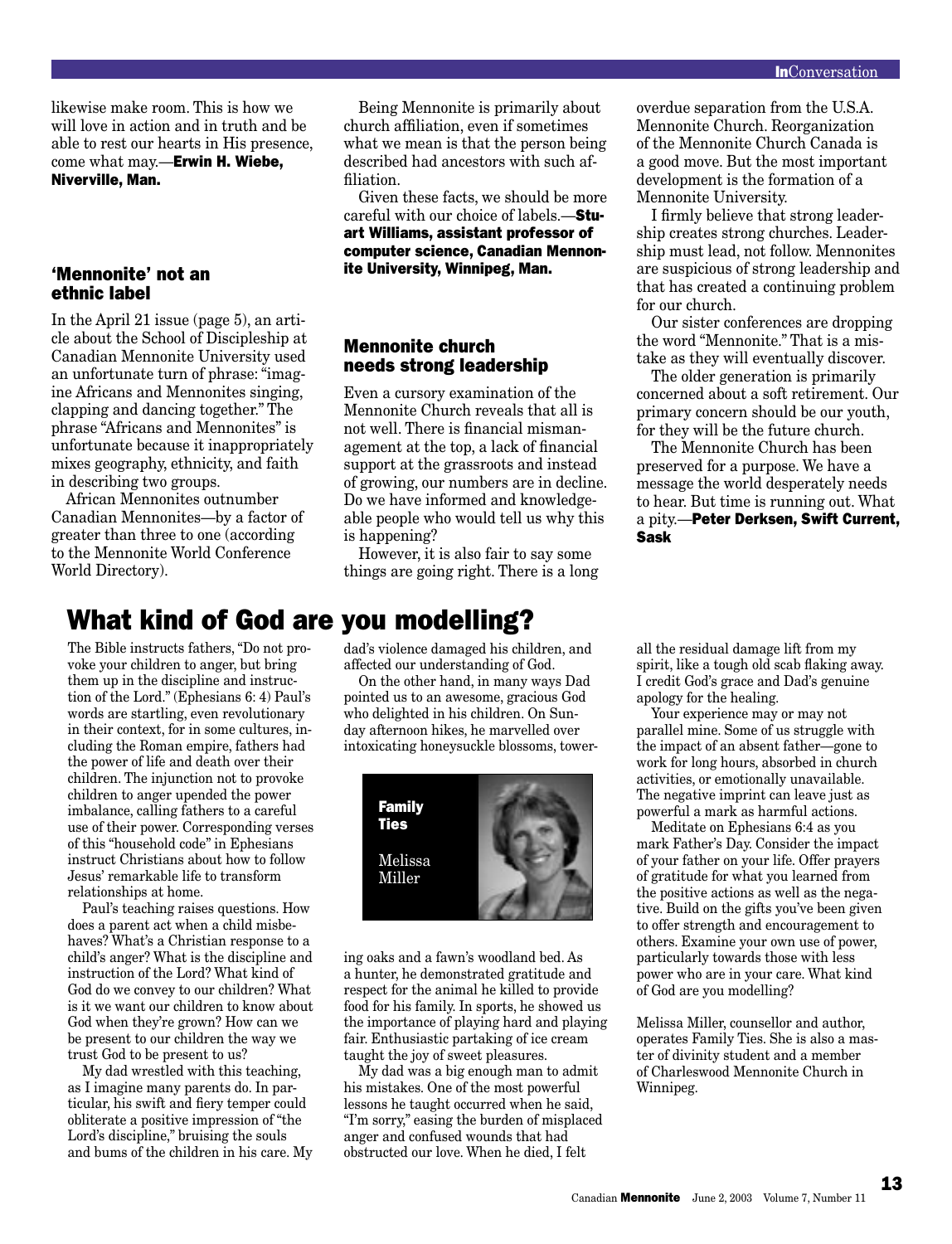Winnipeg, Man.

# CMU integration means new roles for presidents

When Canadian Mennonite<br>University president-elect<br>Gerald Gerbrandt begins l University president-elect Gerald Gerbrandt begins his appointment June 15, it will mark one of the final steps in blending the administrations of three colleges into one university.

It will also mark a personal transition for Menno Simons College (MSC) president Dean Peachey and Concord College president John H. Unger. Peachey takes on a redefined role at MSC while Unger is heeding a call



Gerbrandt

back to pastoral ministry. Dean Peachey has been appointed vice president and academic dean at MSC, where he will be responsible for all academic programming and administrative matters at MSC's campus at

the University of Winnipeg. The current acting dean of MSC, Paul Redekop, will serve as program coordinator of the Conflict Resolution Studies program.

Peachey describes the move as an op-

14



**Peachev** 

portunity to take a well-rounded look at the identity of the college. Developing that identity could include creating a residence program and shaping new academic and student programs.

 "The shared leadership of the Federation era was a necessary transition phase," says Peachey. "Now it's time to move to a more streamlined structure. I'm looking forward to working with Gerald."

Gerbrandt shares that optimism. "I am so pleased that Dean is taking on this significant responsibility. His appoint-

ment will provide continuity of vision and growth for MSC, and strong con-that seeing changes in students' lives nections between the two campuses." After four years of serving as president of Concord College in a time of tremendous transition—including the mammoth task of moving Concord Col-

lege to the CMU main campus— John Unger has decided to return to congregational ministry, becoming pastor at Fort Garry Mennonite Brethren Church in Winnipeg effective January 1, 2004.



Unger

Looking back, Unger says the fact that CMU has over 800 full-time-equivalent students, that government funding is ongoing, and that the administration building was successfully renovated, are all markers of success.

"This has been a miracle unfolding. That certainly has sustained me, and has brought a growing conviction that this has been worth my investment of

time and energy," says Unger. He adds<br>that seeing changes in students' lives is what gives him the greatest satisfaction.

Unger also served as acting president of Canadian Mennonite Bible College during the 2002-03 academic year while Gerbrandt completed a one-year study sabbatical. Prior to his university work, Unger spent a decade leading Richmond Park MB Church in Brandon, Manitoba. Unger says he is looking forward to a six-month transition period before shifting to his new role in the Winnipeg congregation. "We will very much miss John's pastoral care and contribution in the community next year," says Gerbrandt. "But we wish him God's presence as he continues his ministry in the congregation."

Canadian Mennonite University is expecting approval this summer of a move to a smaller representative board structure, and is optimistic about overall enrolment growth this fall.—CMU release by Kevin Heinrichs

# Winnipeg, Man. **CMU celebrates third commencement**<br>**Let 48** graduates of Canadian<br>Those in attendance were also to

**EXECUTE 18 and TE 2018**<br> **EXECUTE 18 annual commencement enjoyed a**<br> **EXECUTE 18 annual commencement enjoyed a**<br> **EXECUTE 18 and 2019** Mennonite University's third beautiful convocation weekend April 26-27 that concluded with Sunday afternoon's convocation ceremony at Portage Avenue Mennonite Brethren Church. Commencement speaker, John Redekop, adjunct professor of political science at Trinity Western University and longtime MB church leader, emphasized the importance of Christian university education in an addressed titled, "Where in a university is God?"

He articulated how God can be found in the university's commitment to truth, its teaching, people, practice and engagement with the world around.

Those in attendance were also treated to some extra pomp and ceremony as Peter M. Liba, the Lieutenant Governor of Manitoba, participated in the processional and presented each graduate with a provincial pin.

"Whether you realize it or not, your education has changed your life forever and you are embarked on a journey of lifelong learning," said Liba. He encouraged the graduates to thank their parents for supporting them and to use their training to become leaders in the community. Valedictorian Sherisse Penner gave an entertaining and insightful address that included a strong note of appreciation for the way CMU had built a vision of an integrated Christian life. Penner elicited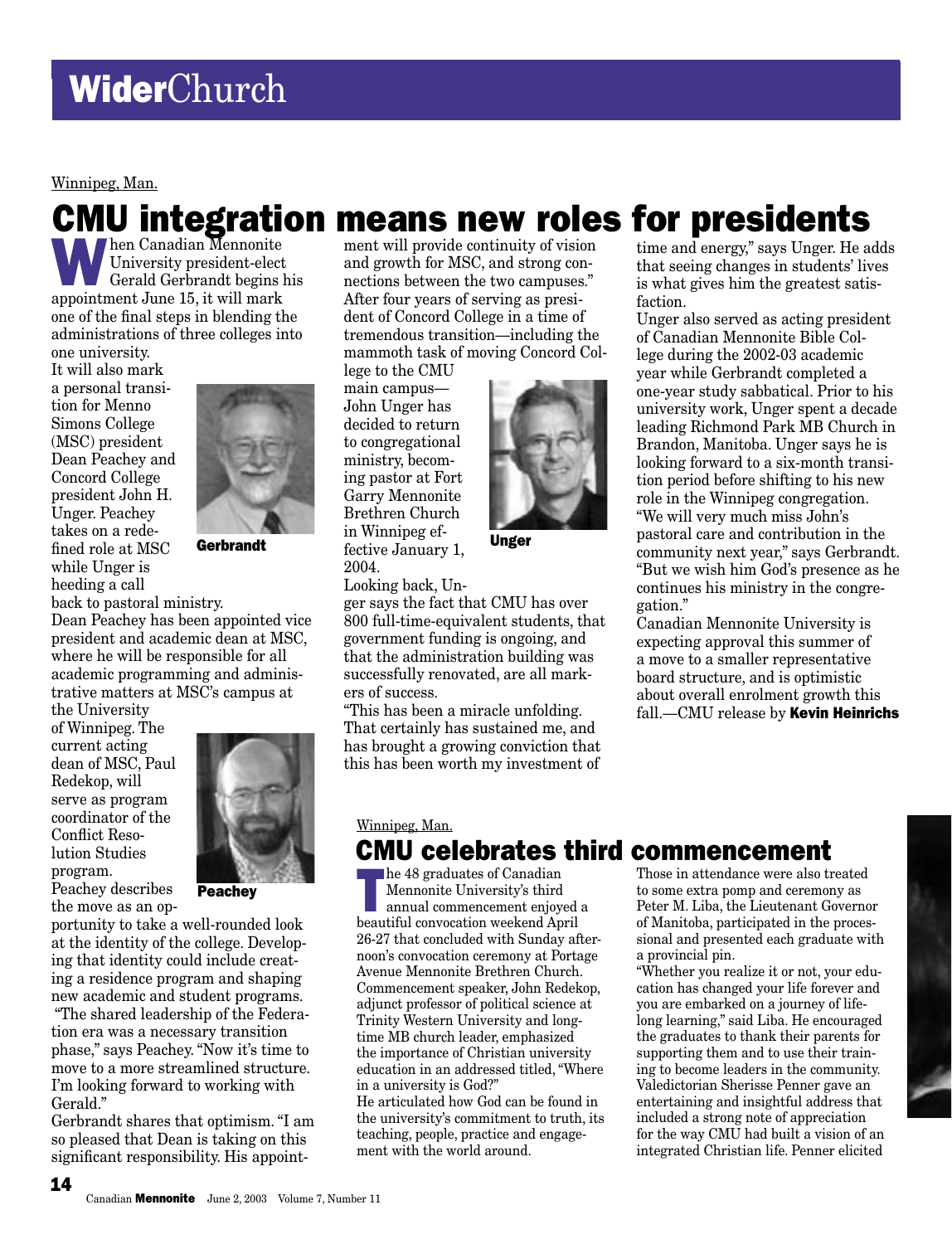# Veteran interim leader begins as conference minister in Saskatchewan

When Ken Bechtel first heard the call to ministry, God used a megaphone.

The new interim conference minister for Mennonite Church Saskatchewan, Bechtel had been teaching for ten years in the public school system before he felt his heart begin a shift in focus.

He arranged to meet with Herb Schultz, a well-respected church leader in his Mennonite community. Schultz, in turn, agreed to see him because he wanted to encourage Bechtel to consider the ministry. In the week to follow, he received two more confirmations; one of which came through another teacher who was an agnostic. "She asked me why I was wasting my time teaching," he recalled with a sense of wonder.

After studying at Associated Mennonite Biblical Seminary, where he met his wife Audrey Mierau, Bechtel worked as an associate pastor in Elmira, Ontario followed by 12 years at Danforth Mennonite in Toronto. His decision to then move into interim work was largely influenced by an experience he had during seminary. As part of his course work for seminary professor David Augsburger, Bechtel did a study on a church with a troubled history of pastoral leadership. They had fired one pastor after

another for the last 20 years. The congregation then used his study to help them effect an attitude change. "It helped me realize that the worst setting can be turned around," he reflected.

Bechtel sees many positives in his chosen vocation. He enjoys the contrast in cultural settings between different Mennonite churches. He enjoys the freedom he is granted as an interim to tackle the issues that need to be addressed. And he likes listening to people's many different stories. Listening is something Bechtel will be doing a lot of in this

his fourth interim position. The first

phase of his term here, he says, will be spent in hearing the grassroots take on "what is conference." He will also use a visioning group to help him. This group of individuals was assembled by the General Council and involves people from five different areas of the province who will work together with Bechtel.

> smiles when she, in the spirit of her desire to become a Grade 2 teacher, concluded with Dr. Seuss's Oh the Places You'll Go: "So...be your name Buxbaum or Bixby or Bray or Mordecai Ali Van Allen O'Shea, you're off to Great Places! Today is your day! Your mountain is waiting. So...get on your way!" The commencement weekend also included a spring concert that featured the CMU men's and women's chorus, vocal jazz ensemble, CMU jazz band, a guitar ensemble and the CMU Singers. Music varied from jazz classics by Duke Ellington to vocal pieces by Haydn and Rachmaninoff.—From CMU release

A secondary focus will revolve around a taskforce recommendation that was passed during a special delegate meeting over a year ago. The recommendation centered on the idea of a



Bechtel

re-covenanting service between MC Saskatchewan churches to be carried out in 2004. Bechtel sees this as one of his top priorities. And he believes it will need a lot of preparation to carry it out. A third focus of Bechtel's position will be to help Saskatchewan Mennonites discover what or who God is calling them to be—to flesh out a vision.

"It will generate energy in the conference," he said noting that this will only happen if the vision can be translated into action.

Although this is Bechtel's first time doing interim work in a conference position—the first three were pastorates, he is still excited about the challenges that lie ahead. And he believes that inside each faith community God has placed a wide array of gifts—to take Mennonite Church Saskatchewan from the past into a wide open future.—Karin Fehderau



Lois Brucki awaits the conferal of degrees during the convocation ceremony at Canadian Mennonite University.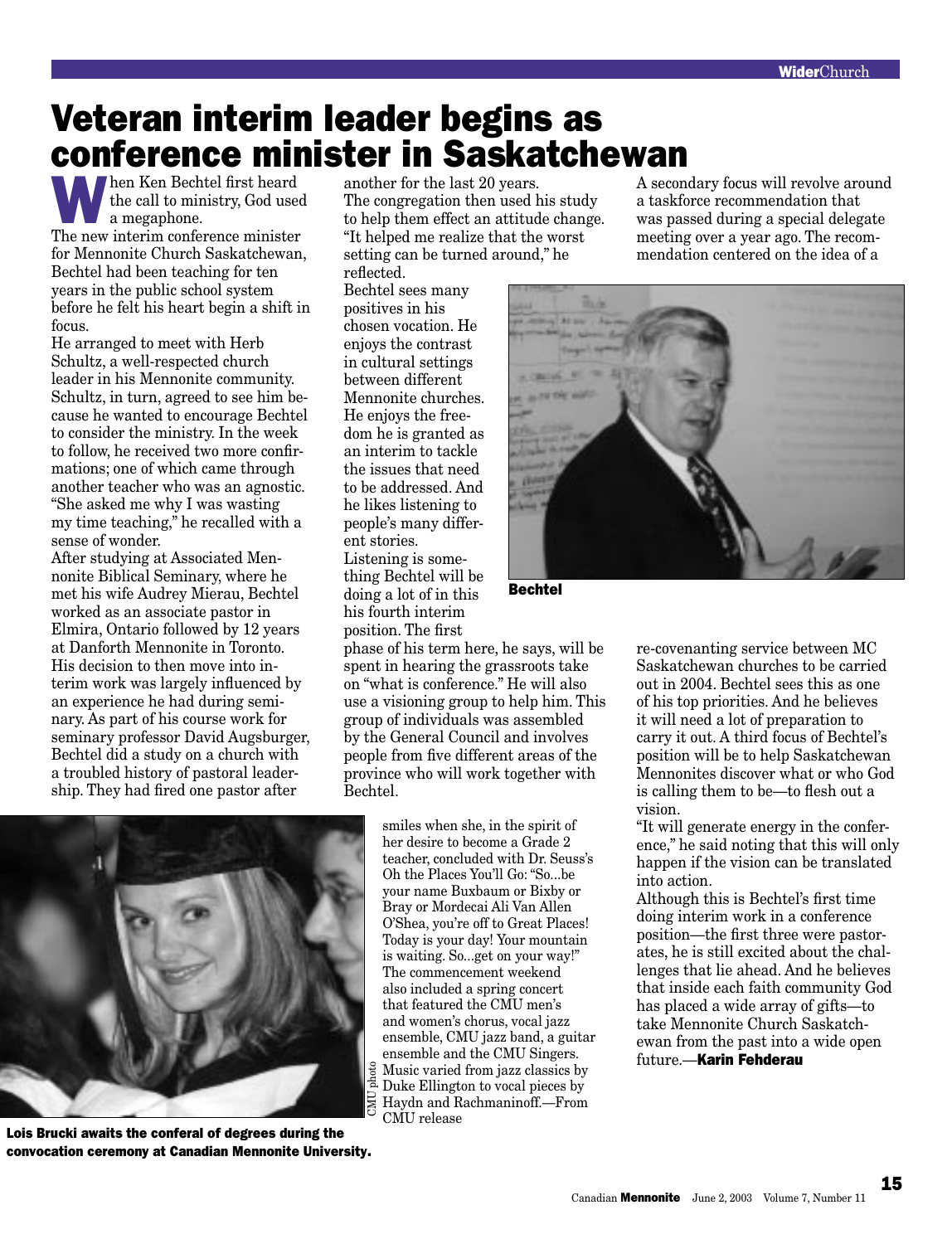### St. Catharines, Ont.

# Youth expected to be challenged, grow, at St. Catharines 2003

s of May 15, 400 registrations<br>had been processed for the July<br>9-13 youth assembly at St. Ca-<br>therings Ont had been processed for the July tharines, Ont.

Challenging questions and spiritual nurture will be the focus at the youth assembly this summer, says organizer Anne Campion, youth ministry director for Mennonite Church Canada. Youth will be challenged with questions like "What if Saddam Hussein and George Bush were friends?" Gareth Brandt is one of the keynote speakers. Brandt says, "I am a skeptic as well as a dreamer and I like to ask questions like, 'What if guns and weapons had never been invented?'" Brandt currently teaches at Columbia Bible College in Abbotsford, B.C., where he also heads up the youth ministry program. He has studied at Steinbach Bible College, Brandon University, Tyndale Seminary, and University of Emmanuel College. He's been on staff at Providence College and Swift Current Bible Institute, and filled the role of youth pastor and conference youth minister for Mennonite Church Alberta and the Northwest Mennonite Conference.

Kathy Giesbrecht spends her days as a Mennonite Church Canada staff person (Resource Centre) and has recently been ordained as youth pastor at Springstein Mennonite Church in Manitoba. Together with the youth, she will explore questions like "What if prayer was not our last resort?" and "What if love was always our bottom line?"

Rebecca Holst and Darren Kropf, both from Ontario, will lead worship on Friday afternoon. Holst is a third-year Theatre and English Major at Redeemer University College in Ancaster, Ontario. She is currently working at a four-month internship at Theatre & Company in Kitchener, with a special focus on stage management and education. "I have no idea what the future holds or where I will end up. But I am enjoying the adventure of following God's call for my life," said Holst. Darren Kropf describes himself as a

"hard core basketball player" who will graduate from high school this year. Active at Tavistock (Ontario) Mennonite Church, Kropf credits his faith community for encouraging him to become a pastor. He plans to attend the University of Waterloo in fall. When asked to help plan the youth event at St. Catharines, he says, "... I immediately said yes ... I see this event as an amazing opportunity to strengthen everyone spiritually and bring us all closer to God. I've seen God move people in many ways, and the event hasn't even happened yet!

I'm excited, thrilled, and just a tad bit overwhelmed with everything that will occur..."—MC Canada release



### Winnipeg, Man.

# **Staff transitions at MC Canada**<br> **Example 1** and  $\sum_{\text{our staff persons at MC Canada}}$  and  $\sum_{\text{that I enjoyed being}}$

Four staff persons at MC Canada<br>are making transitions this<br>summer. are making transitions this summer.

Kathy Giesbrecht, a long-time friendly voice on the phone at MC Canada's Resource Centre will end her half-time work there this summer. She will continue her youth ministry at Springstein (Manitoba) Mennonite Church. Giesbrecht was recently ordained by her faith community at Springstein and re-affirmed in her work there. She has been working at the Resource Centre for six years, and juggling her youth minister's position at Springstein.

"My greatest joy has been the privilege of talking with people and hearing what is happening in their congregations, this has infused me with much hope for the days ahead of us," said Giesbrecht. She will leave her post on August 1, but will be around to assist with transition to her successor(s).

Connie Loeppky will also end her halftime position at the Resource Centre. Loeppky has faithfully served many congregations and their worship leaders in various capacities at the centre since 1990.

Loeppky says that she made a commitment one year ago to re-evaluate her plans for leaving in June 2003. She adds, "It has been a privilege to be part of God's ministry by relating to many people via phone, e-mail, letter, and in person. It has been a vocation that never felt like a job but rather a service

that I enjoyed being part of." She is looking forward to exploring the options that an unencumbered future brings. Her last day will be June 30.

Anne Campion, director of youth ministries for MC Canada made a commitment to re-evaluate her role when she accepted her position in February of 2002. "This has been a full and exciting year," said Campion. "My roles of halftime associate pastor, director of youth ministry for MC Canada, and mother of two busy teens has proved to be an immense juggling act." Campion fulfills her pastoral role at Avon Mennonite Church in Stratford, Ont. "I'll really miss the energy of the youth in our churches across Canada, and networking with various youth leaders, and conference youth ministers from different regions," she said. Anne completes her service with MC Canada August 31, 2003. Isbrand Hiebert, longtime editor of the German language newspaper Der Bote is pursuing medical treatment for a chronic health problem. Ingrid Janzen Lamp of Swift Current, Saskatchewan, is currently filling the role as interim editor. Justina Heese, executive secretary of MC Canada's Christian Formation area, said, "I am grateful for the faithful service and vibrant ministries of these individuals. They are a gift from God."—MC Canada release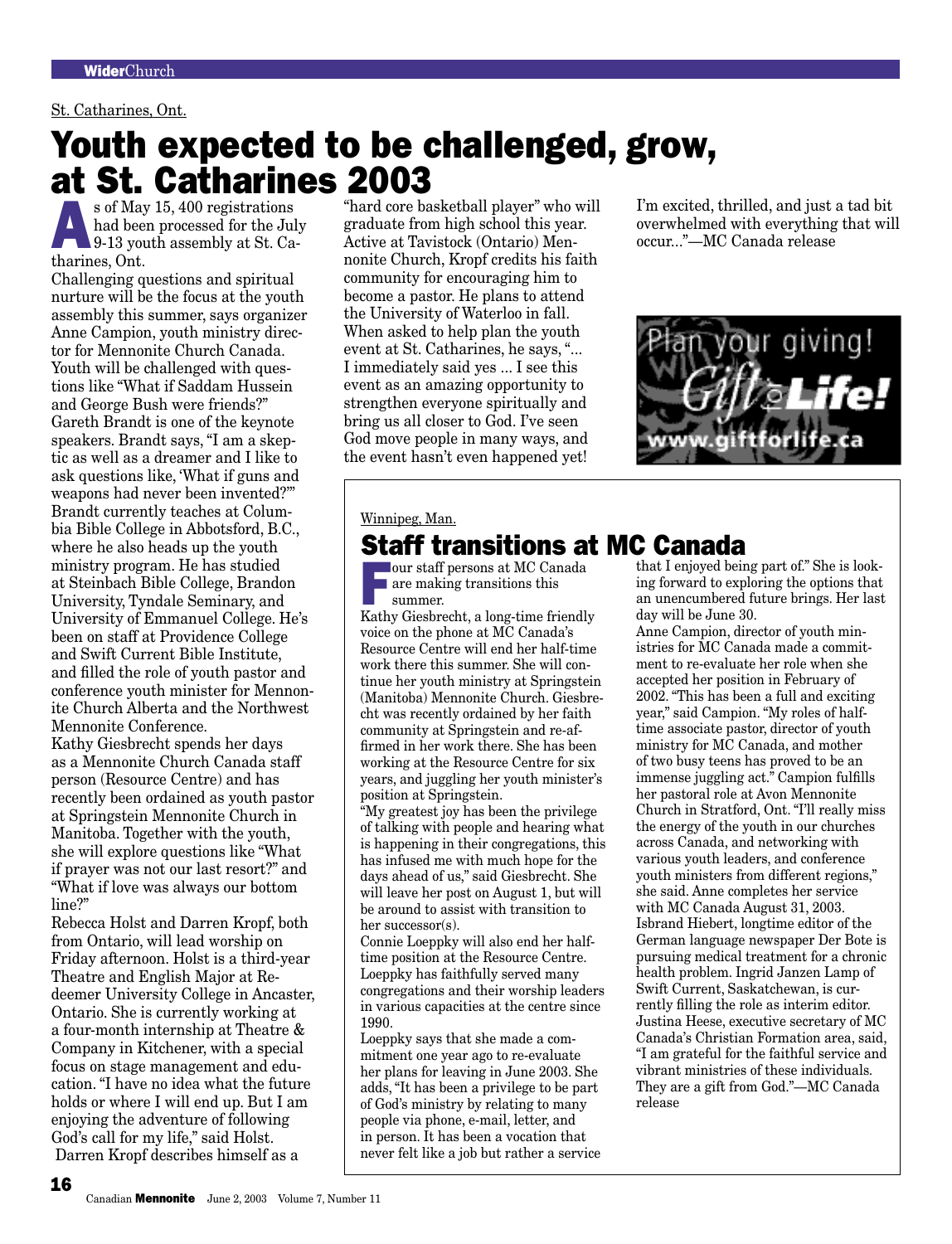### Winnipeg, Man.

# Can more come out of less?

**How to carry on important** ministries with \$2 million less to spend is a question being asked by many in Mennonite Church Canada. Leaders are responding to the budget crisis by saying that we must refocus our ministries on those things that we can do best as a national church.

The programs of International Ministries (some 125 international workers) remain a vital part of the life-changing work MC Canada carries forward in 42 countries. International Ministries remains strong, say leaders, especially for a denomination our size. Through the work of Samson Lo, Multi-Cultural Ministries will continue to build connections with the 40 MC Canada congregations (2,000 members) who speak 12 languages. Native Ministries will change its focus to indigenous leadership development and constituency education under the leadership of Walter Franz (half time) and Donovan Jacobs (full time). Native leaders Sam and Lorna MacKay will continue as pastoral interns in their community.

The remaining staff in the Congregational Partnerships department will continue their work of connecting with congregations and providing resources for missional formation. Christian Education and Nurture will develop intergenerational resources and teaching aids that will enhance biblical knowledge from a Anabaptist/Mennonite perspective. The Resource Centre continues to provide recommendations on a wide variety of resources. Our Denominational Minister will continue to attend to ministerial leadership concerns and the spiritual needs of the whole church. Helping pastoral candidates and churches find each other, encouraging people to prepare for pastoral ministry, and managing the Company of 1000 seminary aid funds are services that continue to be offered.

Youth ministries will continue at the same level that Canadians paid for through the former General Conference, while staff and travel costs incurred by youth assembly planning are recovered through registration fees.

MC Canada historical records continue to be catalogued and available to researchers through the Mennonite

Heritage Centre. Through the communication of Der Bote and Canadian Mennonite you will continue to read stories about local, national, and international ministries. MC Canada's web site, which has experienced a 109 percent increase in daily visits in the past year,

provides bi-weekly updates of information and provide a vehicle for donating to MC Canada ministries.

Additional resources will be devoted to the Finance department to ensure that accounting is up-to-date. Human Resources will continue to process and provide support for international workers and other staff. Leaders say that while alternative ways to deliver some of the terminated

services are being imagined, some things about our guiding philosophy will not change:

1. Our vision still reminds us that "God calls us to be followers of Jesus Christ, and by the power of the Holy Spirit to grow as communities of love, joy and peace, so that God's healing and hope flow through us to the world."

2. We understand Mennonite Church

God is not changing. God is still working, even though we do not see clearly the way before us.

Canada to be a missional church. We have often said that being missional doesn't mean we do more things, but it shapes how we do things. 3. We have a budget of almost \$5.5

million. If we are good stewards of it we can still make a very significant impact on the world.

4. We engage our beliefs on behalf of our congregations in missional witness "across the street and around the world," though in more limited ways. Through denominational ministry,

communications and the work of the General Board we continue to give leadership in forming our identity as Mennonite Church Canada. 5. And most important, God is not changing. God is still working, even though we do not see clearly the way before us.

"Despite reduced resources, there remains much that we can do," said general secretary Dan Nighswander. "We will continue to pray, seek support, and serve according to our calling."—From MC Canada release by Dan Dyck

# **Global Urbanization**

Mobile Seminar in India, January 2004. instructor: ArtMcPhee, Ph.D., Associate Professor of Intercultural Studies.



+ Learn about the challenges of Christian ministry in South Asia's largest cities

Get a close-up look at MCC ministries and ministries run by Mother Teresa's Missionaries of Charity

A seociated Meroconite **Biblical** Senibury,

Hear from Indian scholars on urbanization issues

Seem ore information at www.ambs.edu/India orcontact Art McPhee, am cphee@ambs.edu.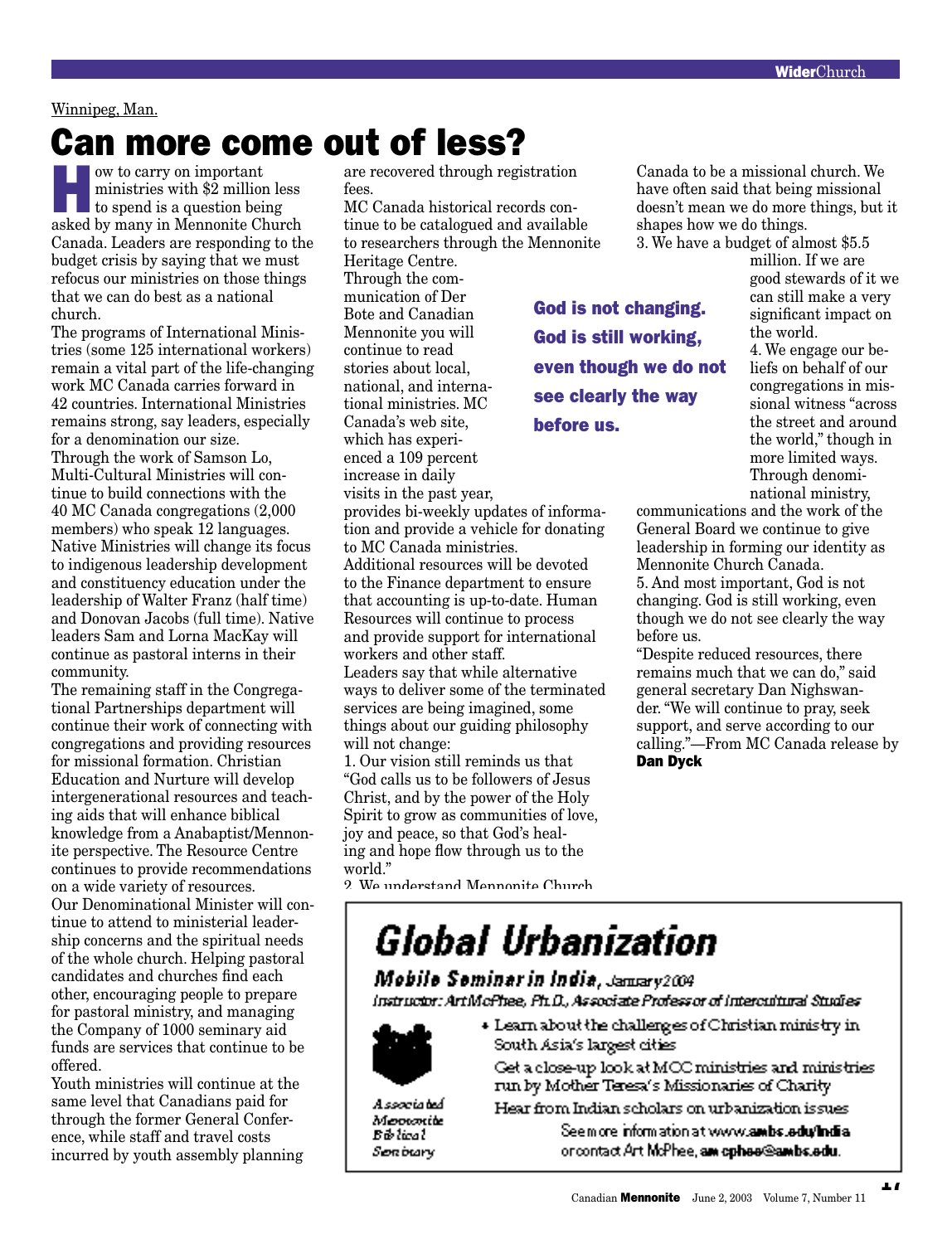### Winnipeg, Man./ Newton, Kan.

# **Tenth Man becomes JoinHands**<br>**Department Men, an organiza-** lage. This "10th man" provide

**Mennonite Men, an organization related to both<br>
Mennonite Church USA and<br>
Mennonite Church Conede worts its** tion related to both Mennonite Church Canada, wants its supporters to join hands in helping build Mennonite churches. After more than a year of considering various options, the MM board agreed at its annual meeting in March to adopt the name JoinHands for its church-building program. This name replaces Tenth Man, the

name used since the program's inception in 1983. While Mennonite Men promotes and develops men's resources, one of its main priorities—and its highest profile program—is its churchbuilding program, which provides financial assistance to new congregations as they seek to buy or build their first meetinghouse.

At its meeting in 2002, the MM board agreed to look for a new name for the program and asked for suggestions. They received many. Among those making the final cut were Meeting-Places, SacredSpaces and International Builders. The board deliberated several hours before coming to consensus on JoinHands.

Board members offered the following reasons for choosing a new name for the program:

•The name should: be inclusive, inviting all people to participate; be part of the transformation process of the new Mennonite Church; emphasize new relationships; fit into the missional emphasis of the church.

•The name can: revitalize the appeal of the program; be invitational, inviting new people to join.

•The name Tenth Man has a dated historical reference that has little power to attract new participants. •The new name suggests participation

with others in a significant project. Glenn Ediger, a product designer in Newton, Kan., has created a logo for the program.

The earlier name, Tenth Man, comes from an old European Mennonite system of community organization in which the "schulze," or village mayor, had one elected assistant for every 10 adult male property owners in the vil-

18

lage. This "10th man" provided support in carrying out administrative duties and in making decisions.



Many felt this name was too obscure and had little meaning for those unfamiliar with the Russian Mennonite context. Another concern was that it was not gender neutral. On the other hand, a number of people liked the name and felt it unwise to change it. Newness won out.

The JoinHands church-building program enlists members who commit themselves to contribute \$100 twice each year to support new congrega-

> tions. Members may be individuals or groups such as Sunday school classes or men's fellowships.

While it comes under Mennonite Men, JoinHands is a lay movement, run mostly by volunteers from various regions. It has

grown by 40 percent in the past four years, and in 2001 it signed up 70 members, the most in more than a decade. The organization has already made commitments for the next three years, with more requests coming.— MC Canada/MC USA joint release by Gordon Houser

### Winnipeg, Man.

# Radio ministry changes name, drops Low German programs

**Faith and Life Communications**  (FLC) has a new "home" in the Mennonite Church Manitoba structure," said Darryl Neustaedter Barg, director of Media Ministries. "It has moved from being an independent ministry of Mennonite Church Manitoba to being part of Media Ministries under Evangelism and Service Ministries. We are working on creating a vision statement that will guide our work in this new structure."

"FLC will continue to produce English and German radio programs, support a men's, women's and young adult choir and operate a recording studio. The name will likely change to Mennonite Church Manitoba, Media Ministries to reflect an effort to use more than radio and choirs to communicate the Good News of Jesus Christ," said Neustadter Barg. It will also include a greater emphasis to communciate the Christian message to younger people.

The decisions to cut the Low German radio program, "Wort des Lebens", reduce staff time and cut programming to Alberta and Saskatchewan because of funding cutbacks has been a source of concern for many supporters. Neustaedter Barg explained that FLC has been operating with a deficit for a

number of years. The deficit was financed by the FLC Memorial Fund which would have been depleted in 2003 unless changes were made.

Donations from listeners have been decreasing since the mid 1990s and with current programming aimed primarily at a more senior group, that funding base has been shrinking, he explained. "Our MC Manitoba German speaking constituency worships in High German, not Low German. Beyond MC Manitoba, we have little evidence that the program was a mission to Low German speaking newcomers to Canada," said Neustaedter Barg.

Listener donations from Alberta and Saskatchewan covered approximately one third of the \$28,400 a year cost to air programs in the two provinces.

Two-thirds of FLC's \$345,000 budget for 2002 came from outside the MC Manitoba budget. Of that \$147,000 came from donations and sponsorships.

The Abundant Life, a 15 minute English radio program, will continue to air Sunday at 8:30 a.m. on CFAM/CHSM/CJRB with Bill Block as new host and producer. The 30 minute German radio program, Frohe Botschaft, continues Sunday at 7:30 a.m. on the same radio stations.—**Evelyn Rem**pel Petkau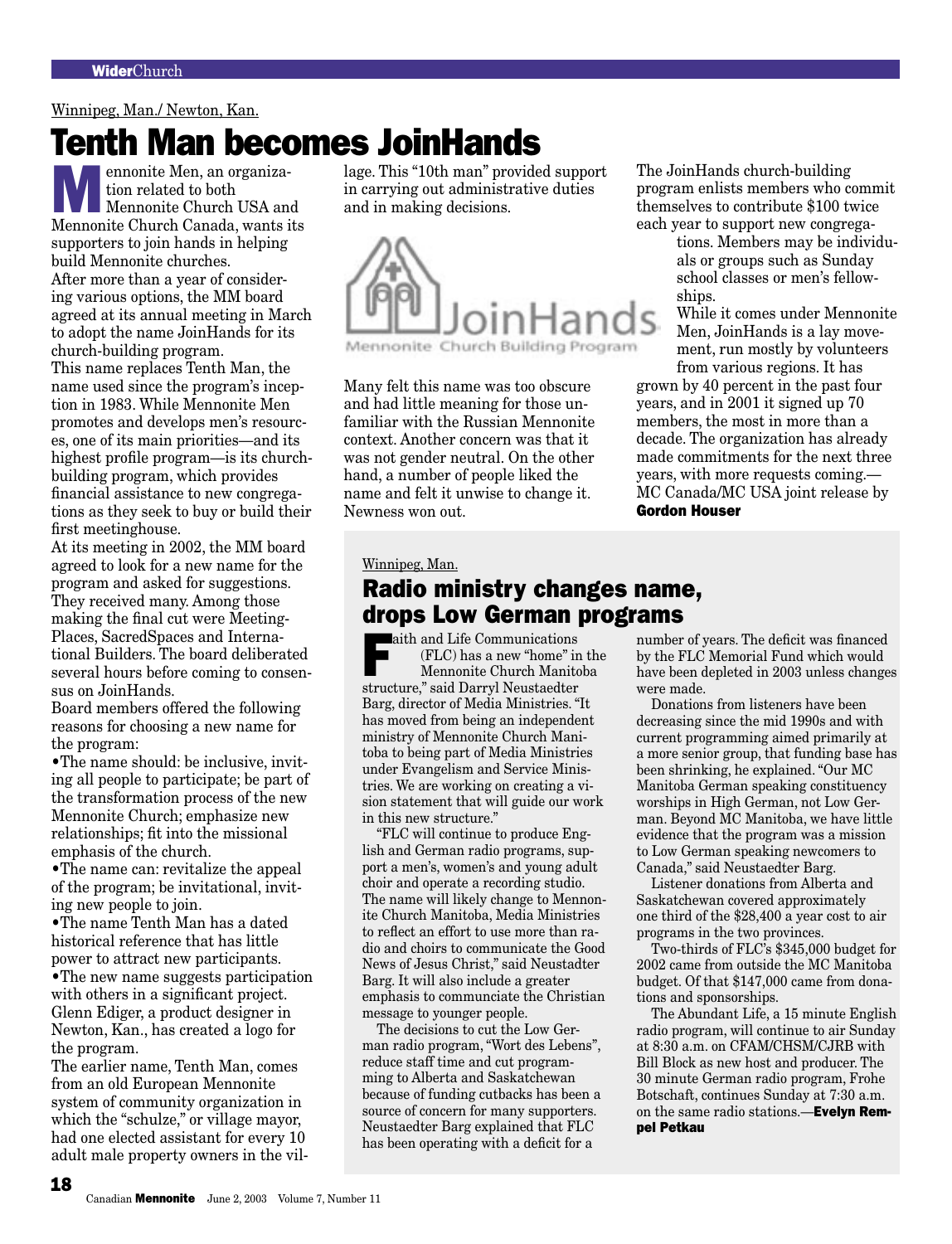Akron, Pa.

# Aid worker reports on life in post-war Iraq<br>Saghdad fell to coalition

S Baghdad fell to coalition<br>troops in early April, looter<br>ransacked Al Rashad Psych<br>rig Hearital the only montel best troops in early April, looters ransacked Al Rashad Psychiatric Hospital, the only mental hospital in Iraq. Terrified, all 1,015 residents fled as looters stole medicine and equipment, then stripped the hospital of doors, windows and light fixtures. On April 25, Mennonite relief worker Steve Weaver visited Al Rashad. Amid the overturned cabinets, he saw decades' worth of patient records scattered about. A lone staff person was painstakingly sorting through the piles of papers, trying to re-file them. This incident tells the larger story of post-war Iraq—the collapse and destruction of hospitals, water purification systems and other vital institutions, which are leaving vulnerable people in desperate straits. It speaks to the persistence needed to make these institutions function again. Weaver of Landisville, Pa., spent nine days in Baghdad in April, helping to distribute Mennonite Central Committee relief kits and comforters. He also assisted MCC Middle East workers Menno Wiebe and Edward Miller to conduct the first in-country assessments for MCC since the war. Weaver reported on his experiences May 8 at the MCC office in Akron.

At Al Rashad, an institution that has received MCC food and assistance since 1996, Weaver learned that some 700 patients were still unaccounted for. As Weaver helped unload MCC relief kits for the remaining patients, a staff person confided that some female patients had been raped during the looting.

Although the Iraq war did not result in the refugee crisis that some had predicted, another crisis may be brewing—one caused by "tired infrastructure," as Weaver termed it. Iraq's water purification systems, for example, were strained before and are now in an even more precarious state. Weaver visited a clinic in Sadr City (former Saddam City), a Baghdad slum. There he watched as a doctor examined a sick child and prescribed antibiotics and "two days' worth of clean drinking water."

![](_page_18_Picture_6.jpeg)

 Aid worker Steve Weaver talks about his experiences in Iraq during an interview with Central Pennsylvania media on May 8.  $\qquad \qquad$ Akron, Pa.

"I was struck by how vulnerable some Iraqis are, how parents can't even provide something basic like clean water for their children," commented Weaver. Iraq was one of the most centralized countries in the world with people depending heavily on the government for food and other services. Some 60 percent of Iraq's 20 million people, for example, were wholly dependent on food distributed by the government at 44,000 public distribution points throughout the country. "In a situation like this, what happens when the government evaporates?" said Weaver.

In the weeks before the war, Saddam Hussein's government distributed extra food rations. By early May, Iraqis were believed to still have at least three weeks' worth of food on hand. However, most had not received any salaries for two or three months. They had no cash to purchase essentials, such as soap.

MCC's relief kits, which contain basic hygiene items, will continue to be distributed by MCC partners. "The soap is very important," said Weaver. "It's more than just the luxury of feeling clean; it could mean the difference between health and sickness." He pointed out soap enables people to wash their hands to prevent passing germs. The laundry soap permits them to wash clothing and bedding, especially crucial if children develop diarrhea, a common illness in areas where water isn't pure.

MCC had pre-positioned supplies in Iraq during the buildup to the war. Weaver learned that partner agencies distributed some 8,000 relief kits and 30,000 comforters during the war. MCC will continue to send relief kits some 41,000 in all. Another MCC assessment team left for Iraq May 16 to determine future aid.—MCC release by Pearl Sensenig

# **relief effort**<br>In hopes of collecting more relief kits Muslim children join

for Iraq, Northern Virginia Mennonite Church opened its drive to the community. They eventually amassed 335 kits.

Al-Fatih Academy, an Islamic elementary school, had been looking for a project to help people in Iraq. "A lot of the kids have relatives or know of someone in Iraq," explained Afeefa Syeed, principal. Several of the children know both Iraqis and U.S. soldiers.

As teachers helped the children discuss what it might be like to be a refugee or living in Iraq during the war, the students solicited items for relief kits from their families and friends. They collected about half of the total number of kits and assembled many of them at school.

The academy's 55 students are also creating letters and cards for Iraqi children that will be delivered with some of the MCC relief kits. They included Arabic-language messages, such as, "I pray for your safety."

This interfaith effort drew interest from four television stations and the Washington Post, which printed an article about the kits in its April 13 issue.

Muslim-Christian collaboration also occurs in Iraq, where MCC is working together with the Islamic Relief agency to distribute kits. —MCC release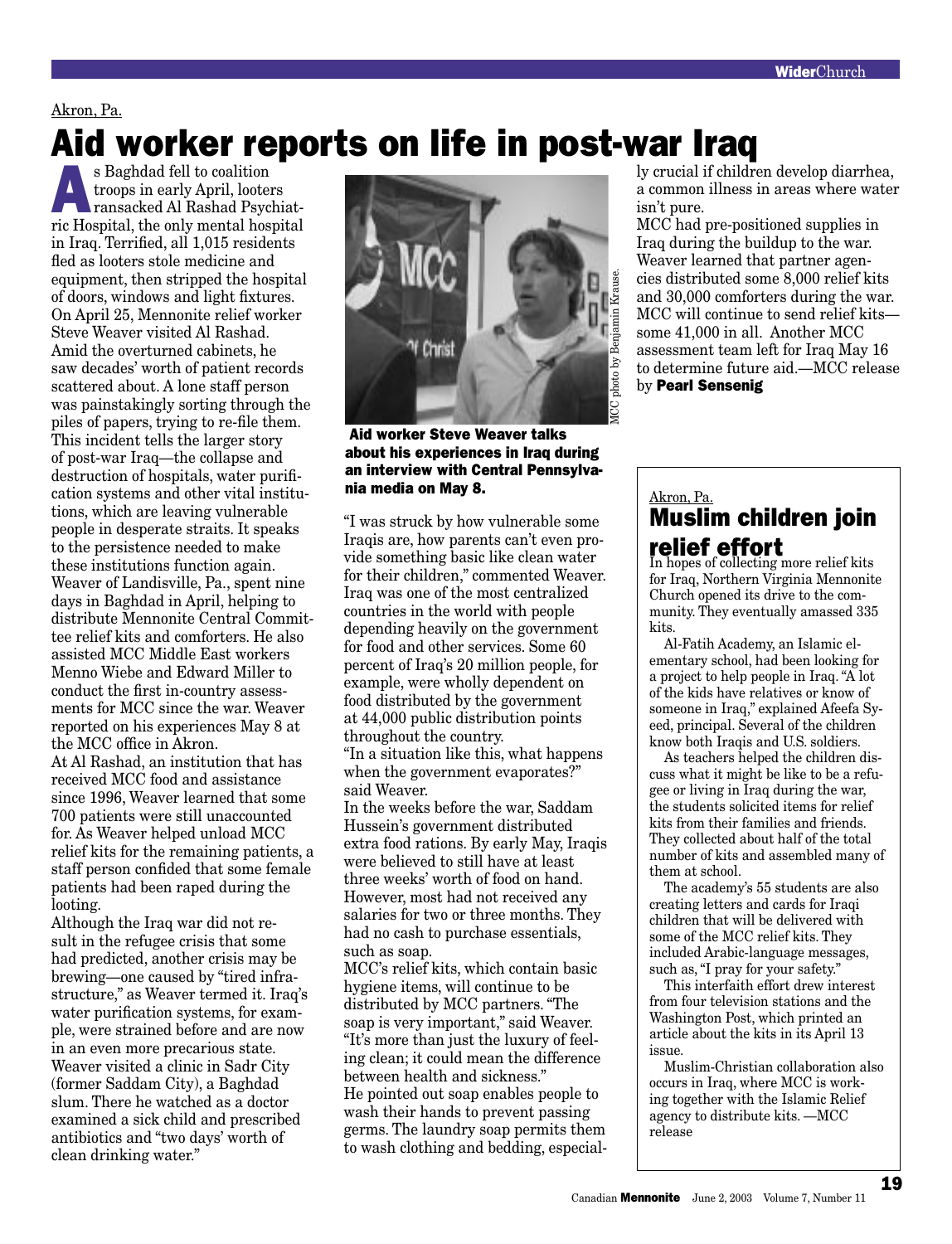### Baghdad, Iraq

# Palestinians driven from homes

In the dusty streets of Beladiyaat, a middle-class suburb on the eastern<br>side of this sprawling city of 5 mil-<br>lion, young boys of Palestinian origin n the dusty streets of Beladiyaat, a middle-class suburb on the eastern side of this sprawling city of 5 miloffload a rickety truck carrying Mennonite Central Committee relief kits and blankets.

Nearby 85 white tents, each housing one family, have been erected on the soft, green grass of the small enclosed field. Water from temporary toilets flooded parts of the field, but undaunted youngsters kick a soccer ball around, avoiding only a marked-off hole where an unexploded U.S. missile landed.

Those living in the tents are all of Palestinian descent. They were forced out of their homes throughout Baghdad—including from a housing complex in the Beladiyaat suburb—by Iraqis who argued that Saddam gave Palestinians preferential treatment and ignored his own people. To assist these newly homeless Palestinians, the Iraqi Red Crescent Society established this refugee camp, and MCC, through its partner the Islamic Relief Agency, supplied personal hygiene items and blankets.

The Palestinians tell stories laced with bitterness. "They gave us an hour to leave the house," says one man. "We only left after they threatened us with

weapons." A woman named Um Ahmed says she lived in the lowerclass neighborhood of Betaween in central Baghdad for 40 years. Now she and three of her five children sleep in a tent. Visitors have to tread carefully in this damp field, and not only because of the unex-

![](_page_19_Picture_8.jpeg)

Um Ahmed, right, with family members at the Beladiyaat camp, received an MCC relief kit. "The bucket is helpful," she said, "but I need a house." Throughout Baghdad, angry neighbours drove out Palestinian families, accusing them of receiving special treatment from Saddam Hussein's government.

ploded ordnance, but tempers are running high; the United States receives fierce criticism. An errant U.S. missile destroyed a nearby residential building, a man shouts; another says that Arab leaders have sold out to America. Earlier, elders asked pointedly if any of the aid being delivered today came from the U.S. government. Praise for the former Iraqi dictator is scarce in today's Baghdad, but this

![](_page_19_Picture_11.jpeg)

The staff and service workers at Mennonite Central Committee in Akron, Pennsylvania took time from their work day on May 13 to pack relief kits at the nearby material resources centre. MCC constituents have donated more than 40,000 relief kits for Iraq. Volunteers pack the supplies, including towels, soap, bandages and toothbrushes into five-gallon buckets. At left is Andres Zorrilla; from right are Tina Klassen, Wesley Penner and Lisa Zimmerman.—From MCC release

group argues that Saddam Hussein took good care of Palestinians. One man says that if it were not for his family, he would have proudly fought and died for the Fedayeen, Saddam's notorious guerilla army. Anwar Salim Al-Awawda of the Palestinian Red Crescent Society office in Baghdad provides free medical services to those in the camp. He says that 35,000 Palestinians came to Iraq after 1948.

Now Iraq's Palestinians speak the Iraqi Arabic dialect, and these second, third and fourth-generation exiles have never glimpsed their homeland. But unlike in Jordan, Palestinians here have not been eligible for Iraqi passports. Instead they hold documents that identify them as Palestinians. The Ba'ath regime's pro-Palestinian, pan-Arabist policies meant that they did, however, receive decent housing and even monthly stipends. But clearly many Iraqis viewed this state assistance as unfair. As the Iraqi nation comes to terms with the present post-Ba'ath political reality and ponders an uncertain future, humanitarian organizations are simply responding in emergency Continued on page 21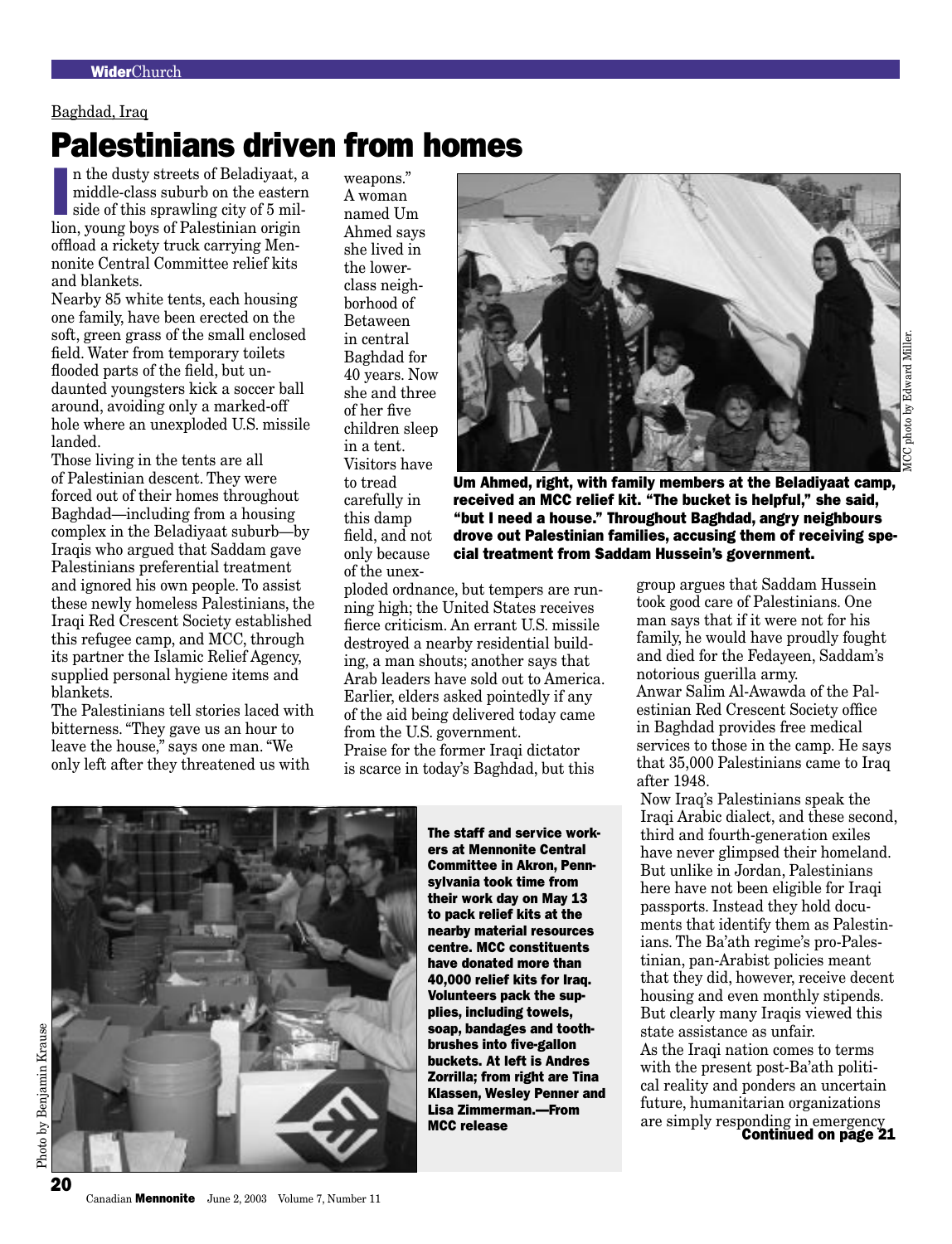### **Homes** From page 20 Baghdad, Iraq

mode. The 85 tents here are fully occupied, and with 250 families registered and waiting to join the camp, an expansion is being planned. MCC's blankets and relief kits are now nestled among the few household goods these displaced families could carry when they were forced from their homes at short notice. In this traumatic transition from furnished house to sparse tent, the relief items are certainly meeting basic needs. But people here are weary, overwhelmed by their present circumstances. "The bucket is helpful," said Um Ahmed, "but I need a house."—MCC release by Edward Miller

# Ministry<br>loves company!

# Come and share.

St. Catharines 2003 July 9-13, 2003 Mennonite Church Canada Assembly For registration materials call 1-866-888-6785 or visit www.mennonitechurch.ca/events

![](_page_20_Picture_6.jpeg)

# 'Liberty is very expensive,' say Iraqi seniors

**OREA Example 3** in a frenzy of looting when the Ba'athist regime fell, 68-year-o in a frenzy of looting when the Ba'athist regime fell, 68-year-old Kassem Abdul Hassan watched a mob of 20 men approach the gate of the Home for the Aged in the southeastern Rashad area of the city.

"We told them that this is our home," said Kassem. "We said we have nowhere else to go." The mob did not force their way in, but that night five U.S. military vehicles came to provide protection. Though the institution avoided being

stripped bare—unlike many government buildings, schools and hospitals in the city—the insecurity in Baghdad and the loss of government funding have left the home without a lifeline. Now humanitarian agencies are re-establishing contact with the institution. Mennonite Central Committee (MCC) and its local partner Islamic Relief Agency (ISRA) recently handed out MCC comforters and relief kits to 140 elderly residents. The MCC relief kits include soap, shampoo, toothpaste and toothbrush, towels and other basic hygiene items. More than 41,000 kits have been collected in North America and Europe during the past six months. Some of the men and women staying here are retired professionals; many, like Kassem Abdul Hassan, have no surviving family members to care for them. One dignified woman of 75, Su'ad Nuwi Sa'id, is the sister of a former Iraqi prime minister from the 1950s. MCC and ISRA have worked at this home since 1999 and at the nearby Al

Rashad Psychiatric Hospital since 1996, delivering vital protein supplies, such as canned chicken and lentils.

The current altered political landscape delights Kassem, who has lived in the home for seven years. "Iraq was like a prison before, and the door to the prison is now open," he said. "People are very lucky for this change—we can say what we think and we have new opportunities."

But he was quick to point out that change has come at a price. Now insecurity in Baghdad is rife, electricity is sporadic and here water trickles from taps for only a few hours a day. More importantly, the government food ration every Iraqi was entitled to and the special pension residents at this home received every three months (U.S. \$125) will no longer be distributed.

"We haven't had liberty for 35 years," said Kassem. "But liberty is very, very expensive."

Residents here are adjusting to the new reality. Meals are daily becoming plainer as food stocks dwindle. For more than four months, residents have not received their government stipend. U.S. soldiers are no longer outside the gate, leaving the home vulnerable as looters and gangs vying for territory engage in fierce gunfights throughout Baghdad.—MCC release by **Edward Miller** 

The writer is an MCC worker based in Baghdad, Iraq.

# **U.S. EXECUTIVE DIRECTOR**

Mennomite Clentral Committee (NCC) is<br>assepting applications for the position of NCC U.S.<br>Executive Director. The director provides vision and<br>oversight for all NCC programs in the United States<br>and is responsible to the N

Familiarly with NCC constituency, strong relational<br>administrative skills, and cultural competency<br>required. Experience with budgeting, administration,<br>packering, preferred.

Significant travel time within the United States. Position open July 2004

**Providing** oversight and vision.

![](_page_20_Picture_23.jpeg)

Application review begins July 2003.<br>For a full job description contact: Charmayne Brutsales,<br>1717-859-1151, odb Gmosorg or your nearest MCC<br>office for the full job description.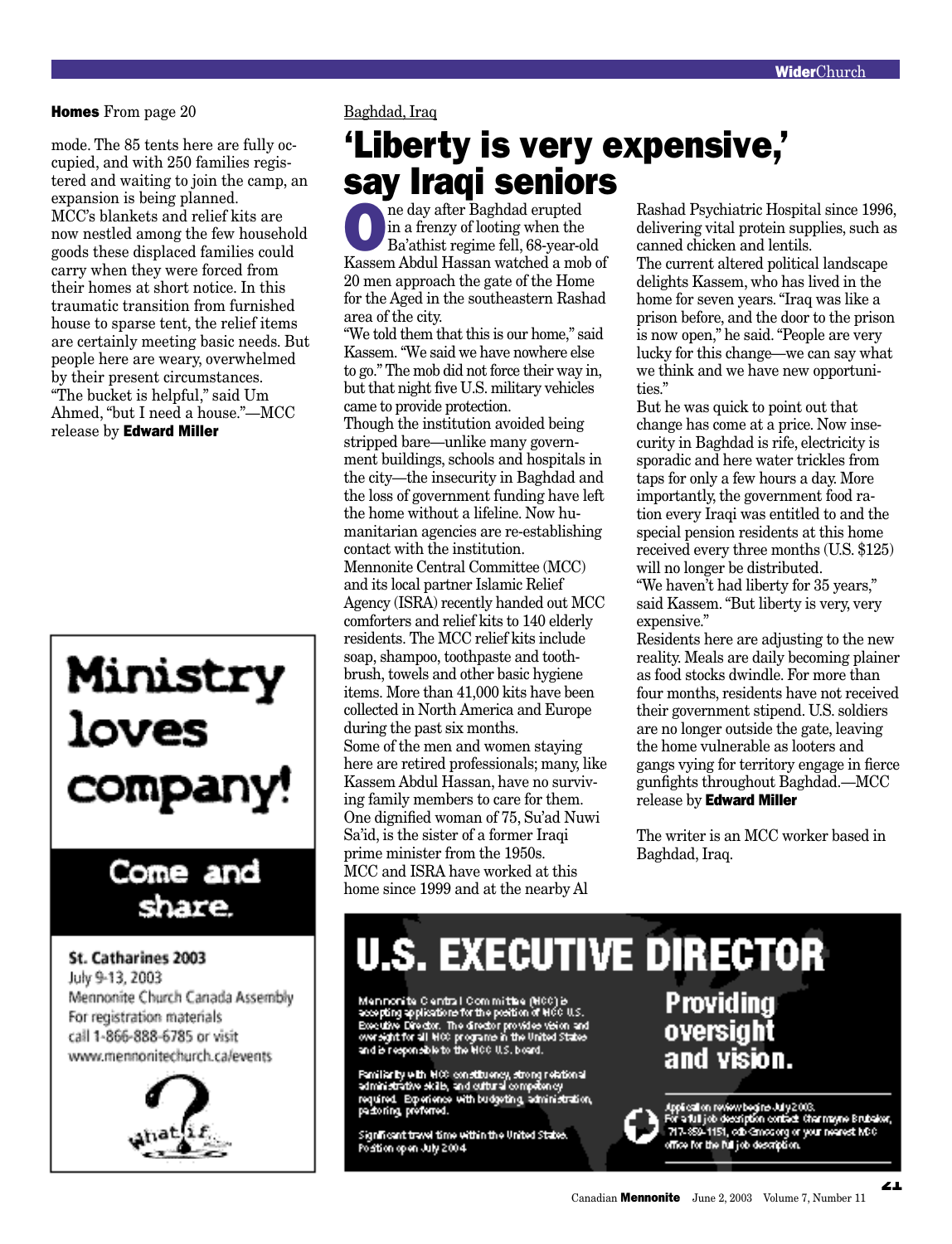### Altona, Man.

# Group studies Mennonites and poli-

# **EXECUTE IS A SET CONCRETENT MANUFACTURE IS A SET CONCRETENT OF THE MANUFACTURE IS A SET CONCRETENT OF THE ANGLE IS A SET CONCRETENT OF THE ANGLE OF THE ANGLE OF THE ANGLE OF THE ANGLE OF THE ANGLE OF THE ANGLE OF THE ANGL** Manitoba was the topic for six tory club here this winter with guest historians. tics in Manitoba on church and state.

This was the fourth winter series. Earlier ones have touched on Mennonites emigrating from Russia, an overview of Mennonites, and the emigrations to Mexico and Paraguay.

The group of about 25 was under the leadership of Adolf Ens, long-time professor at Canadian Mennonite Bible College, along with input from archivist Lawrence Klippenstein. Several members of the group reported on their research projects.

For example, Dick Hildebrand had interviewed Jake M. Froese, the lone Social Credit member in the Manitoba Legislature for many years. A daughter, Judy Siemens, added personal insights on life in the Froese family. Jim Dyck and Ted Klassen did a study on two friends of the Mennonite people—Valentine Winkler and his son Howard W. Winkler. Brothers Valentine and Enoch Winkler were instrumental in helping Mennonites homestead in Manitoba, and both sat in the provincial legislature. Valentine owned a grain elevator and lumber business at Winkler, a town established in 1892 and named for him. He served in the legislature from 1892-1920, for a time as minister of agriculture and immigration. Dyck noted that "by 1915-1920 it was no longer just Mennonite churches negotiating with government but individuals had begun seeking advice, favours, or seeking influence." After his father's death in 1920, Howard Winkler ran the family business. In 1935 he was elected Liberal Member of Parliament and served until 1953. A prolific letter writer, Howard's files include correspondence with D.K. Friesen, Bishop David Schulz, J.J. Siemens, and others. Peace, Order and Good Government by T.D. Regehr provided background for the first four lectures, which included an overview of the Anabaptist stance

Mennonites who came to Manitoba from Russia had already practised democratic self-government in Russia. When Manitoba "imposed" municipal government in the 1880s, Mennonites took three positions. The Kleine Gemeinde took the most apolitical position, accepting the leadership of the Chortitzer settlers and urging its members not to vote.

The Reinlaender Gemeinde accepted the idea of a district government of its own members but wanted it under the church, as in Russia. The Chortitzer (East Reserve), Sommerfelder, and Bergthaler did not oppose municipal governments in 1882. These governments did the work that the Gebietsamt, the Mennonite district administration, had done before. Mennonites soon discovered that if they didn't vote in provincial elections, their representatives would be chosen by the non-Mennonite population. So political involvement grew and Mennonites began running for office. However, not even the popular Erdman Penner could win against Enoch Winkler in 1892.

Highlights for the class were visits by three Mennonite politicians, all Conservatives: Siegfried Enns, MP during the Diefenbaker years, and former MLAs Jack Penner and Albert Driedger. For Enns, running for the Conservatives "was a case of a vacancy waiting to be filled, not really a matter of ideology" when he started. Penner, whose activities in farm organizations got him into the political scene, considered several parties before settling into the PC camp.

Both said the church seemed relatively indifferent to their moving into politics, and never interacted with them on political themes. Penner accepts this since he holds to a strong separation of church and state position. Enns, however, expressed regret that his congregation was not able to be more openly affirming, according to Klippenstein who led the session. Perhaps deserving of a study, suggested Ens, is that Mennonites who entered politics tended to be children or close relatives of bishops or ministers.—From report by **Elmer** Heinrichs

# <del>Young a</del>dults enjoy getaway from **studies and work** encounters with Jesus' parables. Worship

May 2-4 marked the fourth annual weekend retreat hosted by, and for Alberta Mennonite young adults. Descending on Camp Valaqua for the weekend, 30 participants from as far north as Edmonton and from Pincher Creek in the south settled in for some relaxed and relatively unscheduled retreat time near the foothills of the Rockies. While the springtime snow laid some drifts across plans for mountain hiking and wall climbing, the main lodge served as centre stage for great games, book reading near the fire, and frequent forays into the hot tub parked just outside the doors.

Jon Anderson, long-time InterVarsity Christian Fellowship worker as well as sessional professor with the University of Calgary and the University of Lethbridge, prompted the group through three engaging and highly interactive

through song was facilitated by participants Ryan Siemens (associate pastor at Foothills Mennonite), his spouse Sandra Siemens; Mark and Christina Deasty (youth sponsors at Trinity Mennonite); and Darrell Krahn (also from Foothills). Also joining the group for one evening were Jim and Lorraine Shantz (Jim is conference minister for Mennonite Church Alberta).

Participants took turns at duties in the kitchen and in the janitorial department as they enjoyed this springtime getaway from studies and employment. Much appreciated was a generous subsidy from MC Alberta which helped keep registration costs at a minimal rate.

A retreat for 2004 is planned for the weekend of May14-16. Inquiries can be sent to Keith Funk-Froese: keith@holyroodmennonite.ca—Perry Bartel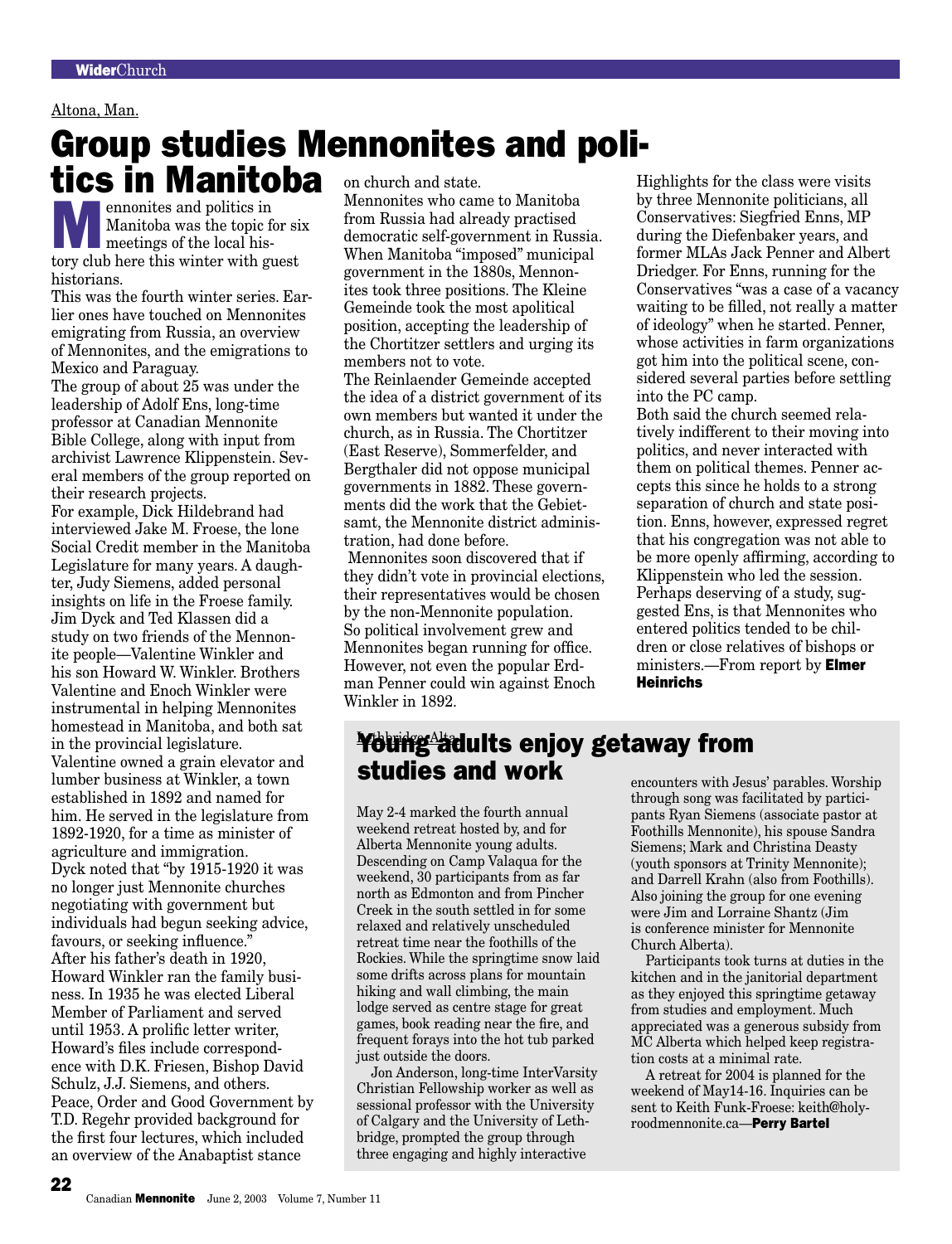![](_page_22_Picture_1.jpeg)

# **Seniors**

# Tours––time together for grandparents and grandchildren

Grandparents and grandchildren have always enjoyed spending time with one another. In earlier generations, there were many natural opportunities to be together on family farms where several generations lived and worked together, sharing common experiences and life values. In our generation, grandparents and grandchildren need to search for settings and opportunities where they can be together.

Some grandparents have taken their grandchildren on various TourMagination tours and interacted together as they toured Anabaptist sites in Europe, walked together to the Cave of the Anabaptists and threw snowballs at each other on top of Mt. Pilatus, the mountain that Conrad Grebel walked over when he was a fugitive in Switzerland.

Over the last several years, planners at TourMagination have discussed how we can provide settings for grandparents and grandchildren to spend more time together. In 2004, TourMagination is offering a tour to England and Scotland, its second tour designed especially for grandparents and their grandchildren. Grandchildren will have the opportunity: to travel with their grandparents on a double-decker bus tour of the city of London; to visit Westminster Abbey, England's most important church and the site of every coronation since 1066;

to tour Buckingham Palace, one of the homes of Queen Elizabeth and Prince Philip; and to take pictures of the Beefeaters on a guided tour of the Tower of London.

In the Anabaptist believers' church tradition, faith and work are one and the same. Life is not segregated into the sacred and the secular. Grandparents and their grandchildren will enjoy Stratfordupon-Avon and the Royal Shakespearean Theatre, worship at the Coventry Cathedral located next to the ruins of the old cathedral which was devastated

during the war, and a pencil museum to learn about pencil-making and the mining of graphite. These and other experiences will provide wonderful opportunities for conversation between the generations. It will certainly be a joy for grandparents and grandchildren to spend time together in Great Britain.

I recently heard my 31-year-old son say, "I love that man," talking about his 83-year-old grandfather. Since Continued on page 24

![](_page_22_Picture_11.jpeg)

Community Seniors " Centre Patkwood's expansion program Fairview- 515 Langs Drive, Cambridge, ON 519-653-5719 Farkwood - 75 Cardinal Cres. SouthWaterloo, ON 519-88.5-4810

# DISCOVER THE WORLD ON A **TOURMAGINATION TOUR**

# 2003 TOURS

In the FOO BTEPS of the APOSTLE PAUL (May 30 stare 15). EUROPEAN HERITAGE (June 9-25) ALASKA CRUISE TOUR Clune 11-230 CHNA (June 15 - July 1) MALESTIC CANADIAN ROOKIES (0x6/7-20) EUROPE AN TOUR EF GRANDPARENTS. and GRAND CHLDREN (Job 15-22) SIMUL TOWN THEATRES and COUNTRY GARDENS. (luly 29 - August 4) MENNIONITE WORLD CONFERENCE (August - 6 Tours) **BALL FOLLAGE TO UR in NEW ENGLAND.** (October 7-13) GERMANY and SMTZERLAND October 9-23). CHRISTANS SERVICE TOUR In PENNSYLVANIA. (November 29 - December 4) **2004 TOURS** 

SERVICE TOUR In SUNNY JAMACA. θαικαι γ 23 - February 1) **METNAM (February 421)** ASTRAIA and NEW ZEALAND (February 6-26). MEXICO (Wards 2-17)

PARAGUAY, BOLIVIA and PERU (March 23 - April 8). SEVEN CHURCHES of REVELATION (You 28 - June 7). ENGLAND and SCO LAND for GRANDPARENTS. and GRANDOHLDREN (June 23 - July 5). From PRAGUE to GDANSK (kdy 22 - August 1) CANCUAN MARITIME PROVINCES (August 7-16) SWSS-YOU HYNLAN MENNONITE HERITAGE Catarba 15-29)

![](_page_22_Picture_18.jpeg)

Building bridges arrang Nerron Ites and other Onlistians. uranutha verluthranghaestundesignal trandit

CALL 1-800-505-0451

FOR MORE INFORMATION AND TO BOOK YOUR TOUR. E-VAL: office@lourmocination.com

**VB: ww.laurmapholion.com** 

| 9 Milow Street                      | 1011 Codfoll Road               |
|-------------------------------------|---------------------------------|
| <b>Matalog OH H2J1V&amp; Canada</b> | S <b>akeral</b> a RN 18960-1315 |
| Reg #1567624                        | ШA                              |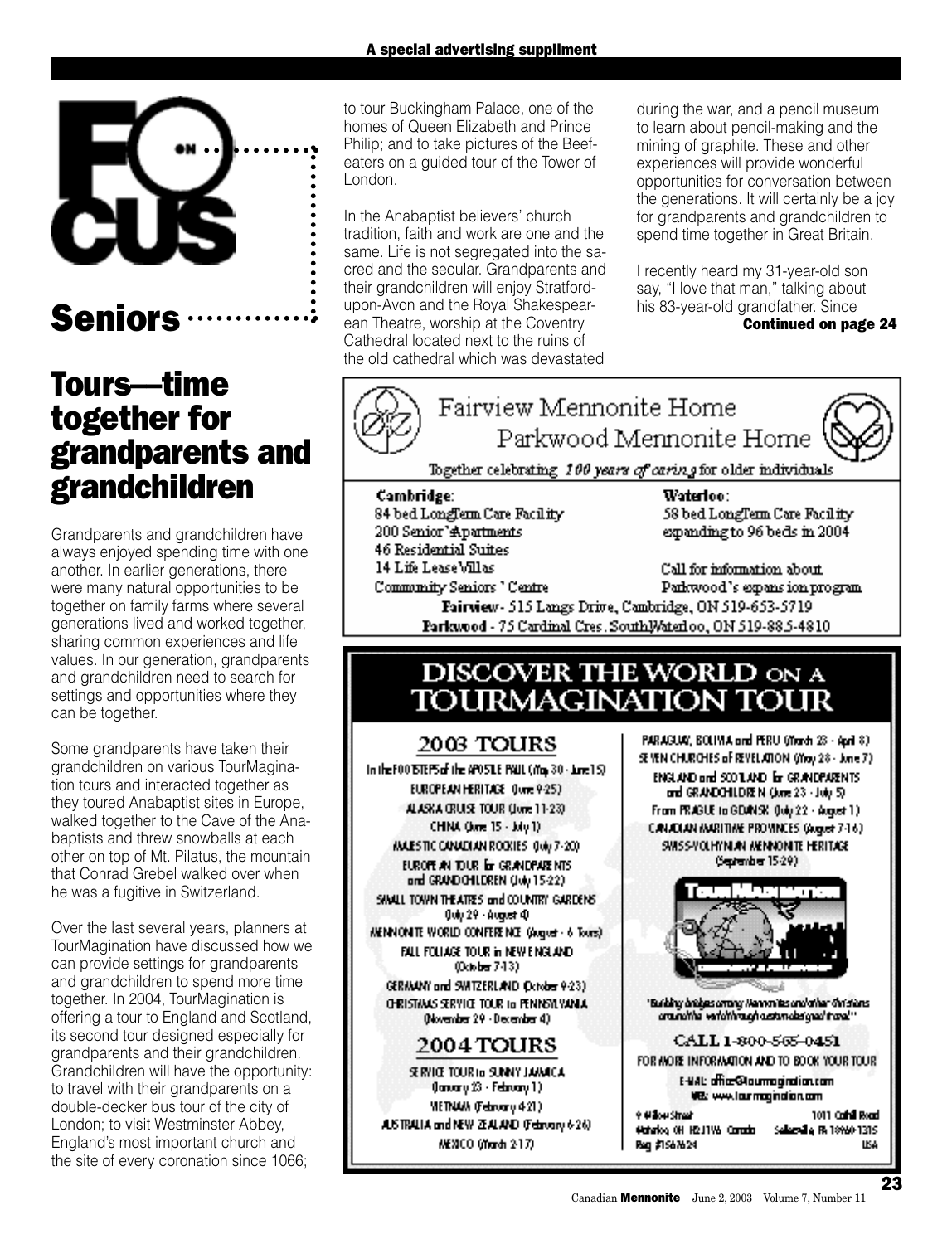# Tours *From page 23*

our family lived almost 500 miles from grandparents, visiting was always an event. We needed to travel to their communities or they travelled to ours, and it required planning time together. Through spending time together and sharing life experiences and values, bonding occurred.

TourMagination's mission statement is to "build bridges among Mennonites and other Christians around the world through custom-designed travel." We believe that grandparents and grandchildren travelling together will also build bridges and understanding between the generations which will enrich the lives of their grandchildren for years to come.—**Wilmer Martin**.

The writer is president of TourMagination.

![](_page_23_Picture_5.jpeg)

NITHVIEW HOME AND SENIORS' VILLAGE 519-662-2280 200 Boulles Street, New Hamburg

# **WHERE QUALITY LIVING IS A PRIORITY**

Existing accommodation:

- Long-Term Care;
- Garden Homes and:
- Independent Living Apartments

![](_page_23_Picture_12.jpeg)

Now under construction:

- Assisted Living Suites and;
- **Supported Living Apartments**
- Call today to inquire about Societ 2004 accurative

![](_page_23_Picture_17.jpeg)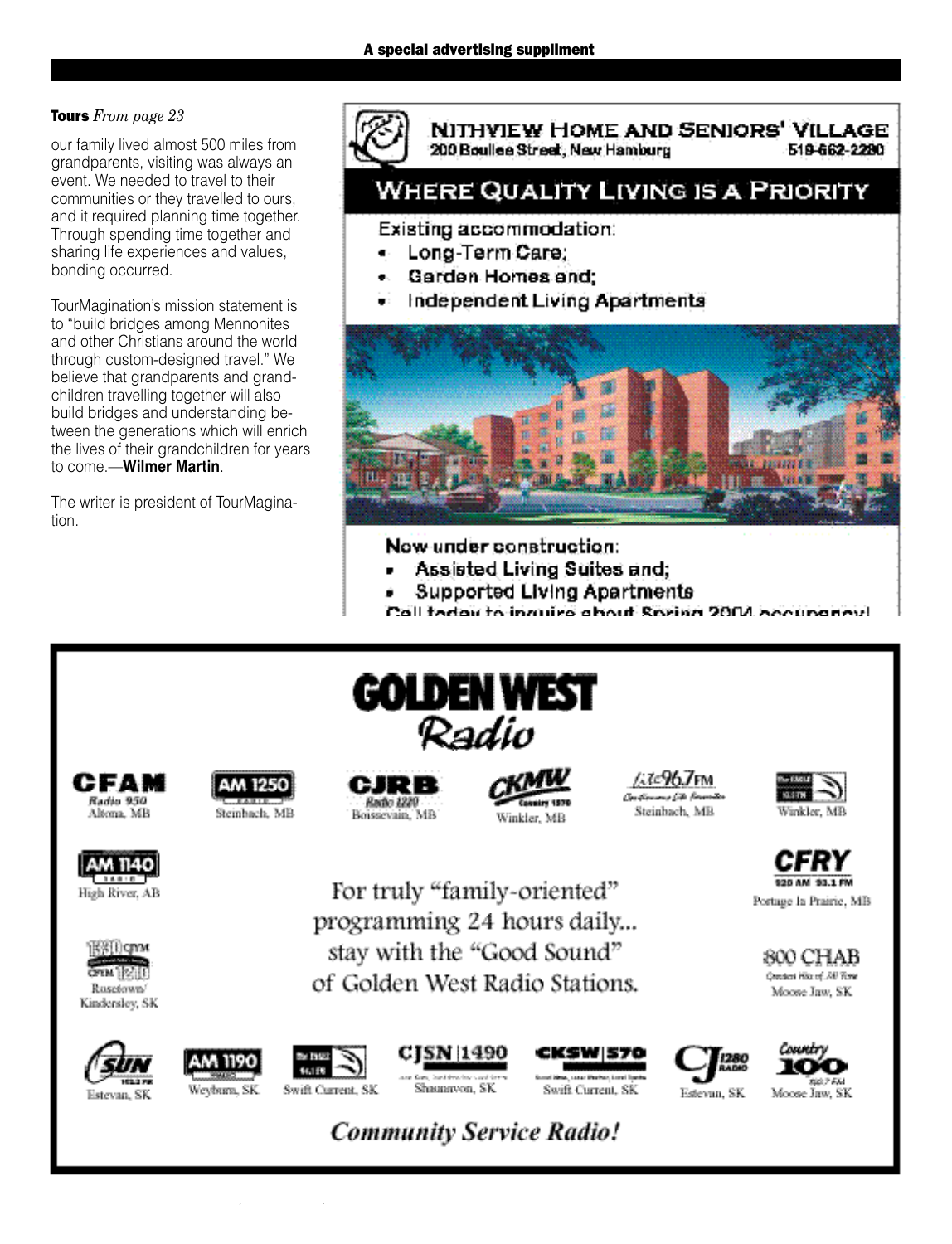# As I grow older...

The following are reflections by Katie Funk Wiebe drawn from a letter she sent family and friends at Christmas. The letter is on the web site of the Mennonite Association of Retired Persons. The web address is: http:// marp.mennonite.net

•It continues to amaze me how many words speakers can use to say nothing, especially during an election year. If we were each given an allotment of words to use each year, how many of them would count?

•I have a notepad that measures 5 x 3/4 inches. I call it my notepad for narrowminded people. Some days I use it myself because it fits my thinking that day. Other days I wish I had a couple of dozen to hand out to everyone I meet.

•An old-timer is someone who can remember when you couldn't eat a dollar's worth at a café, when people were more intelligent than computers, when any man who washed dishes worked in a restaurant.

•You make life meaningful for yourself when you bring meaning to someone else's life by simple acts of love. MEANING in capital letters doesn't come pounding on your door demanding to be let in. You have to go beyond yourself to find it and bring it in.

•FEAR often rides shotgun beside me whenever I encounter a new aspect of aging. I see it also in the older woman who states loudly in a restaurant, "I am not going to pay extra for that mistake the waiter made," or in myself when I am asked to do something I've never done before.

•It takes a lot of heat—and strength and creativity—to make a blown-glass figurine or vase. I saw this at the Karg Glassworks as we watched the men take big blobs of molten glass out of extremely hot furnaces and turn them into breathtakingly beautiful vases. I ponder how much heat God still needs to turn me into a work of beauty to be proud of. •Oswald Chambers tells me that to turn the natural and physical into the spiritual takes sacrifice. Sacrifice? What's that? That is a concept many people dropped during the thirties when sacrificial giving took the giver to the bottom of the purse.

•I still enjoy new challenges, any kind, even while I resist them. Some people have the idea that as you get older all you want is to be entertained or travel and go to socials. The challenge of being confronted with rethinking my attitudes and theology is sometimes painful, but always a spurt in personal growth. And then a joy.

# We Care About You!

![](_page_24_Picture_11.jpeg)

# SERVICES FOR SENIORS at MSCU

The MSCU Golden Account offers a wide range of services, free of charge, to members aged 60 and up.

# **EXPERT ADVICE**

Our Financial Planners and Advisors offer expert financial advice on everything from retirement income options, to account management, and estate planning.

# ONLINE SERVICE ~ ON-SITE CONVENIENCE

In addition to our personal in-branch service and 24-hour telephone and Internet access, MSCU offers on-site financial service once a week for residents and staff at the following locations: Fairview Mennonite Home, Greenwood Court, Nithview Nursing Home and Learnington Mennonite Home and Apartments.

Please contact the nearest MSCU branch for more details,

![](_page_24_Picture_19.jpeg)

Serving members of Mennonite, Amish, and Brethren in Christ Churches across Ontario.

| Elmira      | 669-1529 • 1 800 265-1994 |
|-------------|---------------------------|
| Kitchener   | 576-7220 • 1 800 565-6801 |
| Learnington | 326-8601 • 1888 285-5501  |
| Milverton   | 595-8796 • 1 800 952-2217 |
| New Hamburg | 662-3550 • 1800 567-4047  |
| Waterloo    | 746-1770 • 1800 265-4513  |
|             | www.mscu.com              |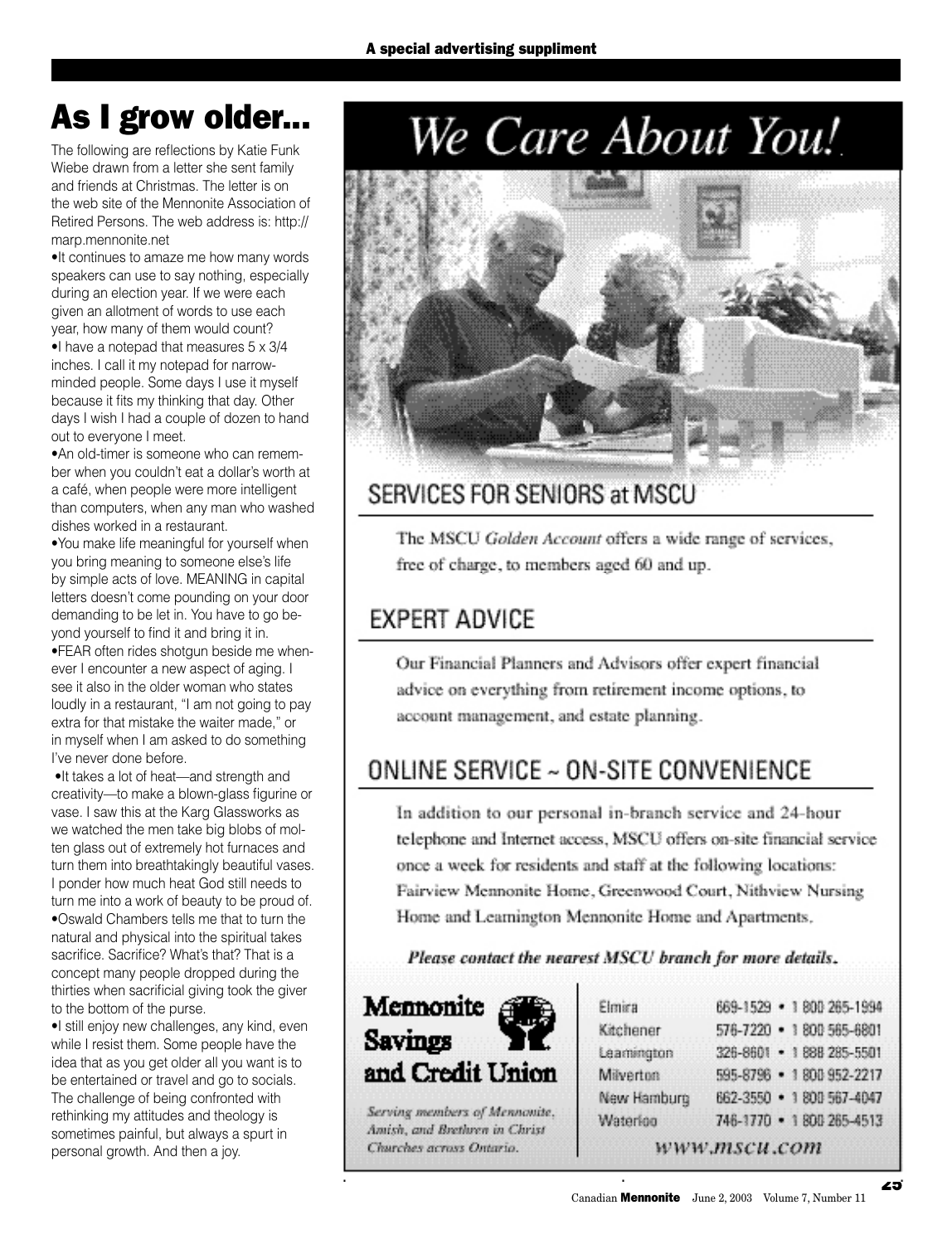### Winnipeg, Man.

# Danforth Mennonite proceeds with MVS unit

n an inspiring step of faith,<br>Danforth Mennonite Church in<br>Toronto is proceeding with its plans<br>to open a Mennonite Voluntary Service n an inspiring step of faith, Danforth Mennonite Church in Toronto is proceeding with its plans (MVS) unit despite the elimination of the program by Mennonite Church Canada (see Canadian Mennonite, March 24, pages 12-15, 26; April 7, page 14)

The decision was made at a congregational meeting on April 30. The meeting was called for the express purpose of discerning the issue.

Dalton Jantzi, MVS committee chair said, "Our committee came to that meeting with our books open, with no foregone conclusions. There were no cheerleaders, no pushing of agendas. "It was the kind of climate which set the tone for dialogue that was conducive to reaching a near consensus. My comment to Jim Wert, chair of our church council who walked us through this process was, 'This has felt like decision-making at its best.' It felt as though we were walking on sacred ground."

The church treasurer presented the meeting with a budget picture of a unit with four occupant volunteers. The group also consulted with former members of the Hamilton MVS committee.

They carefully considered challenges of missing support services such as promotion, applicant screening, crises management, conflict resolution, ongoing administrative support, orientations, and retreats—all services formerly provided by MC Canada program staff. To overcome some of these obstacles, they will place a greater emphasis on regional collaboration with other congregations who also host units (Hamilton and Montreal), or international collaboration (perhaps a connection to MVS USA). They also noted that there would be financial challenges with fewer than four volunteers.

Finally, participants asked themselves if they have the energy to start and sustain an MVS unit. In the end they decided that "Good ideas often gener-

ate as much or more energy than it requires to get them working," said Marilyn Zehr, Danforth MVS committee member. "It is our hope and prayer that this will be the case." They have committed to making the unit work for two years: much of the preparation was completed, applicants were interested in coming to Toronto, and work placements had already been arranged. A two year commitment would allow time to see what new structures or administrative arrangements might result. More than one person noted "... a sense of the work of the Spirit in this meeting in a way that has not been experienced quite like this in some time," said Zehr. "We could honestly say that it seemed good to the Spirit and to us to continue with setting up a unit with recognition that even after our careful consideration there remain concerns and questions, and so it is with a leap of faith that we continue." One can't plan for exactly how God will work through this situation, she added.

# Hawkesville, Ont.

# Church sends off pastors with **friendship quilt**<br> **E Notainary Meanonite Church**

Hawkesville Mennonite Church Shirley Schultz on April 27. They said its good-byes to Herb and came as intentional interim pastors for a one-year period, but extended their stay until the congregation completed its visioning sessions with Jeff Steckley. After 20 months the time came to say good-bye. Herb and Shirley took turns to be with each of the adult Sunday School classes, saying they did not want to disturb the class in any way—an impossibility.

During morning worship on April 27, the children presented a puppet show which was much appreciated. What a fitting way for them to share their talents.

26

Shirley presented a candle and candleholder to the congregation. After lighting the candle, Herb and Shirley together brought the message, "Let the fire burn," challenging the congregation to be a light and a fire for all to see. The hymn of response was a rousing, "Guide my feet."

After the traditional potluck meal, everyone gathered for an afternoon of fellowship in singing and sharing with fun and laughter. One person shared that laughter and crying are almost the same because in both cases the tears flow.—Elo Wideman

![](_page_25_Picture_16.jpeg)

Hawkesville Mennonite Church presented this friendship quilt to Herb and Shirley Schultz who finished their term as interim pastors. The house blocks were personalized by each family while some of the tree blocks were in memory of those who died during the Schultz pastorate.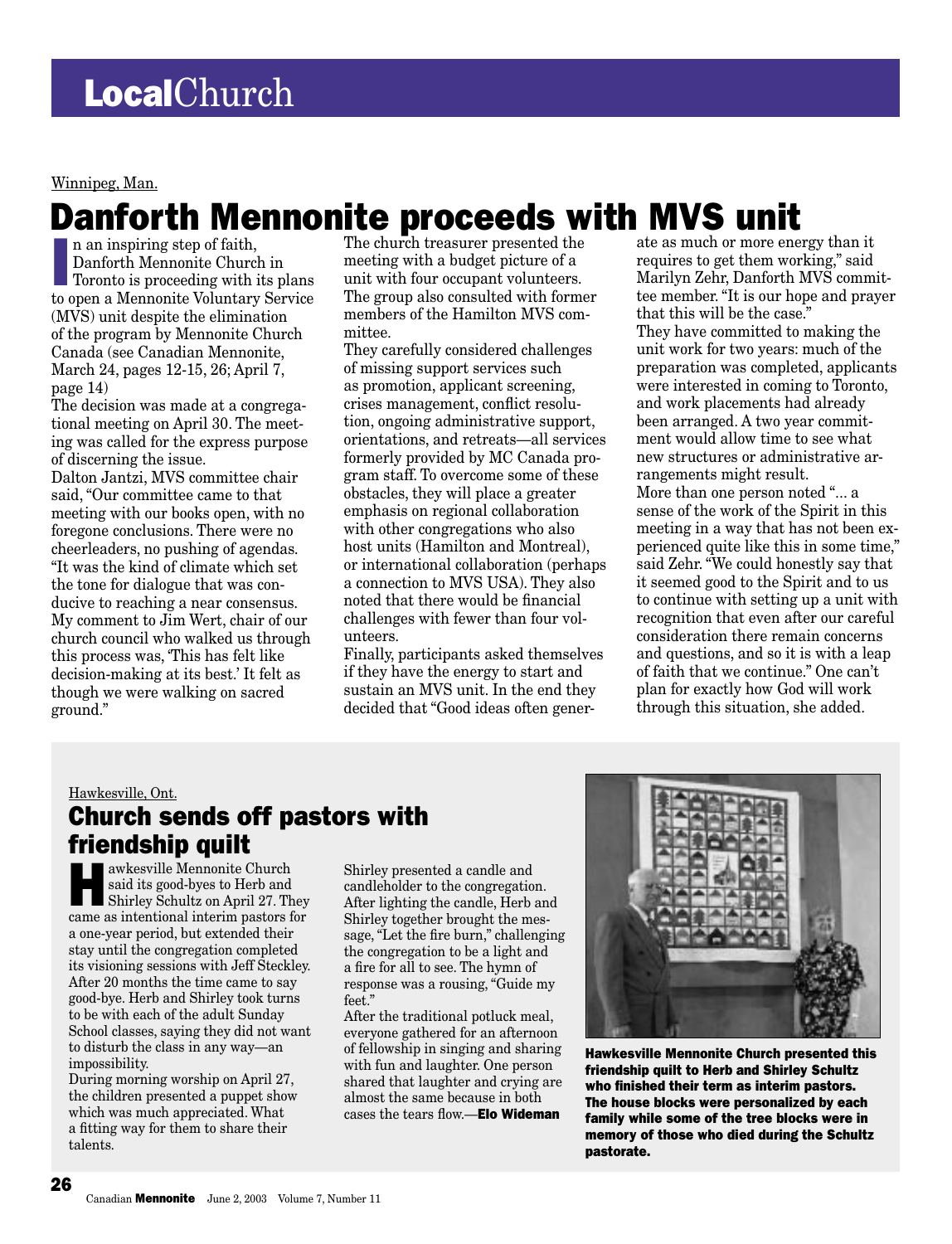One sign of hope appeared in the form of committee volunteers; a call for two more persons from the congregation resulted in four willing responses. Many current members have experienced voluntary service through MVS and Mennonite Central Committee. Zehr said, "We see it as an important investment in the young adults of the Mennonite Church. In the past many MVSers have become our current church leaders. The congregation is hoping and praying that this commitment will bring about a new spirit of life and energy in their congregation. "We do not know what the new structure or umbrella for MVS will look like but many of us are quite confident that something new will evolve and ultimately will be necessary." Danforth is striving to enhance connections with their local community through the work placements MVSers will do and through the household and the lifestyle commitments the members of the household will make.—MC Canada release

![](_page_26_Picture_2.jpeg)

Kathy Fast speaks to the women wearing African dress.

Lethbridge, Alta.

# Variety of hats remind women of diversity<br>bout 70 women attended the projects. Among the projects continu-

**About 70 women attended the Alberta Women in Mission**<br>
annual conference held at Leth-Alberta Women in Mission bridge Mennonite Church on May 2

and 3. Many women wore hats depicting their role as gardeners, quilters, musicians, writers, bank employees, cooks, to follow the theme, "The hats we wear: celebrating our diversity" based on II Corinthians 12. During the evening the "Raging Grannies," a group of singing grandmothers entertained the group. Their lively "protest" songs were quite hilarious. A skit by Kate Janzen poked fun at the way we change hats. As she told the story of a family, two volunteers were busy exchanging hats.

In her first presentation, Kathy Fast, the guest speaker from Mennonite Church Canada, wore an African dress and turban, a gift from the school where she taught. Fast, who spent sev-

> eral years in Africa, was challenged to accept a teaching position for which she had not felt qualified and the experience stretched her beyond her comfort zone. Instead of hiding our talents for safekeeping, they should be invested and allowed to grow. In Fast's second presentation she wore a leather hat made by a Kalahari Bushman. Just as the Bushmen go out in groups for protection, we need supporting persons around us—a network of person with other gifts and talents. For her third presentation she wore a bicycle helmet, pointing out that a bicycle is made up of many parts and that each one is essential. In all of her examples, Fast interwove scripture and everyday living, giving new and refreshing insight into II Corinthians 12. The business sessions brought reports on various

ing are support for missionaries Todd and Jeanette Hanson, Global Families, Tobia and George Veith in Macau, and

![](_page_26_Picture_11.jpeg)

Anne Neufeld (left), editor of the history of Alberta Women in Mission, presents the first copy to Carol Sawatzky.

tuition assistance for women attending post-secondary Mennonite institutions.

Executive positions were affirmed or re-elected: Beth Moyer, president; Rita Dahl, vice president; Carol Sawatzky, secretary/treasurer; and Bev Janzen, camp rep.

A silent auction of 52 items netted \$650. One half of the proceeds and the offering will go to Mennonite Church Canada and half toward hymn books for Camp Valaqua.

In the memorial service, Tena Bloudoff of Taber read a brief profile of the women who have passed on to their reward. Susie Thiessen, the oldest one, died at age 103. A rose was presented to Elfrieda Wiens, 88, who was the oldest participant.

The theme song, "In our hands" was sung several times, a fitting reminder of the talents we have in our hands.— Irene Klassen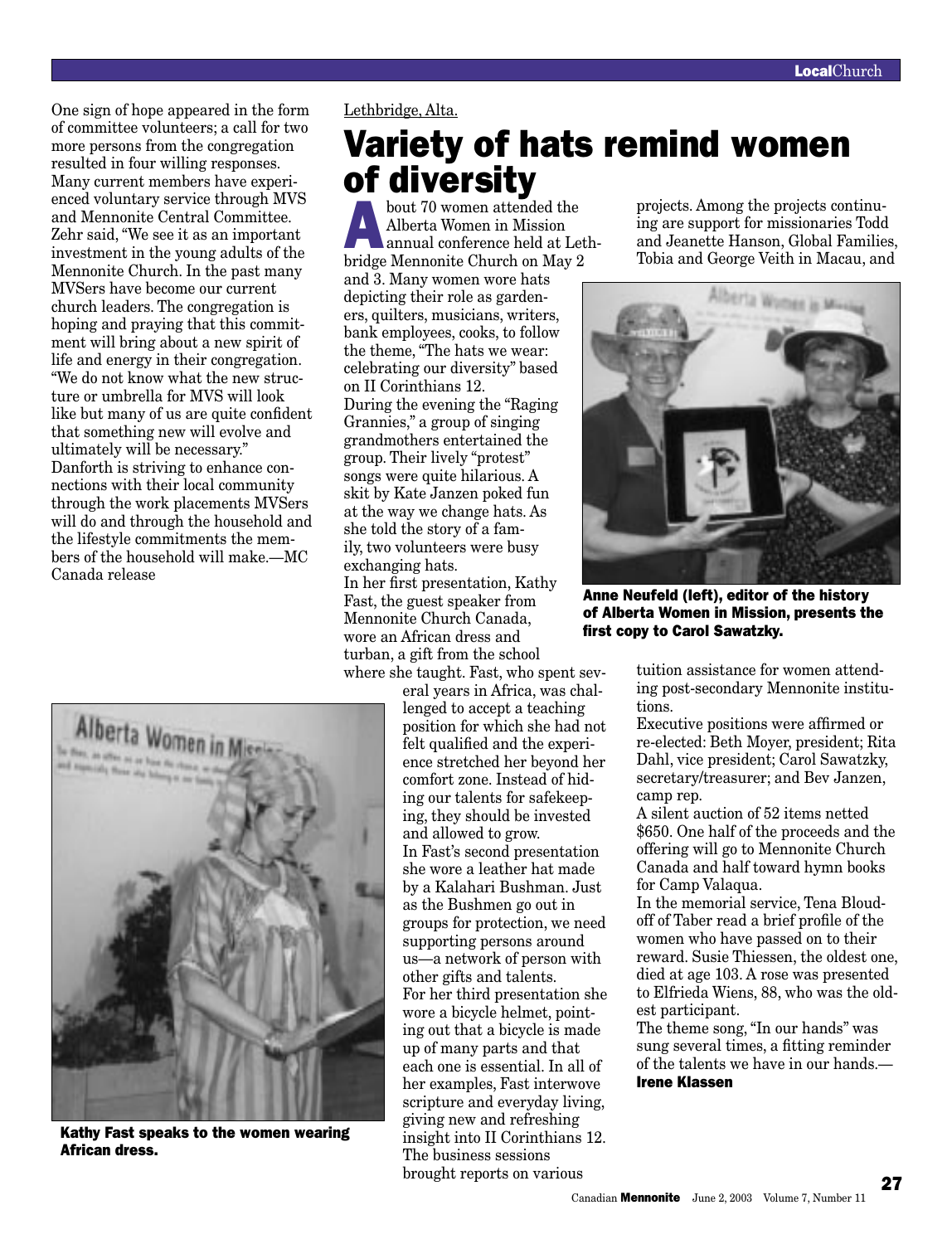# Gem, Alta.

# Historical society meets despite snowstorm

It was snowing and blowing a bit on<br>April 26, so we allowed extra time<br>to travel to Gem to attend the<br>annual meeting of the Mennonite Hist was snowing and blowing a bit on April 26, so we allowed extra time to travel to Gem to attend the torical Society. The farther we went, the worse it got, but when we phoned George Paetkau in Gem we were told the weather was okay. By the time we got to Strathmore the power was out and we couldn't see any sign of life, but by then it was impossible to turn back. Our two-hour trip took three hours and forty minutes of the worst driving conditions we ever encountered. Although some Calgarians phoned to cancel, the contingent from Edmonton arrived in time! We debated whether to hold the meeting and decided since the executive, several area representatives, and a handful of members were there, we

would carry on. Rescheduling seemed impossible. Jake Doerksen welcomed us to the

Mennonite Brethren Church. Jake Harder, chair, called the meeting to order. In the past year a library and archives were established in Calgary where visitors can research their roots. Harder commended Judith Rempel, the archivist for her invaluable expertise. The "Policies and procedures" manual, prepared by Judith, was circulated. The newsletter has grown to 16 pages.

The members approved a policy of rotating three-year terms for the new executive which includes Colin Neufeldt, chair; David Wiebe-Neufeldt, vice chair; and Ralph Dahl as treasurer. A \$20 membership fee is to be established in 2004.

A few more local folks arrived for the story-telling in the afternoon. Linda Lauber told the story of the (Old) Mennonite Church beginnings in Duchess. Henry Retzlaff and Jake Wiens shared memories of Rosemary and Countess. George Paetkau and Irene Klassen shared stories of Gem and New Gem. Jake Doerksen, who has pastored the Gem MB church for many years, as his father did before him, gave us his account of its history.

The cooperation and community efforts among the Mennonite Church,

28

Mennonite Brethren and General Conference Mennonite Church have been quite remarkable. George Paetkau told a story about the day Henry Tiessen took a truckload of young men and boys to pick rocks which were used to build the foundation of the church at Gem.

Due to the inclement weather, the evening program took place before the banquet. Jessie (Neufeld) Kehler, who grew up in this area, spoke about various people and events that influenced her life. Her husband, Larry Kehler, shared some of the highlights of his recent visit to Iraq with a Christian Peacemaker Teams delegation.—Irene Klassen

Abbotsford, B.C.

# **B.C. women reflect on prayer**

**EXECUTE:** There were smiles and even tears<br>
as women reflected on the theme,<br>
"Boside still waters: the journal of among the music and the silence "Beside still waters: the journey of prayer." On April 27, 195 women gathered for the annual B.C. Women in Mission inspirational day at Emmanuel Mennonite Church.

Speaker for the afternoon was Marilyn Houser Hamm of Winnipeg, who has served in various capacities with Mennonite Church Canada.

"The topic this afternoon is of vital importance," she said as she referred to recent challenges in her own life. "Prayer is a journey of mountains and valleys. Isn't it wonderful that God is

![](_page_27_Picture_17.jpeg)

Marilyn Houser Hamm used water as an image of wholeness to be found in God as she led the B.C. Women in Mission on a journey of prayer.

there?"

During the course of the afternoon, those present were able to not only listen but to participate in response to the speaker's words.

Houser Hamm began her talk by pouring water from a pitcher to a basin so that all could hear and see the cleansing, soothing water trickling down. In the space of life and wholeness, she asked, "Where is that space for you?" Some prayer is like breathing, she said. "Be aware of your breath. Be aware of God's presence around you." Morning is a natural time to come to God in prayer; she believes that "God blesses us in special ways in the morning." Houser Hamm then went to the piano to play and sing as she led the group in a musical prayer response.

In another exercise, Houser Hamm read the familiar Psalm 23 and asked each person to stop and think, "Where [on which verse] does your mind stop? What does God ask you to do?"

Even memorized prayers can have meaning, she said, reciting the Lord's Prayer. "The amazing thing about a prayer like that is that we can mature into it. Prayers we have memorized call us and move us and teach us." Other features of the afternoon program included music by the Emmanuel Church children's choir, and a memorial service for women in Mennonite Church B.C. congregations who had passed away during the past year. An offering totalling \$3,848.05 was collected for several Women in Mission projects. Unlike previous years, the inspirational day did not go into the evening, but concluded with supper following the afternoon session.—Amy Dueckman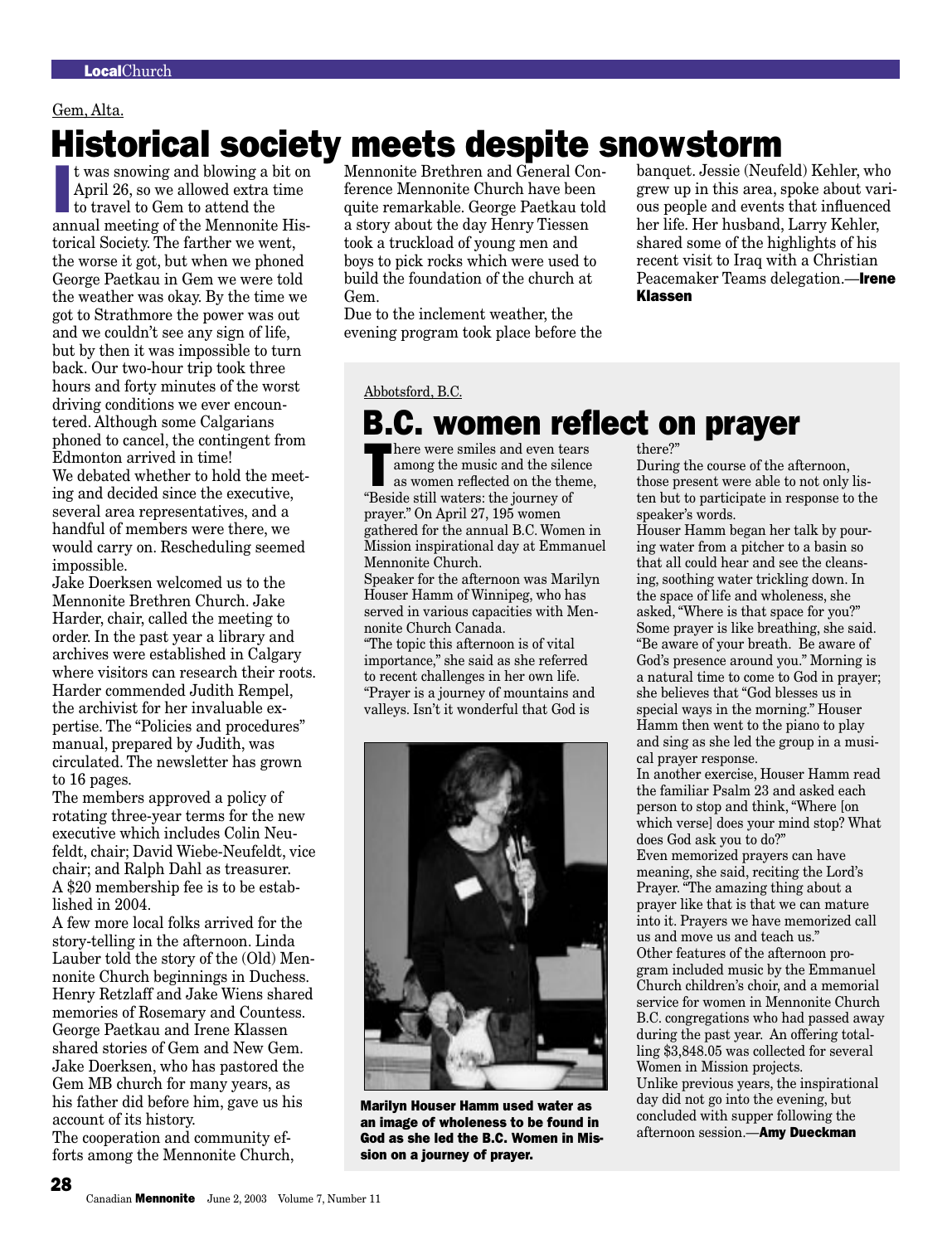# Kitchener, Ont.

# Stand-off averted between neigh **bours and housing project**<br> **A** stand-off between a Mennonite MennoHomes, confident that it could

Astand-off between a Mennonite bourhood group was averted housing initiative and a neighwhen both parties compromised to reach an agreement.

MennoHomes, established several years ago by Mennonite and Brethren in Christ churches in Waterloo region, had originally planned a 24-unit affordable housing development on land to be purchased from a Lutheran church in Kitchener. Neighbours objected, however, by appealing the application for severance and title. (See December 2, 2002 issue, page 18.) Taking the neighbours' objections into account, MennoHomes initially scaled back the development to 20 units. However, the protests of neighbours continued. They said they would appeal the development to the Ontario Municipal Board (OMB) if further changes were not made.

Homosexualita

**Bigin** 

follor preformar

Citizen di venezi di

of More.<br>Disce criteria

win at an OMB hearing, got the backing of the city's planning department, which sought the support of a city council committee.

However, when the committee's meeting was postponed because of a snow storm, all parties agreed to use the extra time to try again to work out a deal. The neighbours agreed to withdraw their appeals if MennoHomes would scale the development down to 16 units. MennoHomes, in turn, was concerned that its cost per unit for land would remain the same if it built only 16 units.

At this point, the city stepped in and said that if MennoHomes and the neighbours could come to an agreement, it would sell some frontage to MennoHomes, buy back a portion of the land and convert it into parkland—possibly a community garden. "The compensation from the city was

the 'deal-maker,'" said Martin Buhr, president of MennoHomes. On May 5 city council approved the deal. The agreement is significant, said Buhr, because "a suburban in-fill site is being developed as affordable housing with the immediate neighbours on-side.... In focus groups, families had expressed the dream of decent and affordable housing in a safe and secure neighbourhood. That dream is close to being realized."

Buhr also reported that one of the city councillors had commented that in all her years of municipal service, she had never seen a compromise of this magnitude where all parties made major concessions and still maintained they were pleased with the outcome.—**Ron Rempel** 

# Readable, Biblically Based

# Homosexuality

**Biblical Interpretation and Moral Discernment** 

"Willard Swartley addresses Christians with family members or friends with homosexual issues or who are themselves wrestling with their orientation. Thank you for a serious effort to work with such a divisive issue." -Henry Kliewer, Conference Minister,

Mennonite Church British Columbia

"Because of both the content and how it's presented, I believe this book can facilitate

informed discussion and debate."-Henry Paetkau, President, Conrad Grebel University College

Paper, 216 pages, \$23.49

![](_page_28_Picture_18.jpeg)

1 800 245-7894

![](_page_28_Picture_20.jpeg)

![](_page_28_Picture_21.jpeg)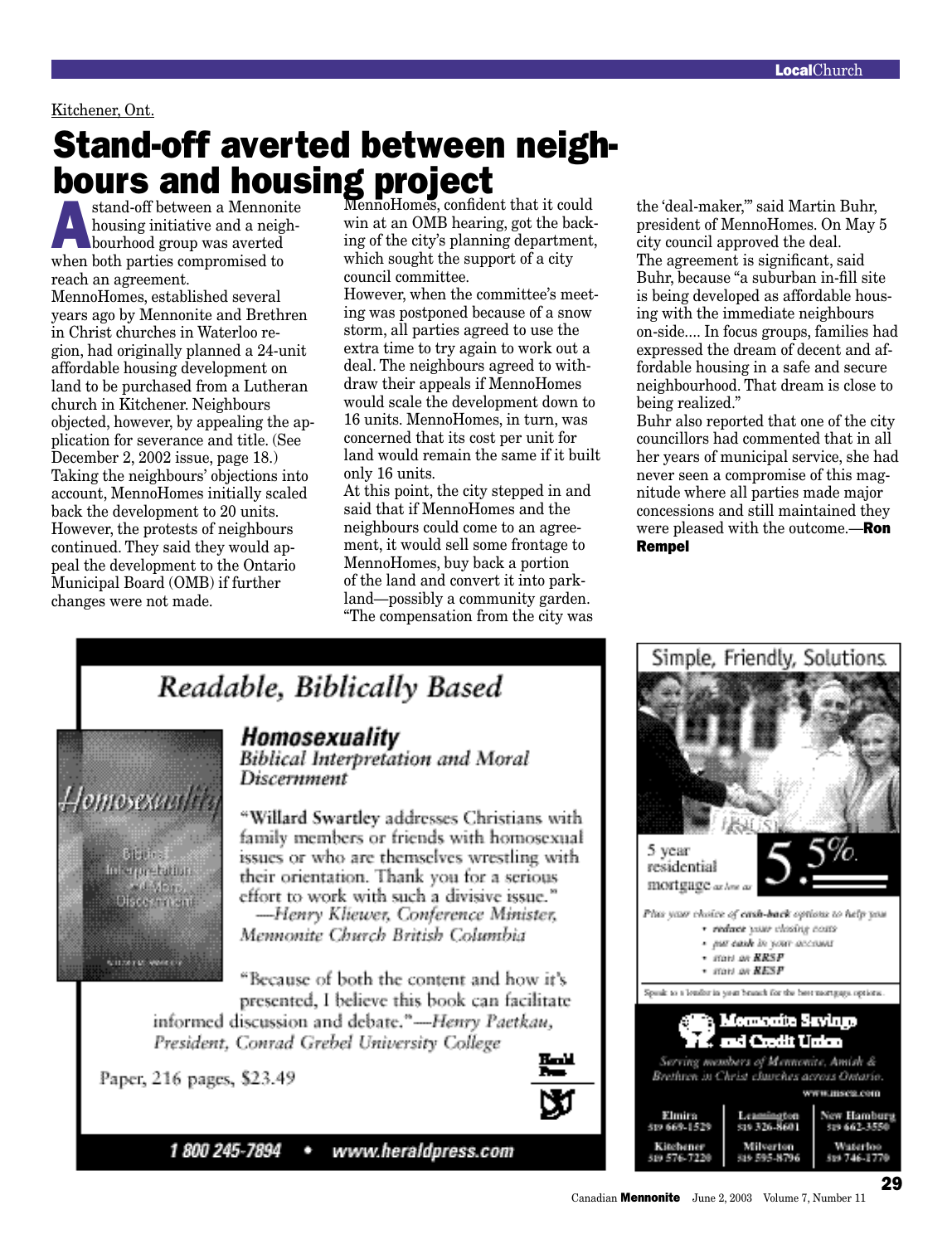# $\frac{\text{Listowel, Ont.}}{\text{Listowel, Ont.}}$ **Listowel celebrates 40th anniversary**<br> $\sum_{\text{40th}\text{ aninverse}}$  40th anniversary, with the drawings they had done and a number

40th anniversary, with the<br>theme "God's faithfulness<br>endures to all generations," was<br>held at Listewel (Opterio) Mennonite theme "God's faithfulness held at Listowel (Ontario) Mennonite Church on April 27. The celebration and homecoming provided opportunity for the many persons connected with the Listowel Mennonite congregation through the past 40 years to fellowship and reminisce.

LMC's founding pastor Amsey Martin and former pastor Brian Laverty both spoke of God's faithfulness based on passages from Psalms 100 during the morning service.

The spirited congregational singing of over 300 people attending, as well as several music groups—LMC's choir, a men's quartette, and a ladies trio provided a celebration in music. During "moments for children" pastor Fred Lichti led the children in filling a time capsule scheduled to be opened in 25 years. The children included

of adults contributed letters they had written to their young children and grandchildren.

A fellowship dinner at noon was followed by an informal afternoon session.

The oldest member of the congregation, Lloyd Snider, who celebrated his 98th birthday that day, was presented with a boutonniere by his grandaughter, Anita Carter.

In recognition of their contribution to LMC, each of the spouses of pastors who served at LMC through the years were presented with a floral plant. Forty years of LMC history was compiled and shown in a video presentation by Rob Annis. Former pastor Ray Erb gave the afternoon's meditation. The day of celebration concluded with an anniversary cake and fellowship.— Darlene Culp

### Students donate meals

Goshen, Ind.-Some students at Goshen College skipped meals on May 15 in order to support the local food bank and specifically to support military families who are financially stressed. There were 64 who skipped lunch and 88 who skipped dinner. The idea came from Don Blosser, professor emeritus of Bible who heard that military families in nearby South Bend were having trouble making ends meet due to family members serving overseas. Some students who don't eat on campus donated canned food or donated money to go toward the effort. Since fewer staff were needed to serve the day's meals, those savings were added as well. A total donation of \$828 went to the food bank. Some people were surprised that "peace people" would be willing to contribute toward military families.—From Goshen release

![](_page_29_Picture_13.jpeg)

andhope. Will you continue to partner with us in prayer and financial support?.

30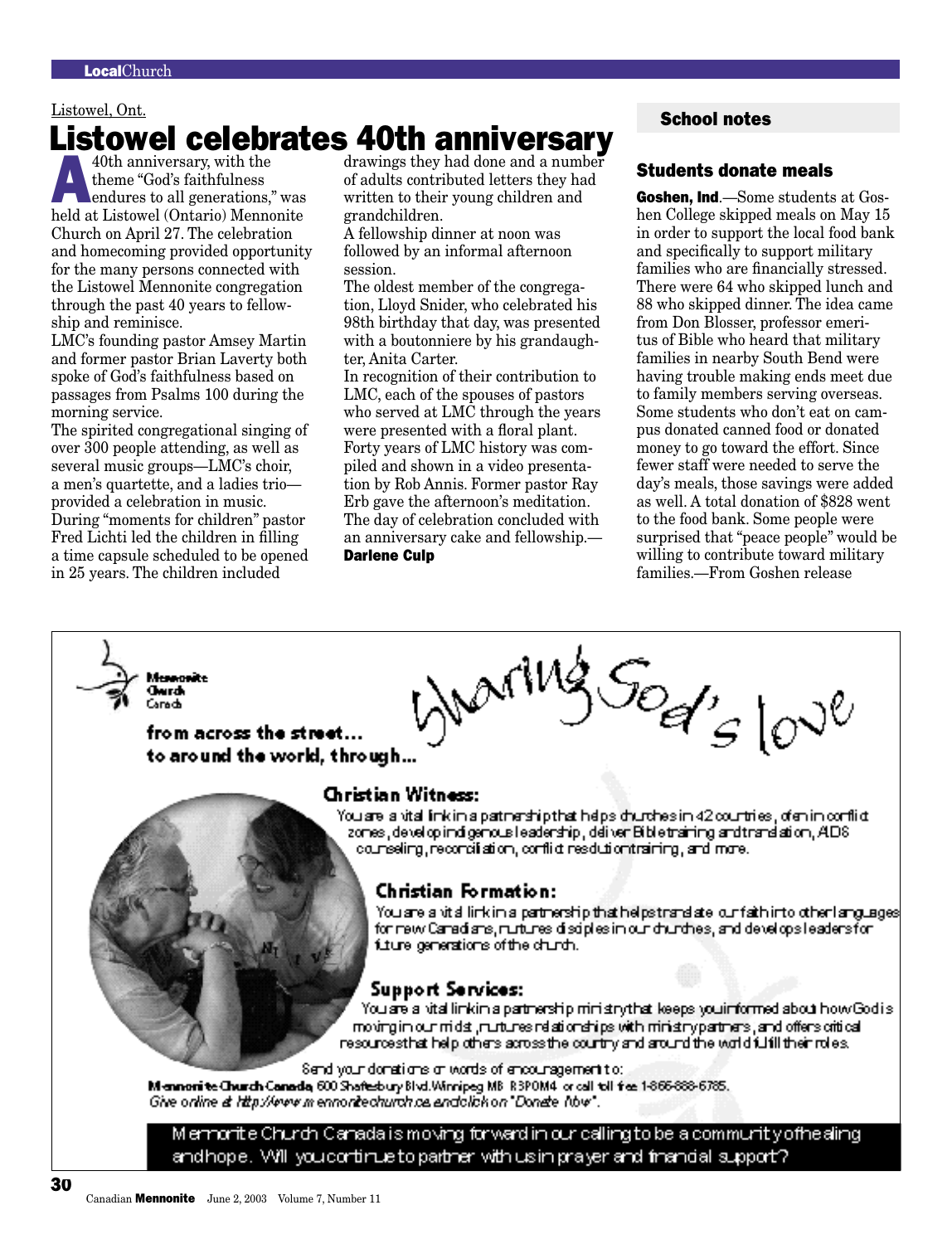# Peace training Transitions

Fresno, Cal.—Fresno Pacific University (FPU) is launching an International Peace Education Development project to help teachers and leaders from around the world receive training at FPU. Mennonite Central Committee has committed \$30,000 to this project, enough to fund one student. The program is run by FPU's Center for Peacemaking and Conflict Studies. For this coming year, the centre is targeting students from Brazil and Ethiopia, which have Mennonite colleges, and Vietnam. Dalton Reimer is project coordinator. FPU is affiliated with the Mennonite Brethren church.—From MCC release

# Births and adoptions

**Augerman**—to Jim and Marlene, Leamington United Mennonite, Ont., a son, Carter Jayden Dillan, May 19. **Buller-Goulding**—to Jody and Jamie, Hillcrest Mennonite, Alta., a daughter, Rogan Cadence, May 16. **Dyck**—to Shannon and Henry, Leamington United Mennonite, Ont., a son, Hudson Jay, May 16. **Dyck**—to Ernie and Rita, Douglas Mennonite, Man., a daughter, Julia Megan, May 3. **Gawlina**—to David and Helene, Waterloo-Kitchener United Mennonite, Ont., a daughter, Mara Jade Erin, May 13. **Gossen**—to Paul and Sharon, Leamington United Mennonite, Ont., a son, Matthew Tiessen, March 4.

**Harris**—to Michelle and Chris, Leamington United Mennonite, Ont., a daughter, Jaryn Elizabeth, April 29. **Linke**—adopted by Jennifer and Tom, Leamington United Mennonite, Ont., a son, Nicholas Martin Andrew, on April 14. (Born June 20, 2002 in Russia.) **Martens**—to Dale and Yvonne, Waterloo-Kitchener United Mennonite, Ont., a son, Eric William, April 27. **Penner**—to Waldo and Laurel, Ottawa Mennonite, Ont., a son, William Seth, April 18. **Rempel**—to Dan and Cathy, Douglas Mennonite, Man., a daughter, Meghan Cathleen, March 25. **Shantz**—to Byron and Amelia, Shantz Mennonite Church, Ont., a son, Dawson Dylan, April 14. Marriages **Buhr-Voth**—Lorne Patrick

![](_page_30_Picture_7.jpeg)

With their church mission statement displayed on their banner, this group of 14 people from Wellesley Mennonite Church (Ontario), spent March break on a service project in Harlan, Kentucky. The inter-generational group left on March 8 for southeastern Kentucky. Harlan is in the Appalachian mountains, so the last 10 miles of driving was all curves and steep inclines. The Wellesley group joined 34 people from Faith Works in Hamilton to repair houses for the Appalachian people. Leadership and organization was provided by Mennonite Central Committee, through a program called SWAP (sharing with Appalachian people). Accommodation was in a former correctional facility with the men separated from the women. Breakfast was served at 7:00 a.m. so they would be ready to travel to the work site by 8:00 a.m. The experience was very rewarding. A sign posted in their temporary dining hall summed up the experience: "To the world you might be one person, but to one person you may be the world."—Larry Roes

### and Carie Lynn, Altona Bergthaler Mennonite, Man., April 12.

**Cherewayko-Sawatzky**— Scott and Jacquie, Altona Bergthaler Mennonite, Man., April 26.

**Letkeman-Friesen**—Dan and Kristen, Altona Bergthaler Mennonite, Man., April 5.

### Deaths

**Baerg**—Jack, 74, Leamington United Mennonite, Ont., March 17. **Dyck**—Justina, 83, Bergthaler Mennonite, Morden, Man., February 28. **Epp**––Ruby, 79, Zoar Mennonite, Sask., April 21. **Goerzen**—Helene, 89, Leamington United Mennonite, Ont., April 22. **Janzen**—Nettie, 81, First Mennonite, Saskatoon, Sask., April 23. **Klassen**—John C., 83, Bergthaler Mennonite, Morden, Man., April 27. **Loewen (Dyck)**—Agnes, 90, Clearbrook Mennonite, B.C., May 17. **Thiessen**––Elizabeth, 93, Zoar Mennonite, Sask., April 10.

### Baptisms

**Douglas Mennonite, Winnipeg**—Thomas Epp, January 12. **East Zorra Mennonite, Ont.**—Katie Yantzi, Ben Schlegel, Chantelle Leis, April 27.

Canadian Mennonite welcomes transitions announcements within four months of the event. When sending by e-mail, please identify congregation (name and location).

### Congregations, are you sending in your Transition?

We welcome announcements of births, marriages, deaths and baptisms in your congregation. Send us your information by mail, fax or e-mail (addresses on page 2). If you need a Transitions form for faxing or mailing, call 1-800-378-2524, ext. 223.*<u> Tennonit</u>* 

31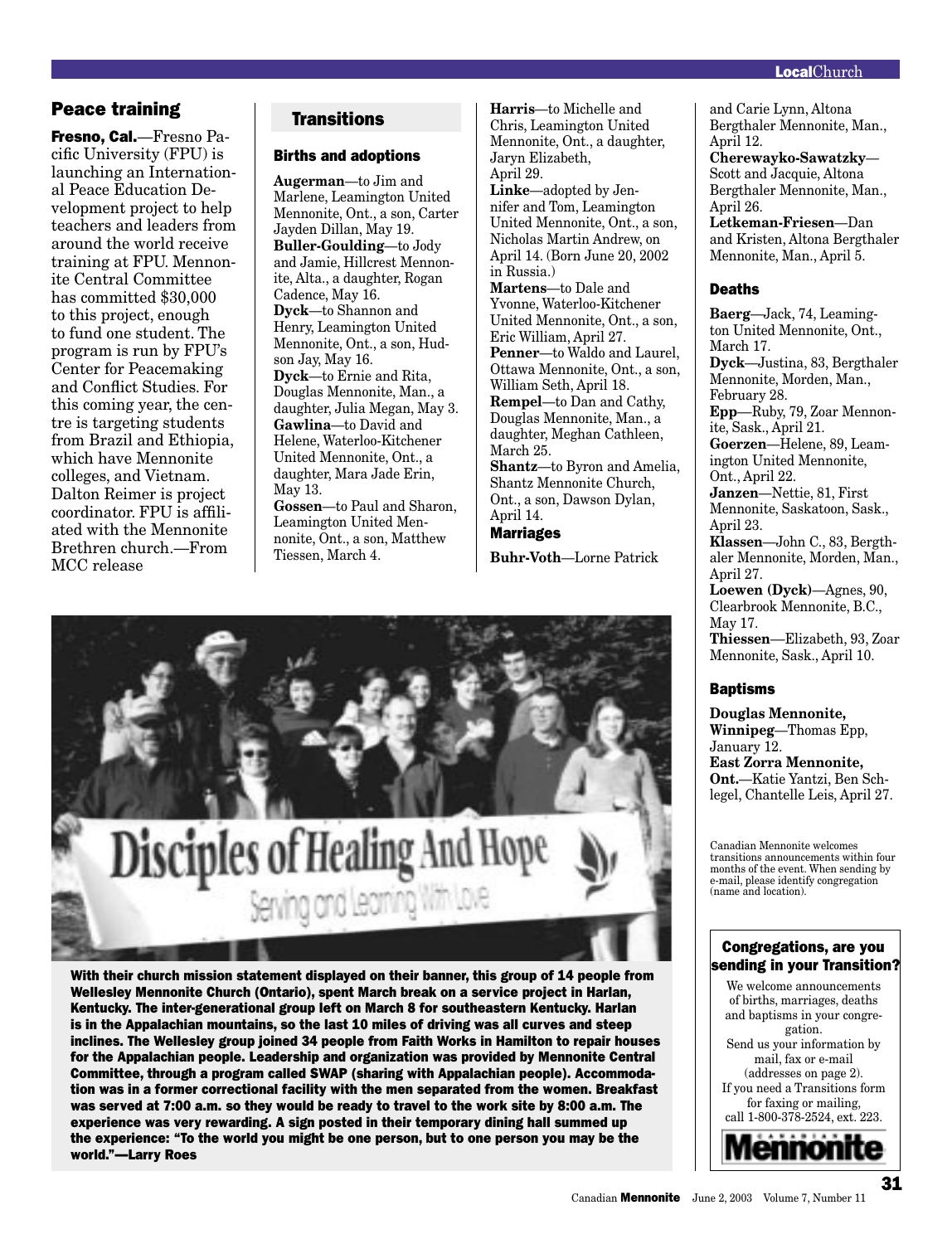Kitchener, Ont.

# **Pastoral assignments add to transition list**<br>**Example to the index** of their ministry at communities. She has also served two their ministry at

There is considerable movement in<br>pastoral leadership in Mennonite<br>Church Eastern Canada this<br>graving ortording into the foll. The list pastoral leadership in Mennonite Church Eastern Canada this spring, extending into the fall. The list of pastoral transitions grows longer as congregations increasingly call persons to short term interim supply or intentional interim ministry assignments.

### **Beginnings**

Claire Osinkosky will begin as pastor at Preston Mennonite Church in mid July. She is currently working in a Church of the Brethren congregation in Virginia, as well as in the resource centre for the Virginia Mennonite Conference. She has experience in church planting in eastern U.S. and Alberta as well as pastoral experience in Ohio. Steve Drudge will begin as pastor at Steinmann Mennonite Church on September 1. He is leaving Rouge Valley after 17 years of ministry there. During that time the congregation has built a new facility and hired a second pastor on a part time basis. Maurice Martin began as interim supply pastor on May 1 on a part time basis at Hawkesville Mennonite Church. He will continue his work with Canadian Mennonite. He also continues in a part time assignment with Mennonite Church Canada to provide leadership education to multicultural groups in MC Eastern Canada and MC Manitoba, and other locations to be determined.

Mary Mae Schwartzentruber will begin as pastor of Bloomingdale Mennonite Church in mid September. She will be leaving her assignment as missions minister for MC Eastern Canada at the end of her four year term. She has previously served as pastor at Stirling Avenue and Nairn congregations, and as interim executive secretary for MC Eastern Canada.

Phyllis Kramer will begin as pastor of Windsor Mennonite Fellowship in August. She will be ending her interim assignment at Steinmann to take this assignment. Phyllis has also in the past served as interim chaplain at Fairview Home, and as interim supply pastor at Bloomingdale. Ruth Johnston will begin as transi-

tions pastor at Agape Fellowship on July 1. She has much experience in working with people who have been marginalized and alienated in their

32

communities. She has also served two terms with Mennonite Central Committee in Algeria and Jamaica.

Mary Schiedel will begin a four-month interim ministry assignment at East Zorra July 1 to October 31 while pastors Delmer and Elsie Epp are on sabbatical. Mary has been pastor at the Elmira Mennonite Church and Hillcrest Mennonite Church. Virgil Gingerich has accepted an interim assignment at Zurich Mennonite Church, beginning July 1. He has served as a pastor in the Evangelical Missionary Church and has taught at Emmanuel Bible College, from which he recently retired.

### **Endings**

Herb and Shirley Schultz completed an interim ministry assignment at Hawkesville Mennonite Church on April 30. They will be retiring for the second time and plan a summer of travel and relaxation before considering further assignments. Enos and Doris Kipfer will retire from Agape Fellowship on June 30 after a number of years of ministry there. They look forward to having more time with their family.

Renee Sauder will end her ministry at Erb Street on May 25 after a busy year of transition and a major renovation project at the church. She plans to take the summer off, then do a different form of ministry for a time.

Marianne Mellinger is ending her interim assignment at Preston on May 25. In addition to some travel which includes attending the weddings of two of her children, Marianne plans to continue in her therapy practice, teaching in the Ministry Option of the Master of Theological Studies program at Conrad Grebel University College, and consulting with pastors and congregations.

Glyn Jones is ending his pastoral assignment at Wilmot in June. He and Susan, who completed her ministry at Breslau in March, will be going to Botswana with MC Canada Witness, accompanied by their two daughters.

Harold Hildebrandt Schlegel is ending his ministry at St. Jacobs Mennonite Church at the end of June and will take time off to take on more of the parenting role and take occasional courses, as Dianne begins seminary at Associated Mennonite Biblical Seminary, Master of Arts in Spiritual Formation.

Harold and Judy Shantz will be ending

their ministry at Zurich at the end of June and plan to move closer to where their family lives.

Glenn Zehr will be ending an interim ministry assignment at Bloomingdale in August. He and Mary Ellen continue to live in Millbank, where he had been pastor at Riverdale Mennonite Church. Audrey Mierau Bechtel will be completing her ministry as chaplain at Fairview Mennonite Home and visitation pastor at Preston at the end of June. She will join Ken in Saskatchewan, where she hopes to complete her training as a specialist with Canadian Association for Pastoral Practice and Education.

Reynold Kipfer will be ending his ministry as supply preacher at Preston Mennonite in mid July. Kevin Block will be leaving The First Mennonite Church in Vineland to study in preparation for serving as an ordained minister in the Anglican Church. Kevin ministered and grew with the Vineland congregation through some significant changes and a major building project.-Maurice Martin, with MC Eastern Canada release by Muriel Bechtel

# People & Events

Winnipeg, Man.-Heinrich Loewen has been appointed director of the Centre for Mennonite Brethren Studies here, effective August 1. He replaces Abe Dueck who served as director for 12 years. Loewen holds an M. Div. in Pastoral Ministry and Church History from Mennonite Brethren Biblical Seminary in Fresno and a PhD in Theology from the Evangelische Theologische Faculteit in Louvain, Belgium. After serving as the founder and president of the Union of Anabaptist Churches in Germany, Loewen was the founder and president of the Bibelseminar in Bonn.—From CMBS and Canadian conference of Mennonite Brethren churches release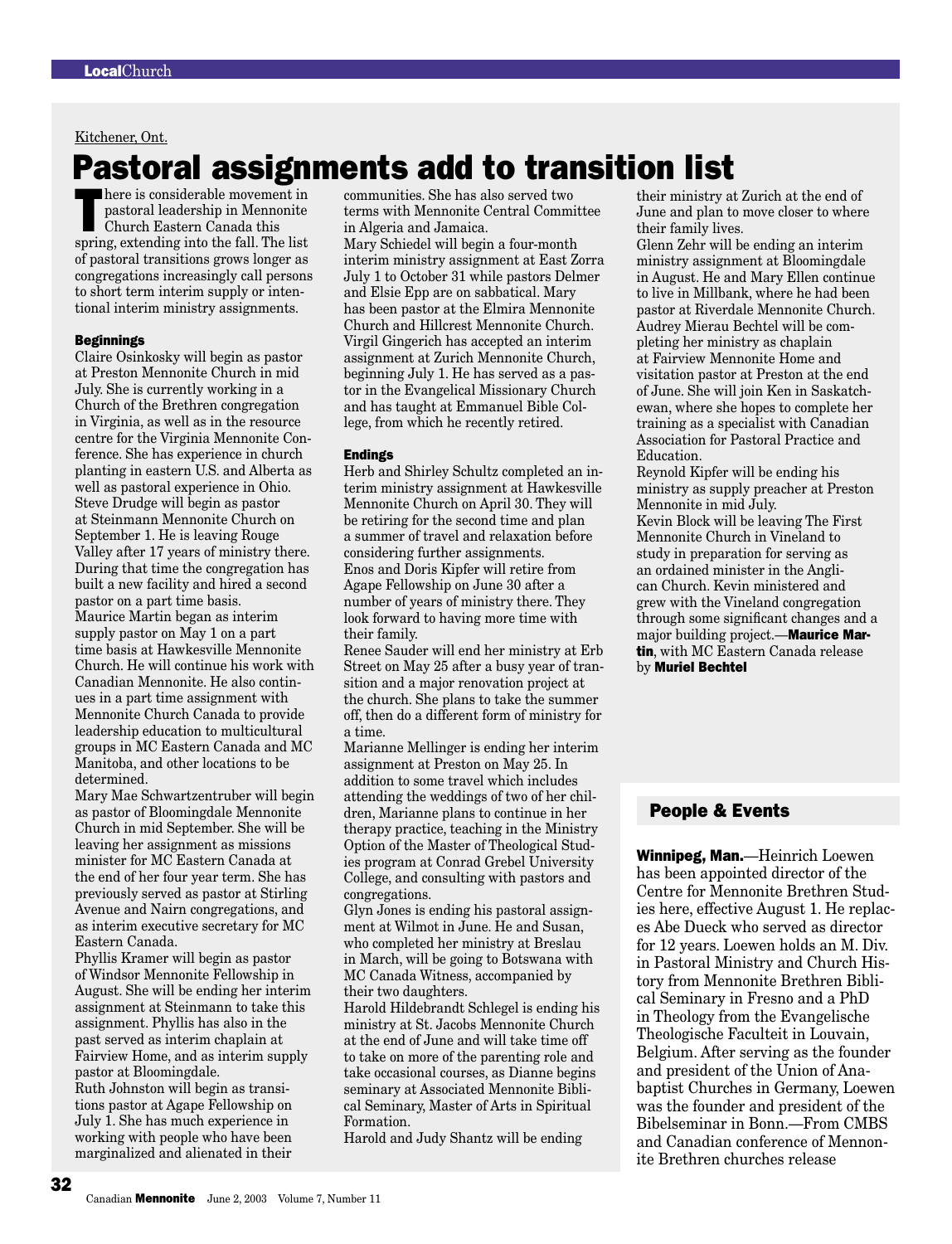# LocalChurch LocalChurch TheChurches

### Mennonite Church Canada

# West and south come east for Assembly

Henry Krause, Peter Stucky, and April Yamasaki will bring messages to the delegate assembly worship services at the annual assembly in St. Catharines this year (July 9-13).

Krause is a pastor at Langley Mennonite Fellowship in B.C. and is moderator of Mennonite Church Canada. He divides his time between these activities, family (he and wife Edith have four children), and partnering with his brother Alf at a berry and vegetable operation. Krause studied sociology at the University of B.C. and acquired a Master of Divinity degree from Regent College in Vancouver. He will preach on opening night (Wednesday) on the theme "What if grace prevailed?"

Peter Stucky is the president of the Mennonite Church of Colombia, and also pastors congregation in Bogota. Born and raised in Colombia, Stucky studied theology and Bible in

![](_page_32_Picture_6.jpeg)

Krause Stucky Yamasaki

Israel, Europe, and the U.S. He is a graduate of Associated Mennonite Biblical Seminary.

Stucky participates with the Colombian Mennonite Church in building bridges between the illegal armed groups of the left and of the right, different political leaders, the military, academics, farmers, and displaced persons. He is married to Leticia and has three sons. At the assembly, Stucky will reflect on the question "What if peace prevailed?" during Thursday night's worship

April Yamasaki is an author, preacher, and pastor. Among other projects, she has been a writer and co-writer of Remember Lot's Wife and Other Unnamed Women of the Bible; Leadership and Community; and most recently, Making Disciples, a leadership manual for discipleship and baptism preparation. She majored in Political Science at the Univer-

![](_page_32_Picture_11.jpeg)

sity of B.C. and holds a Master of Christian Studies from Regent College in Vancouver. Yama-

saki is the

lead pastor at Emmanuel Mennonite Church in Abbotsford. She is married to Gary Yamasaki, an instructor at Columbia Bible College. She will address the theme question of "What if love prevailed?" during the Sunday morning worship time.

Local congregations are invited to join assembly delegates for worship at any of the worship services (Wed and Thursday, 6:30 p.m. to 8:00 p.m.; Saturday, 7:30 p.m., Communion service; Sun., 9:00 a.m. to 10:30 a.m.).—MC Canada release

# Finances the focus of 'listening' meetings

Mennonite Church Canada is holding a series of "listening" meetings to give members an opportunity to interact with leadership on MC Canada's financial situation and early

March decisions to cut programs.

Two such sessions were recently held in Manitoba: May 1, Altona (see May 5 issue, page 17); May 8, Winnipeg. Questions that arose during the discussion time revealed a mixture of concern, confusion and lament. Participants were concerned about how decisions were made to reduce programs. They lamented the loss of those programs that had been a part of how they understood the work and ministry of MC Canada. There was confusion over "flow-through" funding (donations that arrive at MC Canada offices but are designated for other organizations, such as Eastern Mennonite University, Christian Peacemaker Teams, and others), and the lack of advance warning about the gravity of the crisis.

Participants were concerned about how this past year will affect the vision and mission of

# A quick e-mail may not be enough From our

It is nothing new to talk about the speed and relative accessibility of global electronic communication. Those who are "wired" to the internet can make ideas or needs known around the world instantaneously. I regularly receive requests for prayer or financial assistance from folks around the world. These requests come from parties known and unknown to me, and range from the legitimate to the outright laughable.

One of the great advantages of electronic communication is that it is easy. Urgent needs can be communicated quickly, widely and inexpensively. Response time can be greatly reduced.

One of the disadvantages of modern communications is that it is too easy. Particularly when needs are shared, I want to respond to them as quickly

and easily as the request appears, and then forget about them. There is a certain weightlessness about e-mail that makes me want to "fire back," and then assume the matter is closed.

I am grateful for the immediacy of communication that I and others with access to computers enjoy. I am nervous that this immediacy gives me a sense of being aware of more and doing more that I actually am. I sometimes feel that I no longer need to go looking for needs in the world, or that I no longer need to pursue possibilities for meeting greater needs or fostering longer-term relationships. If there's a need out there, somebody somewhere will set an e-mail chain in motion. The need will appear in my in-box, I will say a prayer or send a cheque and e-mail my friends to do the same, and the

# leaders

matter will be looked after until the next need finds its way through cyberspace to me. It's that easy!

In a global church, we must learn to foster meaningful and equitable partnerships with neighbours near and far. Meaningful partnerships arise when all sides invest the time and energy required for careful, thoughtful dialogue. To be a true partner with fellow Christians

and others around the world, I must be ready to do more than read and respond to the messages in my in-box.

![](_page_32_Picture_31.jpeg)

Pam Peters Pries, executive secretary, Support Services Council, Mennonite Church Canada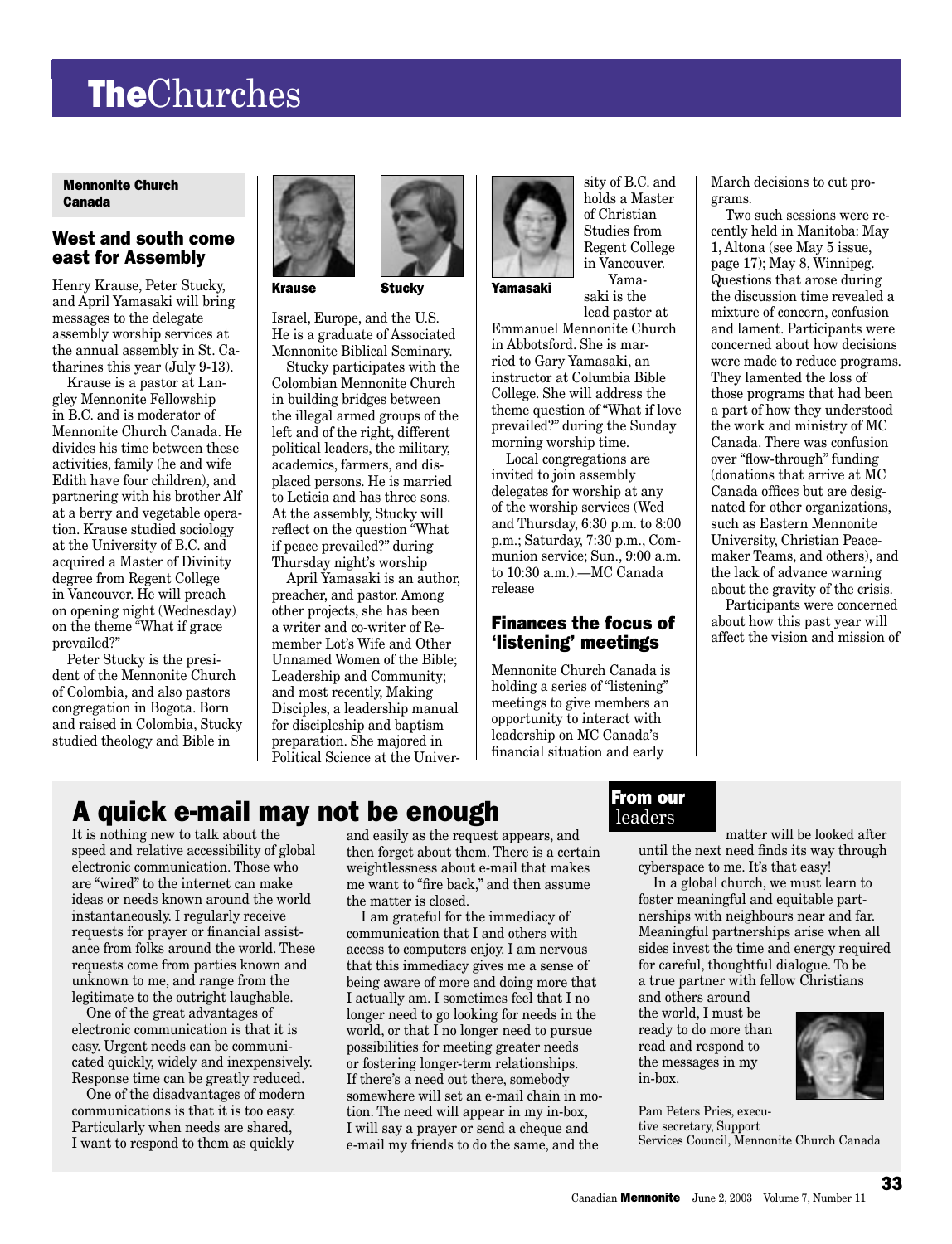MC Canada. Some commented that congregations feel distant from MC Canada, that there is an overwhelming sense of newness (some continue to struggle with programs that have new names), and concern about the impact on schools and area conferences. One questioner pondered whether "the vision remains intact." Others were interested in seeing what ministries and staff remain, and how the work of MC Canada Formation and MC Canada Witness will continue.

As the discussion was brought to a close, one participant said, "I commend you for calling the meeting. I feel we need to do things together. How will we draw each other back together?"

Similar meetings were held in Alberta (May 27, First Mennonite, Edmonton; May 28, First Mennonite, Calgary) and are scheduled for Saskatchewan (June 17, Wildwood Mennonite, Saskatoon; June 18, Hague Mennonite, Hague). All meetings will begin at 8:00 p.m., following a 6:30 meeting for members of the MC Canada pension plan.

A similar session has already been held in conjunction with spring delegate sessions in Mennonite Church Eastern Canada (April 11-12), and an opportunity for B.C. members will occur in conjunction with the annual delegate sessions of MC British Columbia (June 6-7, Cedar Valley Mennonite).—MC Canada release

### Mennonite Church Mennonite Church Eastern Canada Eastern Canada

### Trip explores question of who owns the land

From April 28 to May 4, 2003, 11 spirited young adults (and young-adults-at-heart) participated in the 7th annual Mennonite Church Eastern Canada Northern Exposure learning trip. The trip's theme, "Only God Can Own the Land," provided a chance to experience God and think about God's creation in new ways.

Based in the Timmins area, the group listened to a wealth of contrasting perspectives on who owns the land, especially the trees, in Northern Canada. We heard from the Ministry of Natural Resources who approve forestry management plans, toured Tembec, a huge sawmill, walked through a clearcut, visited Mattagami First Nations who have their own logging contract and heard from North Watch, an environmental protection agency.

The sacred teachings of a community elder had participants marveling at the deep respect and love shown toward them, members of a cultural group that had caused great suffering and loss to First Nations people through impositions like residential schools. As the elder spoke of the Creator, his words seemed very holy, revealing humility but also great strength.

Gifts of song and of affirmation from new First Nations friends, emotional daily sharing circles and breathtaking hikes helped all who contributed to the trip bond together quickly. By the end of the week, it was clear that this experience had been a thoughtprovoking, transformative one for many.—Sara Wert

Mennonite Church Mennonite Church Manitoba

### Sawatzky awarded

Reg Sawatzky, recording engineer for Faith and Life Communications, was presented with a certificate from Mennonite Media, Harrisonburg, Virginia. Mennonite Media recorded "Parenting" radio spots in the FLC studio for which they won the Crystal Awards of Excellence in the Communicator Awards 2002 audio and video competitions. These international competitions received 1249 entries in the audio competition. Melodie Davis, writer and producer of the spots, wrote of Sawatzky's work: "your work was very important to the excellence achieved with these spots so

you deserve a ton of recognition, and maybe this (certificate) will help to formally affirm it."

Mennonite Church Saskatchewan

Saskatchewan Mennonite Church

# has started its work

As the school year is winding down, the work of Mennonite Church Saskatchewan is beginning a new direction as interim conference minister Ken Bechtel gears up in his new position. Bechtel has met with the visioning group twice since starting and the meetings have been profitable, he says. "Our initial tack is moving toward the re-covenanting service," he said referring to a taskforce recommendation voted on in 2001.

Starting in the fall, Bechtel and the visioning group will be meeting with different MC Saskatchewan congregations to get feedback on this process. Marco Funk, youth pastor at Rosthern Mennonite, is a member of the visioning group. He clarified the agenda further by stating their intention to "gather information from congregations and individuals on their perception of the conference."

Mennonite Church Alberta

# Mennonite Church<br>All alberta<br>————————————————————

On May 16, Trinity Mennonite church submitted their second "site specific amendment" application to the municipal district of Foothills. The application seeks permission to build a church on land the congregation has purchased just south of Calgary city limits. The first application, made last summer, was rejected by area residents because of concerns about increasing traffic. For the past year, Trinity has made efforts to visit residents to get to know them, to hear their concerns, and to discuss building plans to ensure they are well informed. The hearing for the

second application will be held in the next two months. In the meantime, Trinity continues its ten year rental relationship with the Convenant Christian Reformed church in southwest Calgary, where they meet for worship Saturday evenings. Trinity Mennonite is grateful for the prayers of other congregations and individuals as they await the results of the second hearing and continue fundraising to pay for the land and their future building.

Mennonite Church British Columbia

### Nominations still

# sought for commit-Mennonite Church monnounce onary

Mennonite Church B.C. nominations committee is looking for volunteers and asking for prayers that volunteers will be found. With the annual sessions fast approaching in June, the committee is still looking for people to fill several positions on the finance, nominations, and program committees as well as a treasurer. Members of Mennonite Church B.C. churches may either volunteer or submit names of people who qualify so that the nominations committee can contact them. For more information on the work of these committees and what is involved in serving in any of these capacities, please contact Peter Sawatzky at 604-850-8040 or e-mail phs@telus.net.

Unless otherwise credited, the articles in TheChurches pages were written by: Leona Dueck Penner (Mennonite Church Canada), Maurice Martin (Eastern Canada), Evelyn Rempel Petkau (Manitoba), Karin Fehderau (Saskatchewan), Donita Wiebe-Neufeld (Alberta), Angelika Dawson (B.C.). See page 2 for contact information.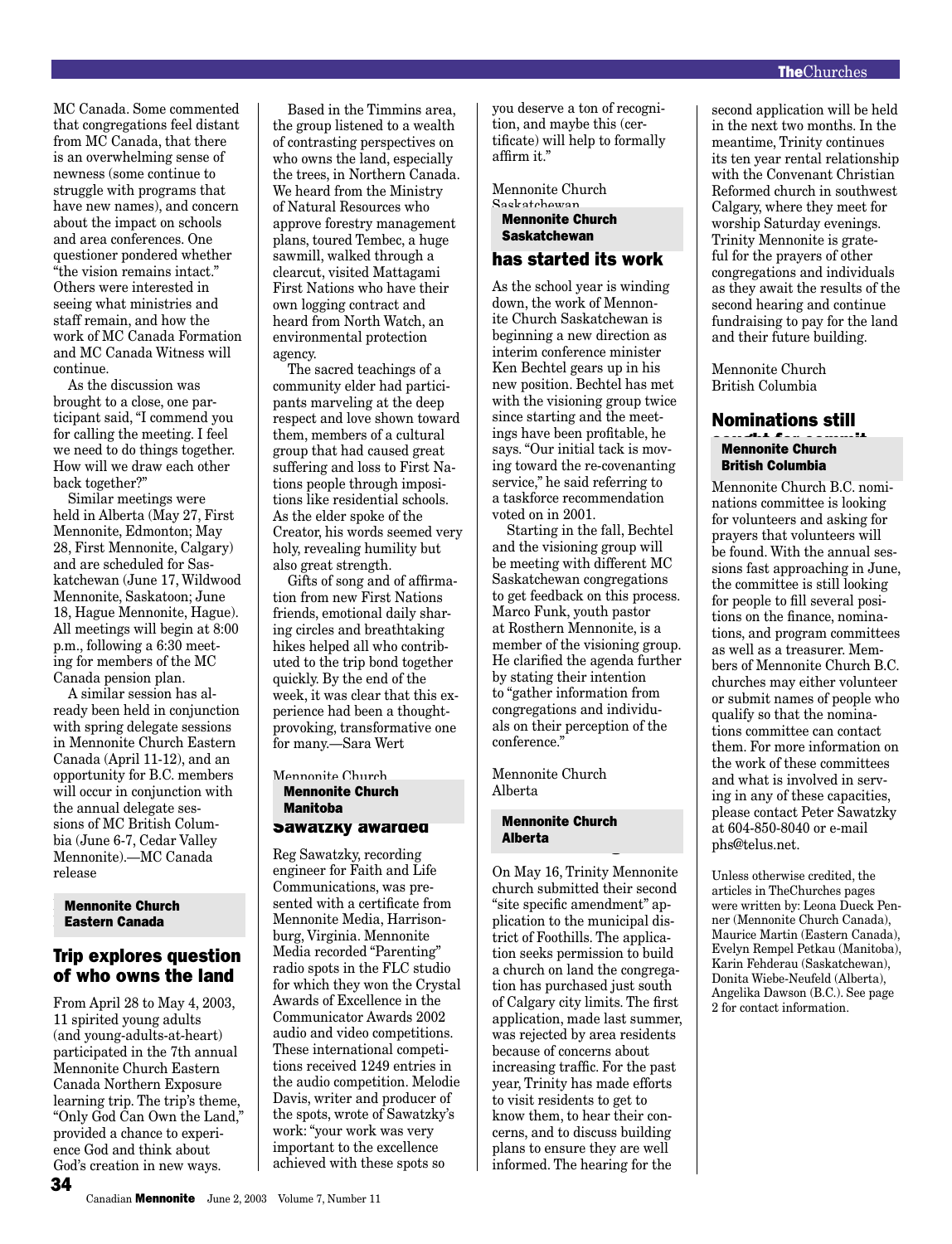# Employment opportunities

Perkasie Mennonite Church, Perkasie, Pennsylvania, a theologically progressive congregation with average attendance of 80-100, seeks

### **HALF-TIME PASTOR**

to join pastoral ministry team. Perkasie Mennonite values and encourages use of everyone's gifts and incorporates a wide variety of music and arts into its worship services. Strong Anabaptist beliefs and peace and justice issues are important to the congregation.

We seek an energetic, warm, welcoming person with good communication skills who feels God's call to ministry. Primary responsibilities will include administration work, pastoral care, and preaching. Send resumes to

> Virgil Miller, Search Committee Perkasie Mennonite Church 320 West Chestnut St., Perkasie, PA 18944

![](_page_34_Picture_7.jpeg)

MENNONITE CENTRAL COMMITTEE ONTARIO

invites application for the position of

### ABORIGINAL NEIGHBOURS PROGRAM COORDINATOR SOUTHWESTERN ONTARIO

This position requires a person with a commitment to Christian faith, active church membership and non-violent peacemaking. MCC is seeking an individual to work at Restorative Justice as well as education and advocacy in partnership with Aboriginal communities and organizations.

Position is .6 FTE. Deadline: June 16, 2003. Position available immediately. Resumes and cover letter to:

> Cath Woolner, Mennonite Central Committee 50 Kent Ave., Kitchener, ON N2G 3R1 Phone: (519) 745-8458 E-mail: cathw@mennonitecc.on.ca

![](_page_34_Picture_14.jpeg)

Conrad Grebel University College is accepting applications for a full-time

### **ACCOUNTANT**

The Accountant is responsible for all aspects of the financial planning and reporting for the College and, as a member of the administrative team, reports directly to the President. The successful candidate will have completed, or nearly completed, a recognized professional accounting program (CGA, CMA), demonstrate proven competency in using accounting software, possess excellent administrative and communication skills, and be sympathetic to the Anabaptist-Mennonite values of the College.

Conrad Grebel University College is the residential and<br>teaching college of Mennonite Church Eastern Canada offering programs of study at both the undergraduate and graduate levels. CGUC is affiliated with, and located on the campus of the University of Waterloo. Salary and benefits are similar to those of the University.

The position is available in September 2003. Applications are being accepted until June 15, 2003 and should be directed to:

The President, Conrad Grebel University College 140 Westmount Road N., Waterloo, ON N2L 3G6<br>(519) 885-0220 x237 E-mail: cocpres@uwaterloo.ca

**Aennonite** 

**FDITOR/PURLISHER** 

Canadian Mennonite is seeking an editor/publisher for its biweekly periodical based in Waterloo, Ontario,

Canadian Mennonite serves as a primary communication vehicle within Mennonite Church Canada and its five area conferences. Owned and operated by Canadian Mennonite<br>Publishing Service, Canadian Mennonite works in a covenant relationship of trust with the church, seeking to provide fair and accurate information, faith profiles, inspirational articles, news, and analysis of issues facing the Mennonite church. Canadian Mennonite is guided by the church's confession of faith and thereby seeks the welfare and vitality of the church with the practice of editorial freedom.

The editor/publisher is accountable to a representative board, guides and directs the magazine, provides a vision and strategy for growth, and generally has responsibility for the publication.

Applicants should be self-motivated and have: strong administrative, relational, communication and listening skills; publishing knowledge; a journalism degree or related<br>experience; computer competence. The ideal candidate will be a member of a Mennonite church and have wider denominational knowledge.

Interested persons may direct inquiries and submit resumes by contacting the search committee by June 15:

> Henry Neufeld, Chair Canadian Mennonite Publishing Service Phone: (604) 946-3961 E-mail: hneufeld@telus.net

Bethel Mennonite Church in Winnipeg is seeking a

### **LEADING PASTOR**

In addition to preaching, our Leading Pastor, working with our two Associate Pastors, will be involved in giving inspirational leadership to the congregation, its ministries and its outreach. The Leading Pastor also takes an administrative leadership role with the Pastoral Team and other staff, and reports to the Church Council.

Bethel is a large church, with typical Sunday attendance of approximately 500, spanning all generations. Bethel is a member of Mennonite Church Canada. In addition to the youth, young adult, seniors, and care group activities, Bethel has substantial neighbourhood outreach programs.

interested persons are encouraged to submit a covering letter and resume by June 30th to:

> **Pastoral Search Committee Bethel Mennonite Church** 870 Carter Avenue Winnipeg, MB R3M 2E2 E-mail: office@bethelmennonite.ca (please use MS Word format)

![](_page_34_Picture_35.jpeg)

Advertising information

Contact Barbara Burkholder at:

1-800-316-4052

advert@canadianmennonite.org

UNIVERSITY TEACHERS NEEDED. Urgency: Mech. Eng, Physics wiens@gemel.com.er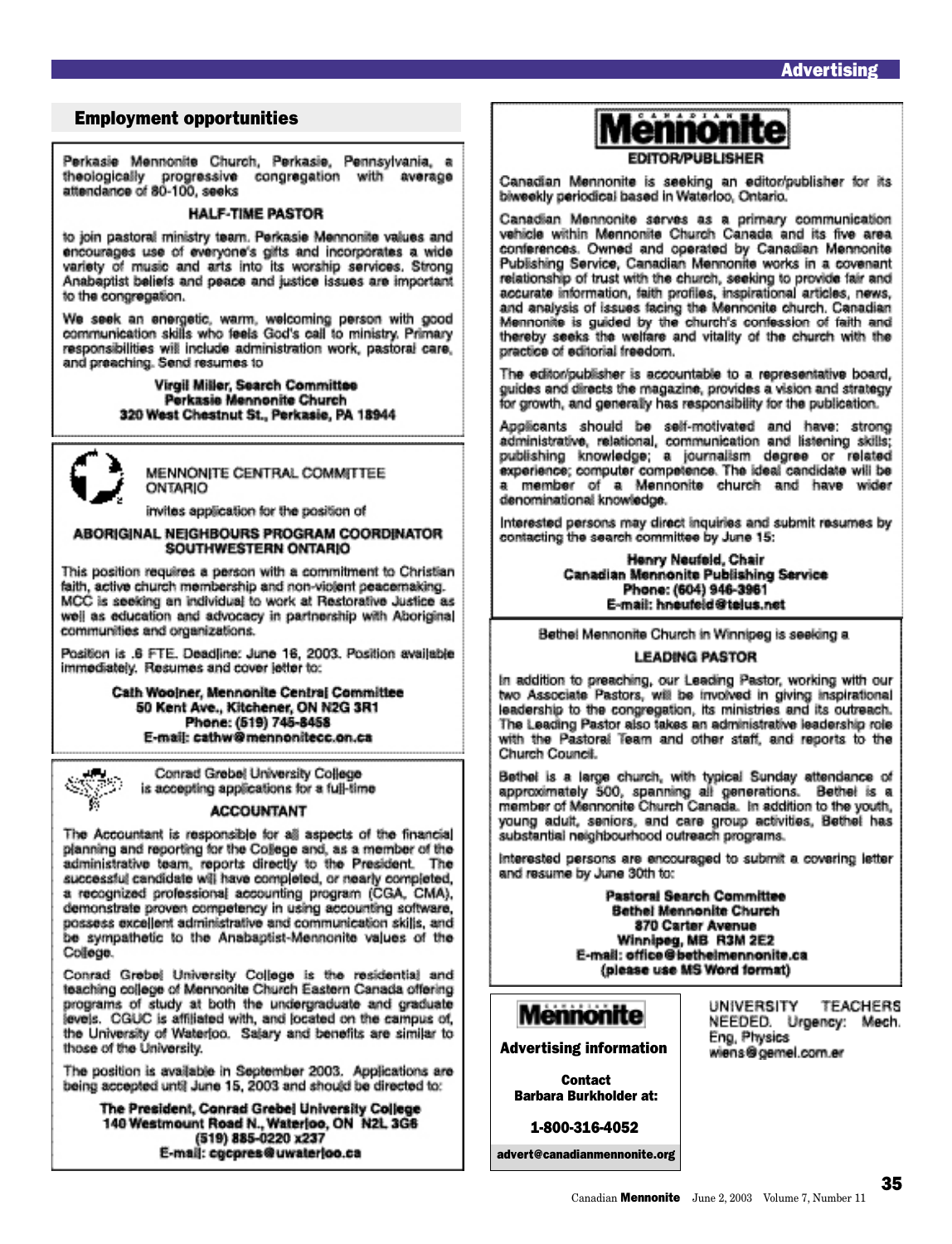# **Canadian Mennonite Yellow Page**

![](_page_35_Picture_1.jpeg)

![](_page_35_Picture_2.jpeg)

428 Academy Road, Winnipeg, MB Phone: 1-888-550-8998  $(204)$  488 6653

bontrav@escape.ca Fax: (204) 488-6694

![](_page_35_Picture_5.jpeg)

Auto Home Business Insurance

Dennis Roth

Ed Nowak

Serving the Mennonite Community throughout Ontario

![](_page_35_Picture_10.jpeg)

Allianz (il)

![](_page_35_Picture_12.jpeg)

Kikima OH KGH DEI Camela P. 511-749-4440 E **Iniversi**yaya

![](_page_35_Picture_15.jpeg)

Shalom Counselling **Services** 

**Helping People Move Toward Peace and Wholeness** 

Individual, Couple and Family Counselling (519) 886-9690 -- 9 Avondale St. S. Waterloo

![](_page_35_Picture_19.jpeg)

Serving members of Mannonite, Amish and Brettown in Christ clareches across Ontario.

| ري <del>ده د</del> ی چې<br>Parama) budang<br>Al'amaGandar                                                             | 8mira<br>519 669-1529<br>1900 265 1994      | Mikatan<br>519.295-9796<br>1900.952.2217   |  |  |
|-----------------------------------------------------------------------------------------------------------------------|---------------------------------------------|--------------------------------------------|--|--|
| Schief Bonnettik<br>Jeremani Optice<br><b>Rondrowin</b><br><b>Early Inventories</b><br>Madaga <del>r</del><br>Tendone | Kitchener<br>519576-7220<br>1900 525 6901   | NewHamburg<br>519 662-3250<br>1900 5674047 |  |  |
| Idea y Only<br><b>Schweddates</b><br>and Jersens Codesia<br><b>Julianet A.</b><br><b>Richard Lat</b>                  | Learnington<br>519326-9601<br>1898.295.5501 | Waterloo<br>5197464770<br>1800 255 4518    |  |  |
| www.mseu.com                                                                                                          |                                             |                                            |  |  |

**Riverstone Retreat Centre** 

+Year-round retreat house: 5 bedrooms, spa, kitchen . Large pavilion: church gatherings, reunions, concerts, weddings \*Riverside caboose cabin-Private riverside campeltes

![](_page_35_Picture_24.jpeg)

![](_page_35_Picture_25.jpeg)

matangon<br>⊂ Portug

**FIRAR CIAL FLAR RID & FRONTS TORALS** John Thiessen, BA, BTh, CFP 2043249574 john@ipemenitobs.com Financial Planning, Investments, and Insurance in Winnipeg and Southern Manitobal

![](_page_35_Picture_27.jpeg)

We design, implement, and service financial programs to meet the personal goals and objectives of our clients.

Mervyn Sutton, CFP, CHFC **Chartered Financial Consultant** 

(306) 764-5335

49 Pereverzoff Place Prince Albert, Saskatchewan S6X 1B4

![](_page_35_Picture_32.jpeg)

**SUSTAINS AND WAHH BUMSTEAD Рефилиры LLP BARRISTOWN AND WOUNDED BY** 

ut Snyder-Pe **IA U.L.RA Buriness Transactions** Charibis Mon-profits Wila/Franx, Real Estate **Thing transmit - Set 28:** beyon beat \$11.95 'elsekeen (STA) ?25-2374  $4.926 - 1856$ ы beat. tamPeddian.com

# Automotive Automotive

West Park Motors, Altona, MB GM Sales-Leasing-Parts-Service (204) 324-6494; www.westparkgm.com

# Bed & Breakfasts Bed & Breakfasts

Elsa's Place, Winnipeg, MB (near CMU) (204) 284-3176, <elsavern@escape.ca>

Oakdale B & B, Winnipeg, MB (near CMU) (204) 896-1354, <wpoetker@mts.net>

Henry & Irene's Guest House Niagara-on-the-Lake, ON (905) 468-3111 www.bbcanada.com/henren

Willow Springs Suites Bed & Breakfast Baden, ON toll-free: (877) 467-2083 www.bbcanada.com/2212.html

Woodlot Acres Retreat B & B New Hamburg, ON (519) 662-2089 www.bbcanada.com/2892.html

# Bedding

Shepherd's Dream, Janet Kroeker Box 3843 Steinbach MB R0A 2A0 1-866-552-0167, woolkroe@mts.net www.woolbed.ca

### Counselling Services Counselling Services

Shalom Counselling Services (see ad page 36 )

# Educational Resources Educational Resources

Mennonite & Brethren in Christ Resource Centre, Kitchener, ON (519) 745-8456 www.mennonitecc.on.ca/resources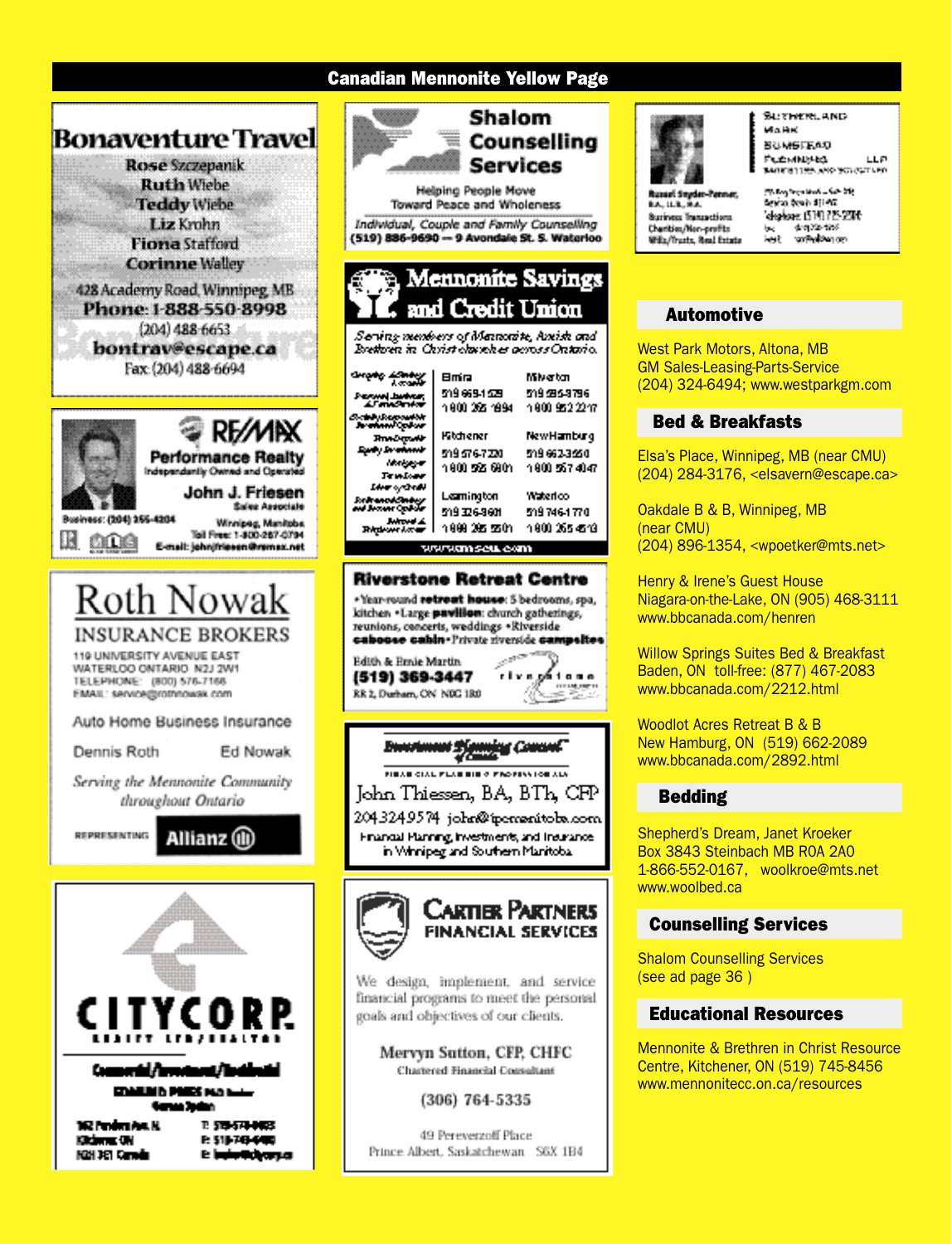# **Canadian Mennonite Yellow Page**

# 3Financial Services Financial Services

Cartier Partners Financial Group (see ad page 36)

Gerber Financial Services, Waterloo, ON (519) 746-1900; www.gerberfinancial. com

IPC Investment Corporation (see ad page 36)

Mennonite Savings and Credit Union (see ad page 36)

Roth Nowak Insurance Brokers (see ad page 36)

# Floral Services Floral Services

Edelweis Florist, Winnipeg, MB 1110 Henderson Hwy.; call toll-free 866-672-8279; VISA/MC accepted Funeral Services

# **Funeral Services**

Washington & Johnston, Toronto, ON 717 Queen St. East, (416) 465-3577, Jenn Thiessen, Director Affordable Burial and Cremation Options

### Legal Services

Sutherland, Mark, Bumstead, Flemming (see ad page 36) Legal Services

# Lodging

Riverstone Retreat Centre (see ad page 36) Lodging

### Real Estate

CITYCORP Realty Ltd. (see ad page 36) Real Estate

Re/Max Performance Realty (see ad page 36) Resort/Retreat Centre

# **Retreat Centre**

(see ad page 36)

### Senior Housing

# Senior Housing<br>Senior Housing, Chilliwack, BC

(604) 792-6182, Full Service Retirement **Living** 

### **Travel**

### **Travel**

**Bonaventure Travel (see au page 30)** 

Menno Travel, Abbotsford, BC 1-800-667-5559; info@mennotvl.com, www.mennotvl.com

Mennonite Your Way Tours 1-800-296-1991; www.mywtours.com

# Calgary, Alta.

# Sales brisk for CD supporting **AIDS prevention work**

oothills Mennonite Church<br>thought it would do well to<br>sell 1,000 copies of the local<br>produced CD "To Such As These thought it would do well to sell 1,000 copies of the locally produced CD "To Such As These.. Songs and Lullabies for Children Around the World." That was one year ago. Today, distribution has reached 6,333.

The initial 1,000 copies, released in late summer 2002, went so fast that organizers immediately ordered a second pressing, and later in fall a third and fourth.

"To Such As These..." is a collection of traditional and contemporary songs featuring local Foothills singer, Kim Thiessen, along with other Canadian

musicians and children. The CD was produced in partnership with Mennonite Central Committee Alberta with proceeds going towards MCC's Generations At Risk program. The program is a 10-year MCC partnership with Mennonite churches in Africa. The funds support the work of preventing the spread of HIV/AIDS by supplying blood testing kits and health kits to people. The program also provides HIV/AIDS awareness training.

The CD sells for \$18.00. So far, sales have grossed over \$90,000. Over 3,500 have been sold in Canada and 1,500 in the U.S. Requests from MCC's web

### Announcement

**Hague Mennonite** 

Box 73 Hague, SK

**SOK 1X0** 

Former members and friends are invited to celebrate the 100th ANNIVERSARY of HAGUE MENNONITE CHURCH

Saturday August 9, 2003 5:00- Supper, Music, Memories Sunday August 10, 2003 10:30-Worship, Fellowship

**Advanced Registration Please:** Jacqueline Funk Phone (306) 225-4550 Fax (306) 225-2042 E-mail: Dave.Duane@sk.sympatico.ca

site have come in from as far away as the United Kingdom and Alaska. Doug Klassen, pastor at Foothills, says several organizations came together to help with the project including

Faith and Life Communications in Winnipeg, who provided recording studios, and Golden West Broadcasting, who provided a grant. Many others, including Daryl Neustaedter Barg who produced the CD, donated their time. Abe Janzen, executive director for MCC Alberta, says they felt privileged to be part of the "To Such As These..." project, adding the CD has done a good job of raising awareness. Klassen attributes the success of the CD not just to the people in his church, but to people throughout North America who wanted to be part of the vision of addressing the needs of people suffering from the devastating effect of AIDS in Africa.

"It's been a real rallying point. People are busy but they still have the desire to give," he says.

Doug Klassen says plans for a second CD are already underway. Foothills Mennonite has already received enough in donations to get the project off the ground and if all goes well, Klassen says the second CD should be ready by September.

"To Such As These...Songs And Lullabies For Children Around The World" is avaiable at MCC offices and Ten Thousand Villages stores. ––MCC Canada release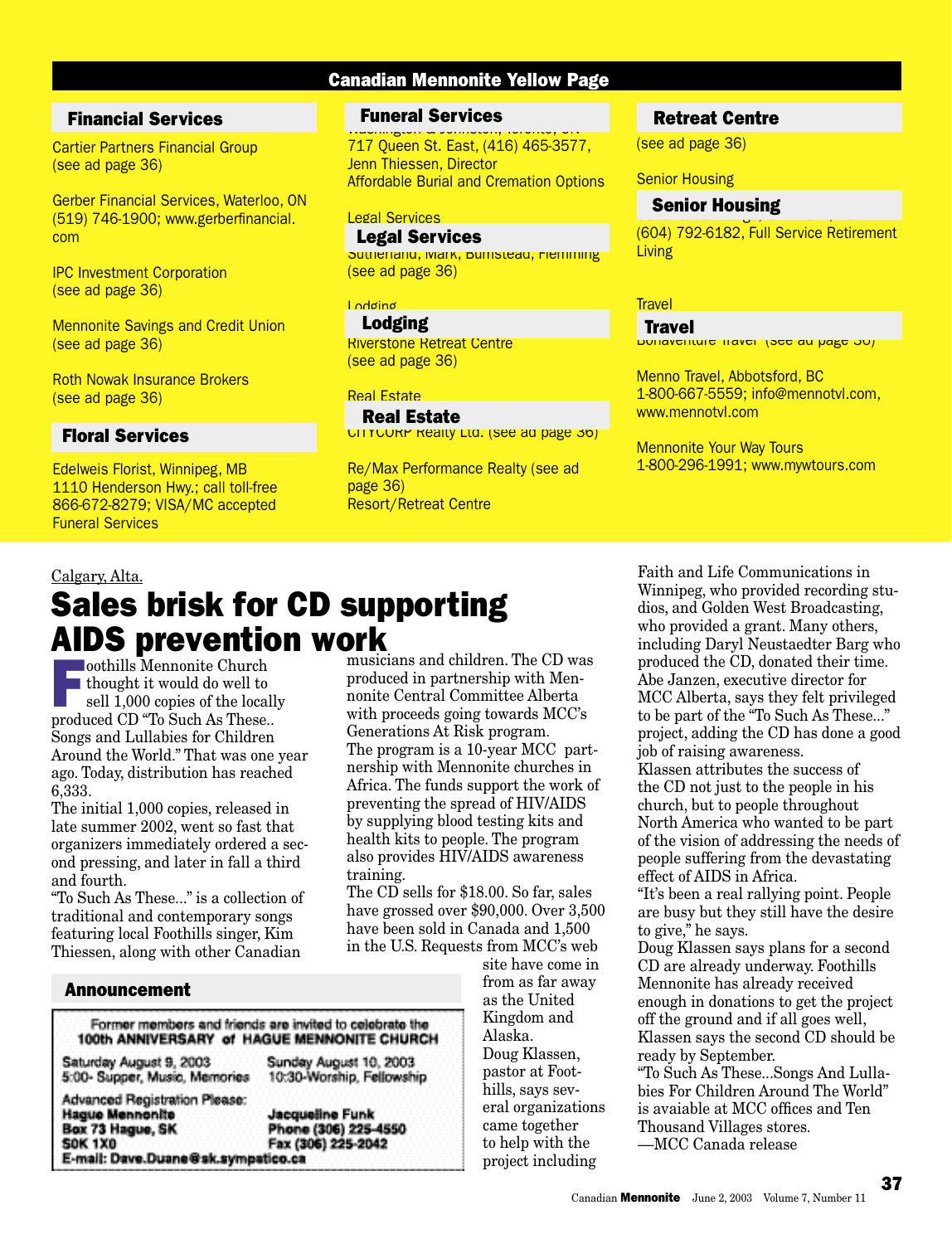# **ToMorrow**

# Concert to launch CD of original music

Hamilton, Ont.—Rick Pauw and other musicians from the Hamilton area will launch a new CD, Hope Rising, at a concert on June 20 at 7:30 p.m. at Hamilton Mennonite Church. The proceeds from the sale of the CD of Pauw's original music will go to Circles of Support and Accountability, a Mennonite Central Committee Restorative Justice initiative.

The musicians include: Adam Carter, guitar/vocals; Kate Church, violin; Linden Gossen, percussion; Matt Henderson, bass; Jessie Hetherington, vocals; Jake Letkemann, piano/vocals; Rick Pauw, guitar; Jennifer Pfenniger, vocals; Karen Sheil, vocals; Helen Toews, flute; Curtis Wiebe, banjo/harmonica/vocals. The CD was recorded by Michael Noack at Swordfish Digital Audio in Hamilton and mastered by Craig Douglas at Last Adam Productions in Milton.

For more information call (905) 522-7653 or e-mail: pauw@attcanada.ca.—

# Call for papers on **Mennonites** and refugees

Winnipeg, Man.—A history conference examining the interaction between North American Mennonites and refugees will take place September 30 and October 1, 2005 at the University of Winnipeg. The conference will mark the 25th anniversary of the arrival into Canada of Vietnamese "boat people" and other southeast Asian refugees in 1979-1980.

Conference organizers welcome research papers on: the historic, cultural and theological context which led Mennonites to establish refugee sponsorship programs; the cross cultural experience

38

of both the refugees and the Mennonite hosts; the organizational response by Mennonite institutions; the long-term inter-ethnic relationships between Canadian/American Mennonites and newcomers from the southern hemisphere.

Organizers also welcome submissions for story telling by both hosts and refugees.

Send proposals to: Royden Loewen, Chair in Mennonite Studies, University of Winnipeg, 515 Portage Ave., Winnipeg, Man. R3B 2E9 or e-mail to r.Loewen@uwinnipeg.ca.

The conference is hosted by the Chair in Mennonite Studies. It is sponsored by the Divergent Voices of Canadian Mennonites subcommittee of the Mennonite Historical Society of Canada with funds from Mennonite Central Committee Canada.

# 10,000 expected at MC USA Assembly in Atlanta

Atlanta, Ga.—When an expected 10,000 Mennonites meet for Atlanta 2003 in July at Mennonite Church USA's first churchwide assembly, they will reach beyond the convention walls at the Georgia World Congress Center.

Mennonites of all ages will extend the invitation from Atlanta 2003—"God's Table, Y'All Come"—within the urban community. They will carry God's welcome into the streets during the July 3-8 gathering when they participate in a March for Reconciliation to the Martin Luther King Center; a hymn sing at Centennial Olympic Park; citywide servant projects; and a Freedom Prayer Walk through the historic Sweet Auburn district.

Jimmy Carter, former U.S. president and Nobel Peace Prize winner, has been invited to speak for the opening joint worship service July 3, but he has yet to confirm his availability.

The table theme for Atlanta 2003—with five conventions including the adult assembly and conventions for young adults, youth, junior high and children—is based on Luke 13:29, "Then people will come from the east and west, north and south, and will eat in the kingdom of God."

Delegate business includes voting on whether to approve churchwide statements on abortion, access to health care and immigration. Delegates are representatives from Mennonite Church USA's 21 area conferences and 992 congregations with about 114,000 members.

The largest performing arts event—"Many Voices, One Spirit"—will be a concert celebration July 4 of worship through music, drama and voices lifted together in praise. Solo and ensemble will reflect the diversity of the new Mennonite Church USA through performances given by Anglos, Hispanics, African-Americans and Native Americans.

For more information on Atlanta 2003 go to www. atlanta2003.org.

# Calendar

### British Columbia

**June 21**: MCC B.C. promotional luncheon, Garden Park Towers, Abbotsford. Art and Marlyce Friesen to share about work in Ukraine. Call (604) 850-6639 for tickets and more information. **September 12-13**: MCC B.C. Festival and Relief Sale at Tradex, Abbotsford. **September 14**: MCC B.C. Festival of Praise at Central Heights Mennonite Brethren Church, 2:30 p.m. **September 27**: MCC B.C. Fall Fair at Civic Centre, Prince George.

**October 6-8**: Pastor/spouse retreat. Contact MC B.C. for details.

**October 17-19**: Women in Mission retreat at Camp Squeah with speakers Angelika Dawson and Benita Warkentin.

**November 1**: MCC B.C. annual meeting.

**November 7-9**: Scrapbooking retreat at Camp Squeah. Contact Christa Lynn Nikkel, e-mail: nikkel@telus.net.

### Alberta

**June 14**: Open house at Camp Valaqua. Call (403) 637-2510. **June 20-21**: MCC Relief Sale in Didsbury. **June 28-29**: Springridge Mennonite Church 75th anniversary, Pincher Creek. Call (403) 627-4130, e-mail: ljanzen@ telusplanet.net. **July 12**: Golf tournament for MCC in Coaldale. **July 25-27**: 100th anniversary of Northwest Mennonite Conference at West Zion Mennonite Church, Carstairs. **July 26-27**: Bergthal Mennonite Church, Didsbury, 100th anniversary. Call (403) 337-2223 or 335-9421.

### **Saskatchewan**

**June 13-14**: MCC Relief Sale in Saskatoon. **June 17-20**: AMBS course with James Reimer at First Mennonite, Saskatoon. **June 19-22**: Rosthern Junior College musical (19-21) and graduation (22). **June 28**: Mennonite Historical Society of Saskatchewan Geneology Workshop with Tim Janzen, at Bethany Manor, Saskatoon. **July 2**: MEDA breakfast meeting at Grainfields, Saskatoon. **July 4-6**: Rosthern Mennonite Church centennial celebration. **July 5**: Canadian Foodgrains Bank sale in Hague. **July 26-27**: 75th anniversary of Hoffnungsfelder churches. Call (306) 824-2081. **August 6**: MEDA breakfast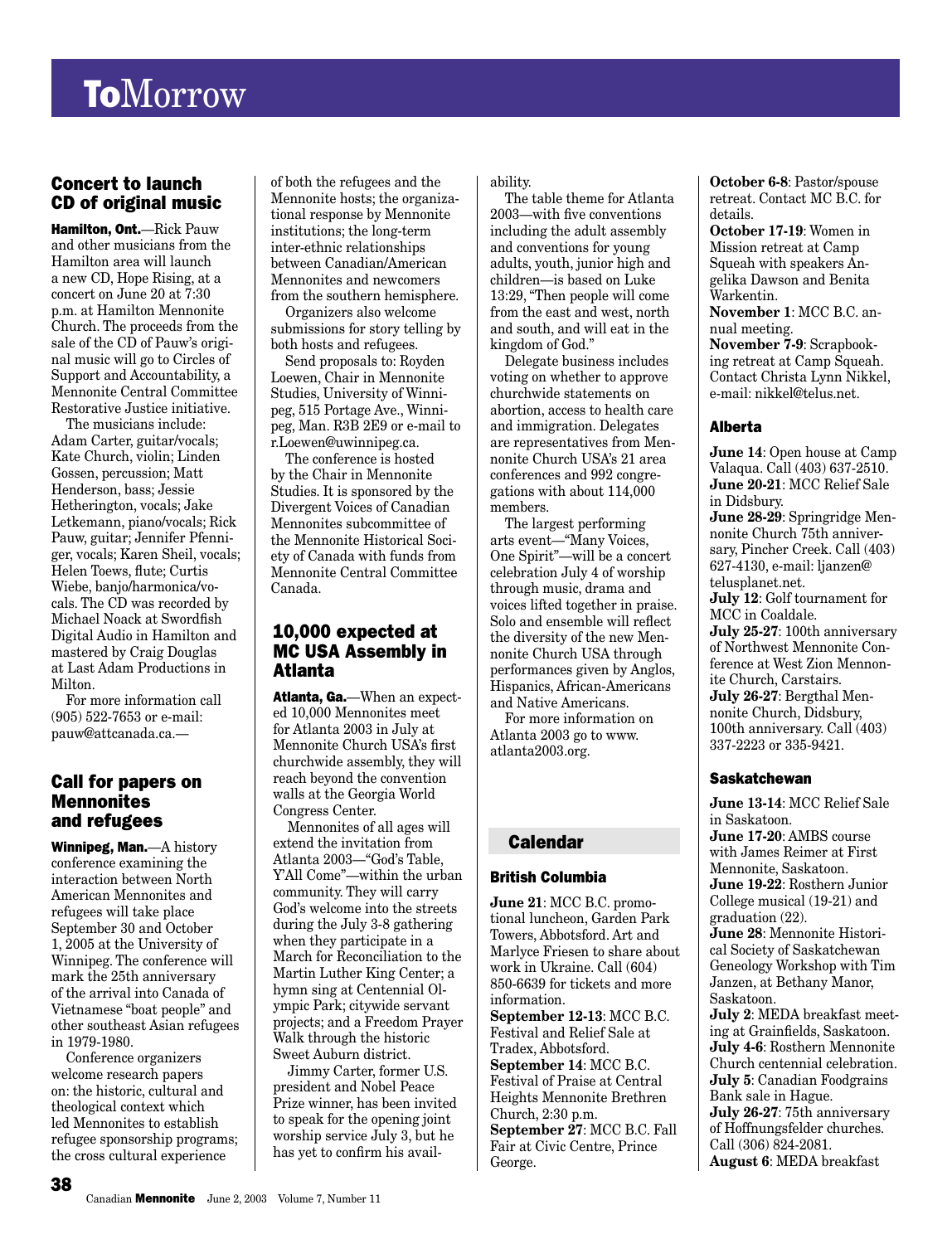meeting at Grainfields, Saskatoon.

**August 9-10**: 100th anniversary at Hague Mennonite Church. Call (306) 225-4550, e-mail: dave.duane@

sk.sympatico.ca. **September 3**: MEDA breakfast meeting at Grainfields, Saskatoon.

**September 5-7**: SMYO Junior High retreat.

### Manitoba

**June 13-14**: Winnipeg MCC Festival and Relief Sale at Canadian Mennonite University. **June 13-15**: Baseball tournament at Camp Assiniboia. **June 14**: Farewell banquet for John H. Unger, Canadian Mennonite University, 6:30 p.m. Call (204) 487-3300. **June 19**: Benefit evening for Eden Health Care Services with David Schroeder and House of Doc music group, Grace Mennonite Church, Winkler, 7:00 p.m. **June 21-22**: Bike the Whiteshell for MCC. **June 23**: Graduation of Westgate Mennonite Collegiate at Bethel Mennonite Church. **June 26**: CMU President's Golf Tournament at Breezy Bend. Call Curt Warkentin at (204) 487-3300, e-mail: cwarkentin@cmu.ca. **June 28**: Camp Koinonia golf tournament at Winkler Golf Course, 8:30 a.m. **July 5**: Cycle Spruce Woods for MCC. **July 10**: Eden Foundation "Ironman" golf marathon. Call (204) 325-5355. **July 16**: Fundraising golf tournament for MCC at Quarry Oaks Golf Course. **July 20**: Memorial stone placement at Lena Mennonite Church site. Call (204) 885-2425. **September 20**: Morris MCC Relief Sale. **September 26-27**: Brandon MCC Relief Sale. **October 4: Equipping Confer**ence with Ministers and Deacons Conference at Winkler Bergthaler Mennonite Church. **October 17-18**: Women in

Mission fall retreat at Camp Assiniboia. Speaker: Kathy

Giesbrecht.

**October 25**: Preaching workshop at Springfield Heights Mennonite Church, Winnipeg. **November 1, 8**: Preaching workshops at Grace Mennonite Church, Brandon (1) and Plum Coulee Bergthaler Mennonite Church  $(8)$ .

### Ontario

**June 6**: Spring concert at Rockway Mennonite Collegiate, Kitchener. **June 6-7**: MennoFolk at Hidden Acres Camp. Call (519) 650-3806, e-mail: markdh@ mcec.on.ca. **June 7**: 33rd Mennonite Community Sale in Leamington, 8:00 a.m. to 1:00 p.m. at United Mennonite Educational Institute **June 10**: Chicken barbecue fundraiser at Hidden Acres Camp, 5:30. Music by "Unworthy." Bring mug. Call (519) 625-8602. **June 14**: Ontario Mennonite Historical Society annual meeting at First Mennonite Church, Kitchener, 2:00 p.m. Theme: "New Mennonites come to Ontario." **June 15**: Jubilee homecoming at North Leamington United Mennonite Church. **June 18**: MEDA Waterloo sponsored event with reports from Nicaragua, at Coldwell Banker Peter Benninger Realty, 508 Riverbank, Kitchener, 7:00 p.m. Call (519) 725-1633 to confirm attendance by June 11. **June 19**: MEDA breakfast at Stone Crock, St. Jacobs, with David Brubacher, 7:30 a.m.

**June 21**: Day of Quiet Prayer at Valleyview Mennonite Church, London. **June 21**: Graduation at United Mennonite Educational Institute, Leamington. **June 21**: Graduation at Rockway Mennonite Collegiate, Kitchener. **June 28**: Aylmer Auction for Relief at Aylmer Fairgrounds. **July 9-13**: Mennonite Church Canada Assembly (adult and youth convention) at Brock University, St. Catharines. Theme: "What if God's love prevailed?"

### Other countries

**July 3-8**: Atlanta 2003, the first Assembly of Mennonite Church USA, with five conventions (adult, youth, young adults, junior high youth and children) gathering under one theme, "God's Table, Y'All Come."

**August 11-17**: Mennonite World Conference Assembly in Bulawayo, Zimbabwe.

# Correction

A story about a Mennonite Church Manitoba Lay Leadership Conference in Winnipegosis (May 5 issue, page 25) referred to Esther Krahn as co-pastor at Nordheim Mennonite Church with her husband Abe. She prefers to be identified as "pastor's wife."

# **Subscriber services** Mennonite

### How to subscribe:

- 1. Individuals who are part of Mennonite Church Canada or one of its five area conferences can ask to be placed on their congregation's group subscription list. The subscription is paid by the conferences.
- 2. Others who wish to order a subscription can use this form. See contact information below. Rates: \$31.00 for one year (includes \$2.03 GST):

\$50.00 (Can.) to U.S.; \$69.50 (Can.) for overseas.

Address

eard number

Postal Code

o Payment enclosed

o Charge my o VISA o Mastercard

expiry date

# **Subscription changes:**

1. When submitting a change of address or cancellation, please use the subscription number:

### **Subscription number Expiry date**

| Sampje jaboj | $\frac{\text{A1}}{\text{Km}}$ |
|--------------|-------------------------------|
|              | $\frac{995}{W1}$              |

24106)  $(00/00/00)$ hy Mennonite Menno St NNIPEG MB XOX OXO

- 2. Subscription changes are not considered Transitions notices. (Please send Transitions to the editor.)
- 3. Changes will be made immediately but may take 4-6 weeks to take effect because of printing schedules.

### **Contact information:**

Canadian Mennonite, 490 Dutton Drive, Unit C5, Waterloo, Ontario N2L 6H7 Phone: (519) 884-3810 Toll-free: 1-800-378-2524 ext.221 Fax: (519) 884-3331 E-mail: circul@canadianmennonite.org

39